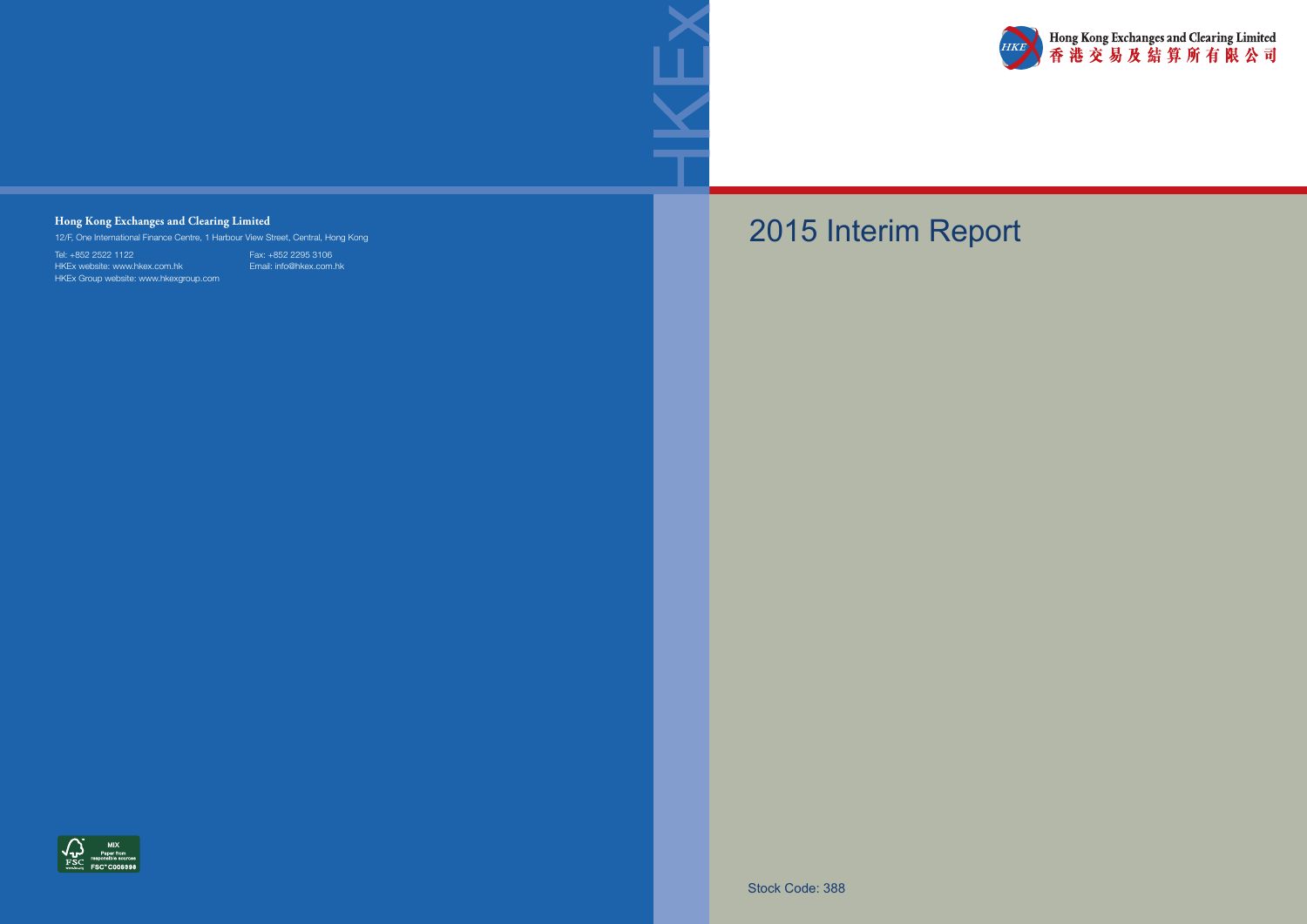## **CONTENTS**

(Financial figures in this Interim Report are expressed in HKD unless otherwise stated)

|                                                                        | Page           |
|------------------------------------------------------------------------|----------------|
| <b>Financial Highlights</b>                                            | $\overline{2}$ |
| Chairman's Statement                                                   | $\overline{3}$ |
| Management Discussion and Analysis                                     |                |
| - Business Review                                                      | $\overline{4}$ |
| - Financial Review                                                     | 15             |
| Corporate Governance and Other Information                             | 18             |
| <b>Information for Shareholders</b>                                    | 24             |
| Auditor's Independent Review Report                                    | 25             |
| Condensed Consolidated Financial Statements (Unaudited)                |                |
| - Condensed Consolidated Income Statement (Unaudited)                  | 26             |
| - Condensed Consolidated Statement of Comprehensive Income (Unaudited) | 27             |
| - Condensed Consolidated Statement of Financial Position (Unaudited)   | 28             |
| - Condensed Consolidated Statement of Changes in Equity (Unaudited)    | 29             |
| - Condensed Consolidated Statement of Cash Flows (Unaudited)           | 31             |
| - Notes to the Condensed Consolidated Financial Statements (Unaudited) | 32             |
| Glossary                                                               | 51             |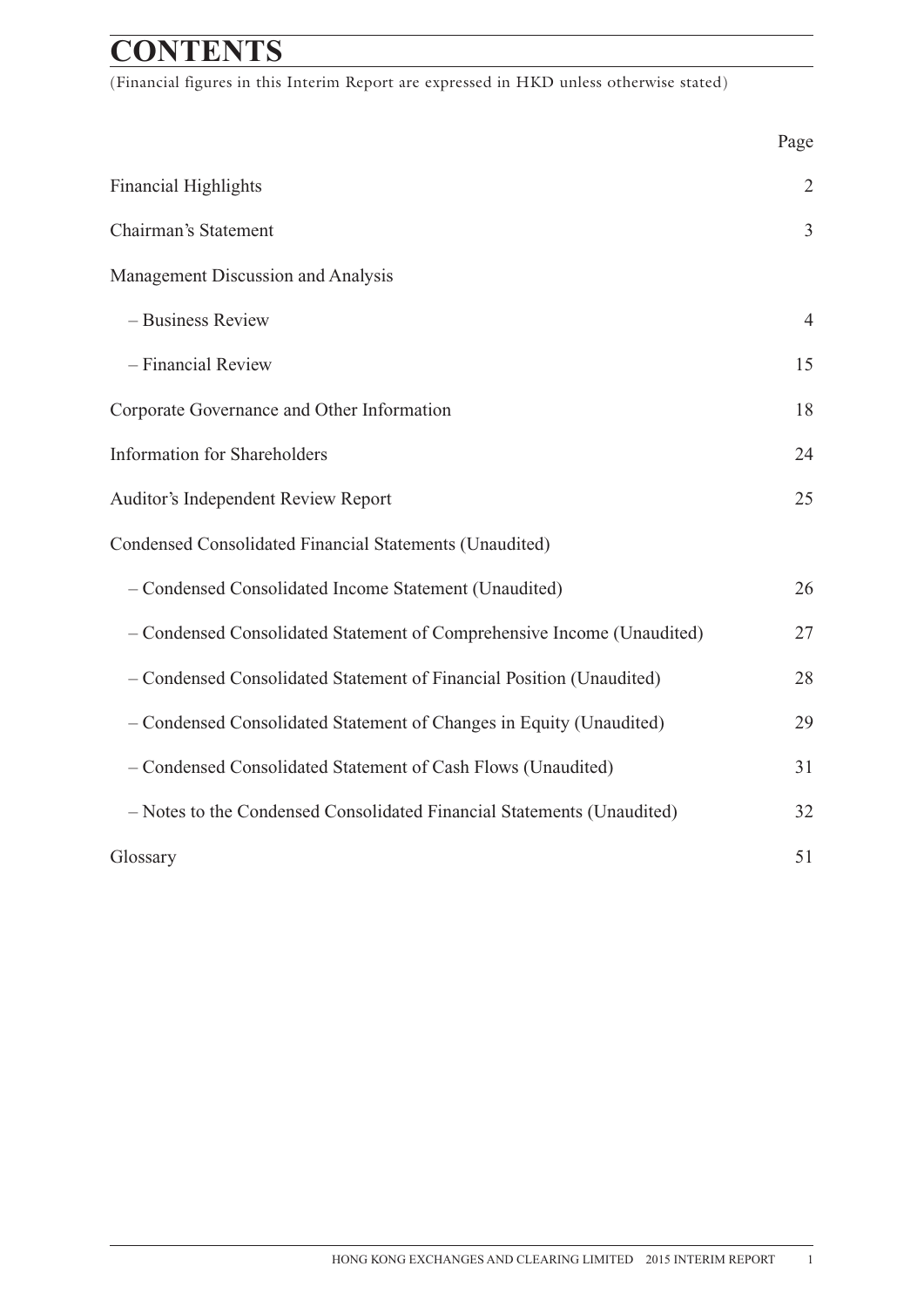## **FINANCIAL HIGHLIGHTS**

|                                     | Six months<br>ended<br>30 Jun 2015<br>$\mathbf{Sm}$ | Six months<br>ended<br>30 Jun 2014 |        |
|-------------------------------------|-----------------------------------------------------|------------------------------------|--------|
|                                     |                                                     | $\mathfrak{S}_{\mathrm{m}}$        | Change |
| Revenue and other income            | 6,853                                               | 4,621                              | 48%    |
| Operating expenses                  | 1,580                                               | 1,423                              | 11%    |
| EBITDA*                             | 5,273                                               | 3,198                              | 65%    |
| Profit attributable to shareholders | 4,095                                               | 2,367                              | 73%    |
| Basic earnings per share            | \$3.49                                              | \$2.04                             | 71%    |
| Interim dividend per share          | \$3.08                                              | \$1.83                             | 68%    |

- Revenue and other income experienced a significant uplift over the equivalent period in 2014 and represented record high half-year earnings for the Group.
	- The uplift in revenue reflects a significant increase in the contribution from the Group's UK operations as the post-acquisition commercialisation strategy for the LME yields returns. These include the increase in LME trading fees effective 1 January 2015 and the contribution from LME Clear, launched in September 2014; and
	- The Group benefited from a significant increase in Hong Kong market activity, in both the Cash and Derivatives Markets, during the second quarter of 2015.
- Increased operating expenses over the prior period primarily reflect increased staff costs, including additional headcount to support strategic initiatives. The overall increase was mitigated by reductions in legal costs and recoveries from the liquidators of Lehman Brothers Securities Asia Limited.
- The EBITDA margin of 77 per cent was 8 per cent higher than EBITDA for the first half (1H) of 2014, and 7 per cent higher than the full year ended December 2014, reflecting the significant uplift in Group revenue.
- Profit attributable to shareholders increased by 73 per cent over 1H 2014 reflecting increased EBITDA combined with stable depreciation and amortisation compared to the comparative period.

|                                                                  | Six months<br>ended<br>30 Jun 2015 | Six months<br>ended<br>30 Jun 2014 | Change |
|------------------------------------------------------------------|------------------------------------|------------------------------------|--------|
| <b>KEY MARKET STATISTICS</b><br>ADT of equity products traded on |                                    |                                    |        |
| the Stock Exchange (\$bn)                                        | 96.9                               | 51.6                               | 88%    |
| ADT of DWs, CBBCs and warrants                                   |                                    |                                    |        |
| traded on the Stock Exchange (\$bn)                              | 28.4                               | 11.3                               | 151%   |
| ADT traded on the Stock Exchange (\$bn)                          | 125.3                              | 62.9                               | 99%    |
| Average daily number of derivatives contracts                    |                                    |                                    |        |
| traded on the Futures Exchange                                   | 365,449                            | 262,653                            | 39%    |
| Average daily number of stock options contracts                  |                                    |                                    |        |
| traded on the Stock Exchange                                     | 442,928                            | 263,163                            | 68%    |
| Average daily volume of metals contracts                         |                                    |                                    |        |
| traded on the LME (lots)                                         | 695,588                            | 719,435                            | $3\%$  |

\* For the purposes of this Interim Report, EBITDA is defined as earnings before interest expenses and other finance costs, taxation, depreciation and amortisation. It excludes the Group's share of results of the joint venture.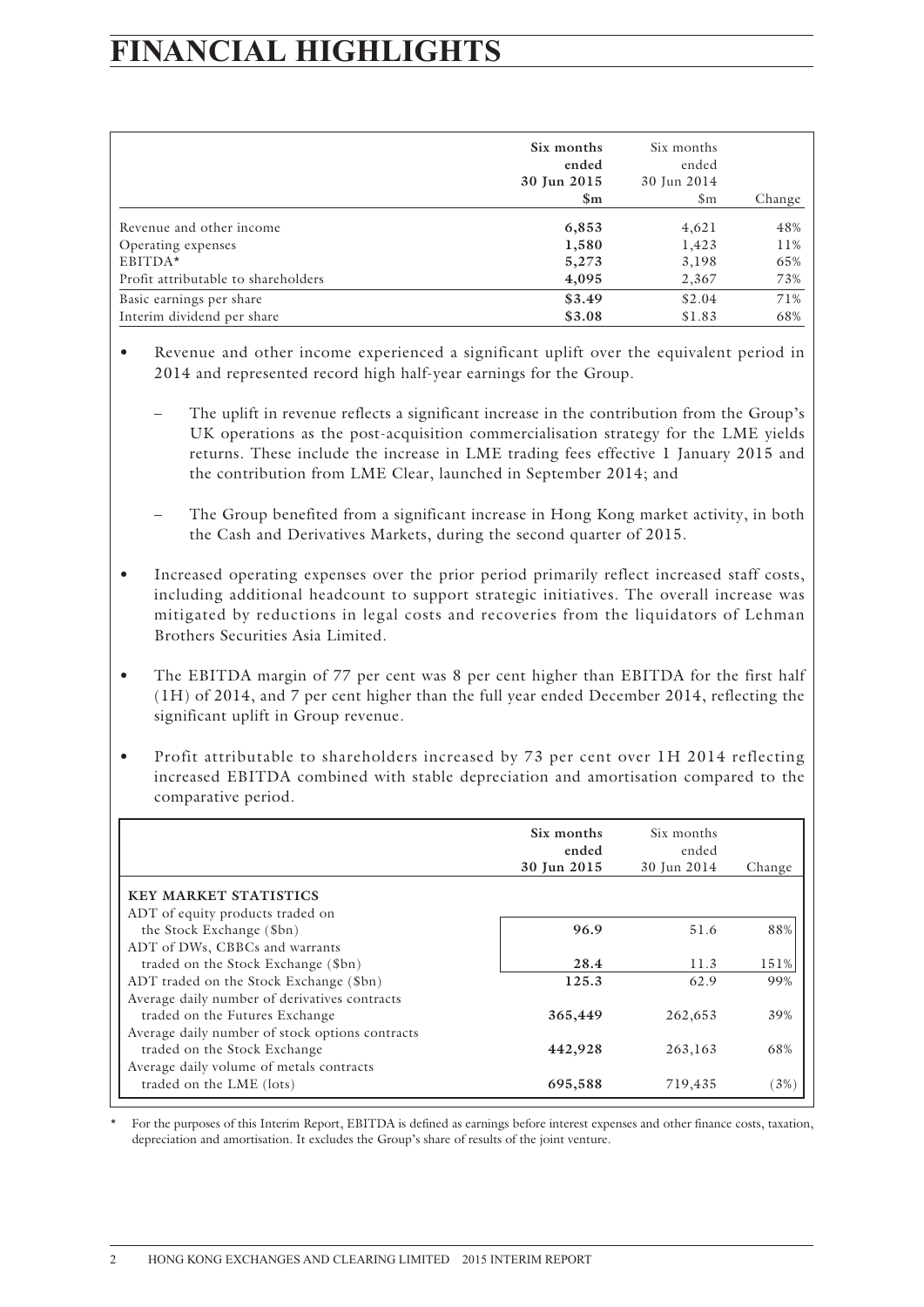## **CHAIRMAN'S STATEMENT**

The financial markets in Hong Kong experienced high volatility in the first half of 2015. The year started with concerns about global economic growth and timing of a widely anticipated interest rate hike in the US. The Mainland's ongoing liberalisation of its economy and markets, and the gradual increase in the trading through the Shanghai-Hong Kong Stock Connect programme spurred investor confidence in the early part of the second quarter. In June, the markets reacted rigorously to the uncertainty arising from the Greek debt crisis and the Mainland stock market adjustments.

Against this backdrop, the average daily turnover in the securities market and the average daily trading volume of futures and options in the derivatives market were \$125.3 billion and 808,377 contracts for the first six months of 2015, an increase of 99 per cent and 54 per cent respectively as compared with the same period last year. The LME had a slight decrease in trading activity in the first half of the year. Average daily volume of metals contracts traded on the exchange fell 3 per cent from a year ago to 695,588 lots, due to weaker demand for industrial metals.

For the first six months of the year, the Group's consolidated revenue and other income reached \$6,853 million, and the LME's contribution accounted for 19 per cent as a result of its commercialisation. The Group's revenue and other income and the profit attributable to shareholders rose 48 per cent and 73 per cent respectively against the corresponding period last year. The Board declared an interim dividend of \$3.08 per share, which is 90 per cent of the profit attributable to shareholders. To facilitate Shareholders' reinvestment of their dividends into HKEx shares, the Board has decided to offer a 5 per cent discount on the subscription price for Shareholders who elect to receive the scrip alternative. Details are set out in the Information for Shareholders section of this Interim Report.

The Shanghai-Hong Kong Stock Connect programme has been running smoothly, and there have been some refinements since its launch. We are now working together with regulators, Mainland exchanges and market participants to expand our connectivity with the Mainland by establishing a link with the Shenzhen Stock Exchange. We believe our mutual market access strategy will continue to benefit us through greater liquidity and increased RMB business opportunities, which will help Hong Kong secure its position as the world's leading offshore RMB hub and ultimately become China's premier offshore wealth management centre.

A number of consultation papers and consultation conclusions have been recently released on ways to further strengthen our markets. The most recent conclusions explain our decision to introduce a volatility control mechanism and closing auction session in Hong Kong. In London, there is a new paper on proposed warehouse reforms which would have a significant impact on the LME's market. More information on our various initiatives is set out in the Business Review section of this Interim Report.

Despite fluctuations, our markets have continued to operate in an orderly manner in light of our robust trading, clearing and settlement systems, prudent risk management measures and sound regulatory framework. With multiple and complex challenges facing the world economy, the performance of the global financial markets, with Hong Kong being no exception, is subject to uncertainties in the second half of the year. We will continue to work closely with our regulators and market participants to enhance our platforms so they remain reliable and able to accommodate potential market growth. The Group will stay vigilant and strive to enhance its competitiveness further by introducing new products to meet market needs.

On behalf of the Board, I would like to welcome Ms Anita Fung and Mr Rafael Gil-Tienda to the Board and thank Messrs Stephen Hui and Michael Lee for their contributions to HKEx during their term of service as Directors. The Board is pleased that Mr Charles Li has agreed to continue as HKEx's Chief Executive for another term of 3 years. We look forward to the further growth of the Group under his leadership.

**CHOW Chung Kong** Chairman

Hong Kong, 12 August 2015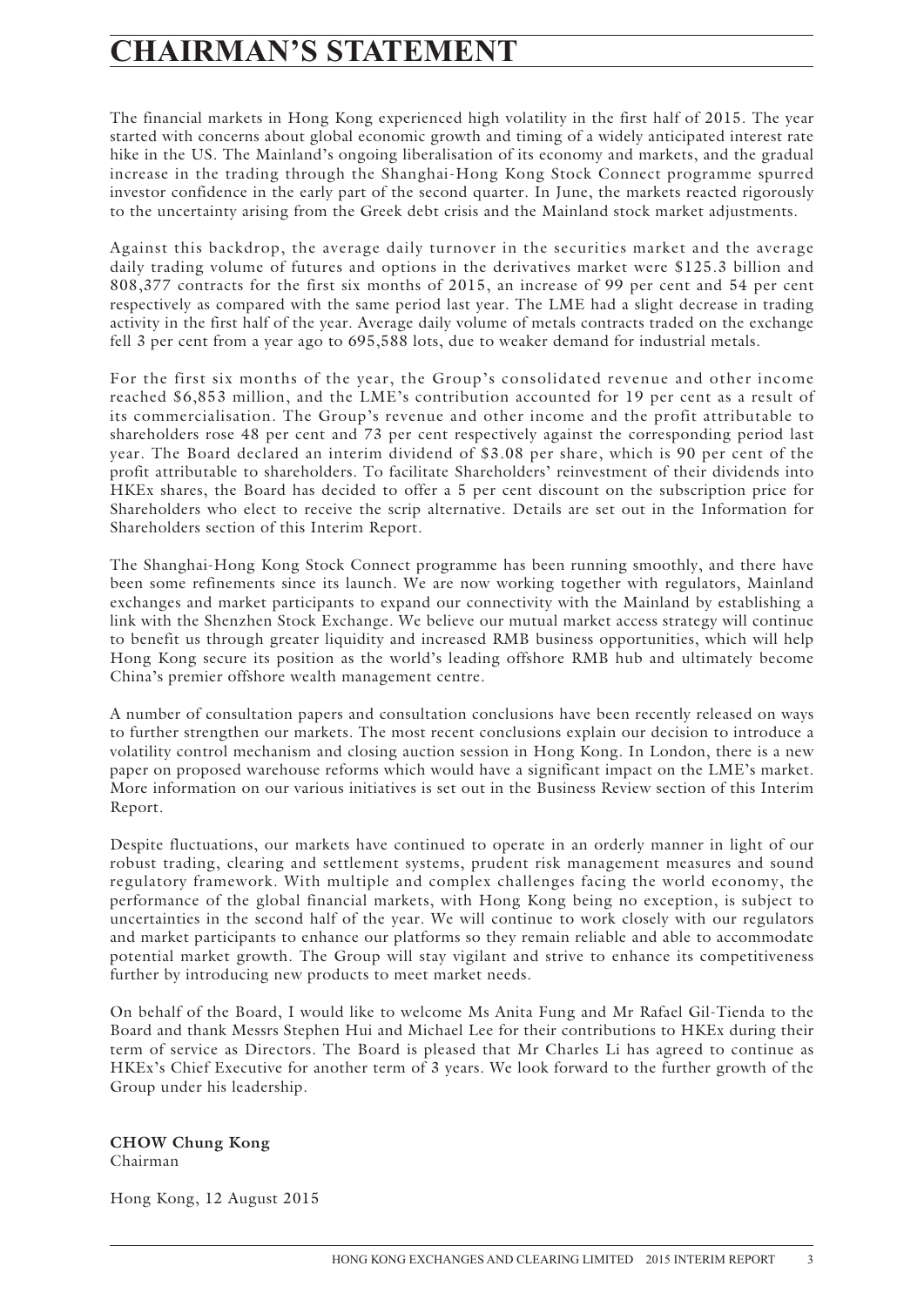## **BUSINESS REVIEW**

## **Business Update and Analysis of Results by Operating Segment**

|                                  |                                                  | Six months ended<br>30 Jun 2015 | Six months ended<br>30 Jun 2014                      |                                     | Change                                 |                    |
|----------------------------------|--------------------------------------------------|---------------------------------|------------------------------------------------------|-------------------------------------|----------------------------------------|--------------------|
|                                  | Revenue<br>and other<br>income<br>$\mathbf{\$m}$ | <b>EBITDA</b><br>$\mathbf{\$m}$ | Revenue<br>and other<br>income<br>$\mathfrak{S}_{m}$ | <b>EBITDA</b><br>$\mathfrak{S}_{m}$ | Revenue<br>and other<br>income<br>$\%$ | <b>EBITDA</b><br>% |
| Results by segment:              |                                                  |                                 |                                                      |                                     |                                        |                    |
| Cash                             | 1,886                                            | 1,610                           | 1,316                                                | 1,093                               | 43%                                    | 47%                |
| Equity and Financial Derivatives | 1,100                                            | 864                             | 788                                                  | 589                                 | 40%                                    | 47%                |
| Commodities                      | 886                                              | 632                             | 645                                                  | 317                                 | 37%                                    | 99%                |
| Clearing                         | 2,657                                            | 2,348                           | 1,586                                                | 1,338                               | 68%                                    | 75%                |
| Platform and Infrastructure      | 248                                              | 174                             | 196                                                  | 123                                 | 27%                                    | 41%                |
| Corporate Items                  | 76                                               | (355)                           | 90                                                   | (262)                               | (16%)                                  | 35%                |
|                                  | 6,853                                            | 5,273                           | 4,621                                                | 3,198                               | 48%                                    | 65%                |

## **Cash Segment**

### **Key Market Indicators**

|                                                                                                                       | Six months<br>ended<br>30 Jun 2015 | Six months<br>ended<br>30 Jun 2014 | Change     |
|-----------------------------------------------------------------------------------------------------------------------|------------------------------------|------------------------------------|------------|
| ADT of equity products traded on the Stock Exchange $^{1,2}$ (\$bn)<br>ADT of Northbound Trading <sup>2</sup> (RMBbn) | 96.9<br>7.4                        | 51.6                               | 88%<br>N/A |
| Number of newly listed companies on the Main Board <sup>3</sup>                                                       | 37                                 | 46                                 | (20%)      |
| Number of newly listed companies on GEM                                                                               | 14                                 | 6                                  | 133%       |
| Number of companies listed on the Main Board at 30 Jun<br>Number of companies listed on GEM at 30 Jun                 | 1,580<br>213                       | 1.495<br>194                       | 6%<br>10%  |

1 Excludes DWs, CBBCs and warrants which are included in the Equity and Financial Derivatives segment

2 Includes buy and sell trades under Shanghai-Hong Kong Stock Connect which was launched on 17 November 2014. The ADT for Southbound Trading during 1H 2015 was \$4.4 billion (2014: \$Nil) and is included in the ADT of equity products traded on the Stock Exchange above.

3 Includes 5 transfers from GEM (2014: 4)

### **Business Update**

The Hong Kong securities market experienced strong momentum in the second quarter (Q2) this year and a number of new records have been set including: ADT (a single-month high of \$200.1 billion for April), market capitalisation (reaching \$31,549.9 billion on 26 May), ETF turnover (\$30.8 billion on 29 June), and Stock Connect turnover (\$26.1 billion of Southbound Trading on 9 April and RMB19.3 billion of Northbound Trading on 23 June).

HKEx has continued to enhance the Stock Connect programme following its launch in the fourth quarter (Q4) of 2014 including short selling of eligible SSE Securities, the enhanced pre-trade checking model, and additional Southbound market data programmes that are being used by key Mainland brokerage firms. HKEx has been in close liaison with the Mainland authorities on ways to both enhance the programme mechanism and clarify the relevant policies, so as to facilitate Southbound Trading by Mainland institutional and retail investors. Considerable effort has also been expended in explaining and promoting Stock Connect through seminars and briefings for institutional players as well as the use of social media as a distribution channel for information relevant to retail investors. The total revenue and other income generated by Stock Connect during 1H 2015 was \$115 million.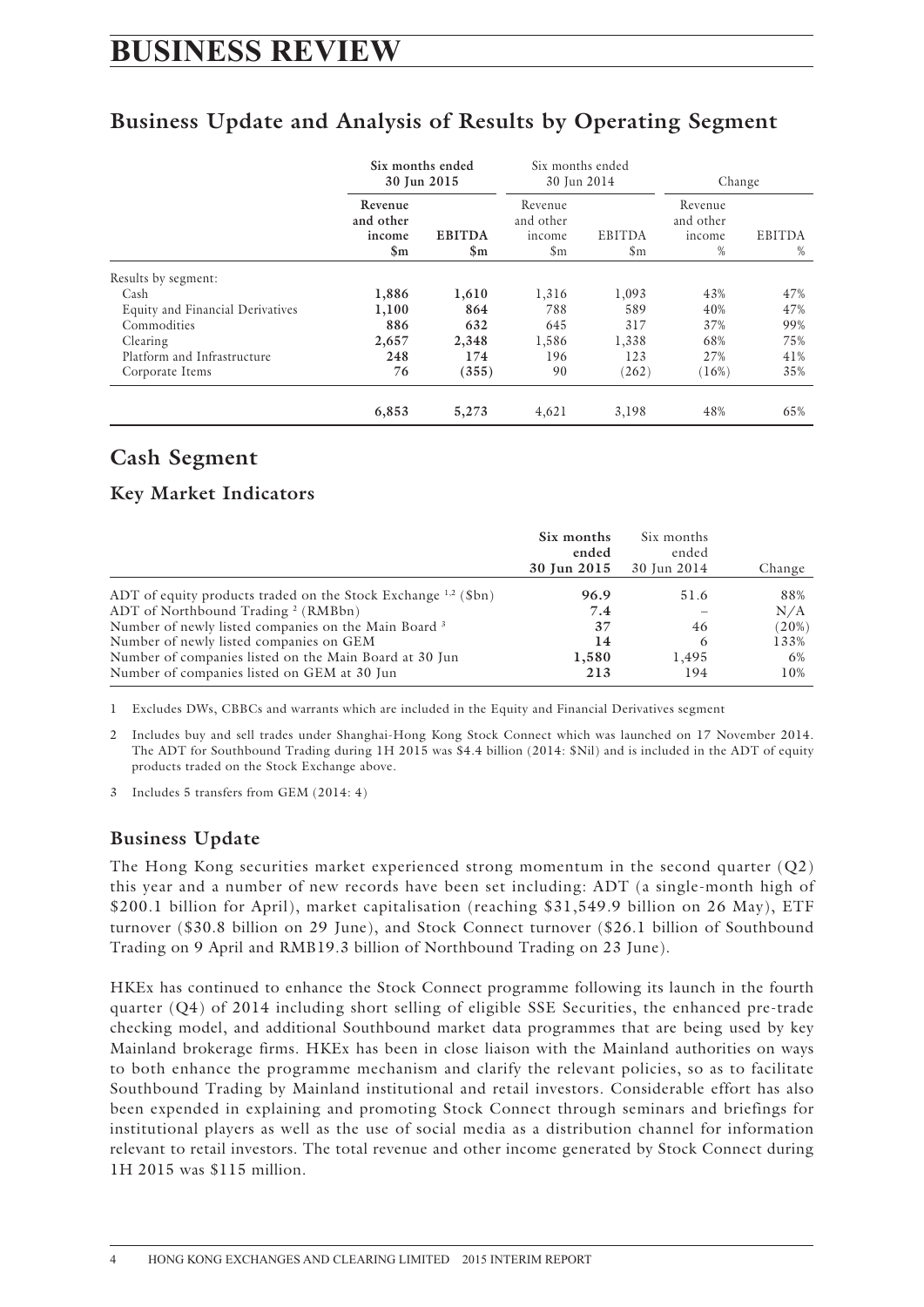The following papers have been published so far this year:

| Date       | Subject                                                                                                                                                                                                                                                                                                                                                                                                                                                                                     |
|------------|---------------------------------------------------------------------------------------------------------------------------------------------------------------------------------------------------------------------------------------------------------------------------------------------------------------------------------------------------------------------------------------------------------------------------------------------------------------------------------------------|
| 16 January | Consultation on Proposal for Introduction of VCM in the Securities and Derivatives Markets<br>and CAS in the Securities Market. The consultation conclusions were published on 3 July. The<br>proposals will be implemented during 2016 to safeguard HKEx's securities and derivatives<br>markets (by the VCM) and facilitate trade execution at securities' closing prices (under the CAS).                                                                                                |
| 6 February | Consultation Conclusions on Review of Listing Rules on Disclosure of Financial Information<br>with reference to the New Companies Ordinance and Hong Kong Financial Reporting<br>Standards and Proposed Minor/Housekeeping Rule Amendments. The amendments unrelated<br>to disclosure of financial information came into effect on 1 April 2015. The amendments<br>relating to disclosure of financial information will apply to accounting periods ending on or<br>after 31 December 2015. |
| 27 March   | Review of Disclosure in Issuers' Annual Reports to Monitor Rule Compliance – Report 2014.<br>The report sets out the findings and recommendations from a review of issuers' annual reports<br>for the financial years ended between December 2013 and November 2014.                                                                                                                                                                                                                        |
| 19 June    | Consultation Conclusions to Concept Paper on WVRs. Following the SFC's comments on<br>the draft proposals, SEHK will further engage with the SFC and the Listing Committee will<br>consider the best way forward.                                                                                                                                                                                                                                                                           |
| $17$ July  | Consultation Paper on Review of the ESG Reporting Guide, with an aim of strengthening ESG<br>disclosure requirements. Consultation will end on 18 September 2015.                                                                                                                                                                                                                                                                                                                           |
| $17$ July  | Financial Statements Review Programme Report 2014. The report summarises key findings<br>from a review of 100 periodic financial reports released by issuers between October 2013 and<br>April 2015, which helps issuers improve transparency and the quality of financial disclosure.                                                                                                                                                                                                      |

### **Analysis of Results**

|                                                                                                           | Six months<br>ended<br>30 Jun 2015<br>$\mathbf{Sm}$ | Six months<br>ended<br>30 Jun 2014<br>$\mathsf{Sm}$ | Change                     |
|-----------------------------------------------------------------------------------------------------------|-----------------------------------------------------|-----------------------------------------------------|----------------------------|
| Trading fees and trading tariff #<br>Stock Exchange listing fees #<br>Market data fees #<br>Other revenue | 1,321<br>335<br>207<br>23                           | 733<br>313<br>215<br>55                             | 80%<br>7%<br>(4%)<br>(58%) |
| Total revenue<br>Operating expenses                                                                       | 1,886<br>(276)                                      | 1,316<br>(223)                                      | 43%<br>24%                 |
| <b>EBITDA</b>                                                                                             | 1,610                                               | 1,093                                               | 47%                        |
| EBITDA margin                                                                                             | 85%                                                 | 83%                                                 | 2%                         |

# Excludes DWs, CBBCs and warrants, which are included in the Equity and Financial Derivatives segment

Trading fees and trading tariff rose by \$588 million or 80 per cent compared to 1H 2014 due to the significant uplift in the ADT of equity products. The percentage increase was less than the 88 per cent growth in ADT as the increase was partly offset by more exempt trades on ETFs from market makers and the impact of an increase in the average transaction size, compared to 1H 2014, which dampened the rate of growth in trading tariff income.

Stock Exchange listing fees rose by \$22 million or 7 per cent reflecting an increase in the total number of listed companies compared to 30 June 2014.

Other revenue dropped by \$32 million or 58 per cent due to lower brokerage fees on direct IPO allotments.

Operating expenses increased by 24 per cent principally due to higher staff costs attributable to increased headcount for strategic initiatives including Stock Connect, annual payroll adjustments, and an increase in variable accruals based on the profitability of the Group. As a result, the EBITDA margin increased from 83 per cent in 1H 2014 to 85 per cent.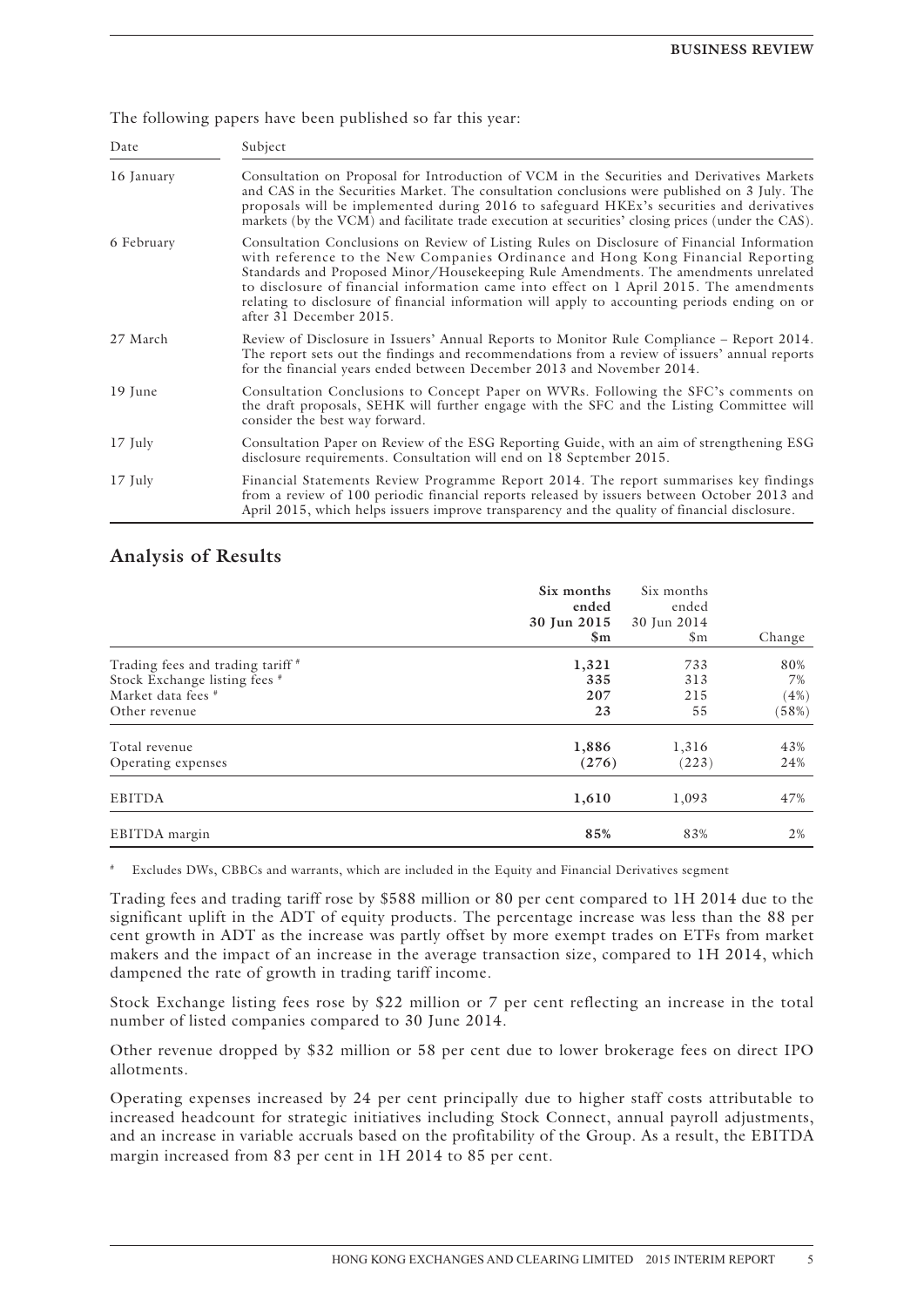## **Equity and Financial Derivatives Segment**

### **Key Market Indicators**

|                                                          | Six months           | Six months           |        |
|----------------------------------------------------------|----------------------|----------------------|--------|
|                                                          | ended<br>30 Jun 2015 | ended<br>30 Jun 2014 | Change |
| ADT of DWs, CBBCs and warrants                           |                      |                      |        |
| traded on the Stock Exchange (\$bn)                      | 28.4                 | 11.3                 | 151%   |
| Average daily number of derivatives contracts            |                      |                      |        |
| traded on the Futures Exchange <sup>1</sup>              | 365,202              | 262,653              | 39%    |
| Average daily number of stock options contracts          |                      |                      |        |
| traded on the Stock Exchange                             | 442,928              | 263,163              | 68%    |
| Number of newly listed DWs                               | 3,622                | 3,623                | (0%)   |
| Number of newly listed CBBCs                             | 5,353                | 5,194                | 3%     |
| Average daily number of contracts traded during AHFT 1,2 | 18,307               | 10,457               | 75%    |
|                                                          |                      |                      |        |
|                                                          | At                   | At                   |        |
|                                                          | 30 Jun 2015          | 30 Jun 2014          | Change |
| Open interest of futures and options $1$                 | 9,785,226            | 6,450,173            | 52%    |

1 Information disclosed under the Equity and Financial Derivatives segment excludes London Metal Mini Futures contracts traded on the Futures Exchange, which are included in the Commodities segment.

2 Representing 7 per cent of the total number of the relevant contracts traded during the day session (2014: 6 per cent)

### **Business Update**

As with the Cash segment, trading in equity and financial derivatives experienced a significant uplift in Q2 2015, which resulted in record highs for a number of products, including: 1,221,324 Stock Options contracts on 13 April, 397,125 H-shares Index Futures contracts on 26 May and 61,066 Mini H-shares Index Futures contracts on 4 June, and 79,586 contracts during AHFT on 17 April.

HKEx has continued to offer new products and services to Participants; on 22 June 2015, 3 new stock option classes were introduced: New China Life Insurance Co Ltd, Hang Seng H-Share Index ETF and CITIC Securities Co Ltd, and on 29 June capital adjustment methods for stock options and futures, when there are bonus warrant issues, spin-offs, mergers and privatisations, were formally stipulated in the trading rules. This should help streamline market operations and provide more certainty to Participants. HKEx is also working closely with the SFC on a proposed hedging exemption regime that would enable institutional investors to apply for additional position limits to facilitate hedging or arbitrage.

Under an order granted by the CFTC in March 2015, SFC-licensed corporations are now permitted to solicit and accept orders and funds for trading futures on HKFE directly from US customers without having to register with the CFTC. This helps broaden HKEx's derivatives product distribution to US investors. In August 2015, HKEx will also be applying for the Class No-Action Relief from the SEC, which will enable EPs to engage eligible broker-dealers/institutions in the US in trading of Stock Options, H-shares Index Options and Mini-Hang Seng Index Options in HKEx's market.

As part of a continuous effort to promote RMB business in Hong Kong, HKEx hosted its second annual RMB FIC Conference on 11 June 2015. Over 500 delegates, including many senior FIC executives, attended the event.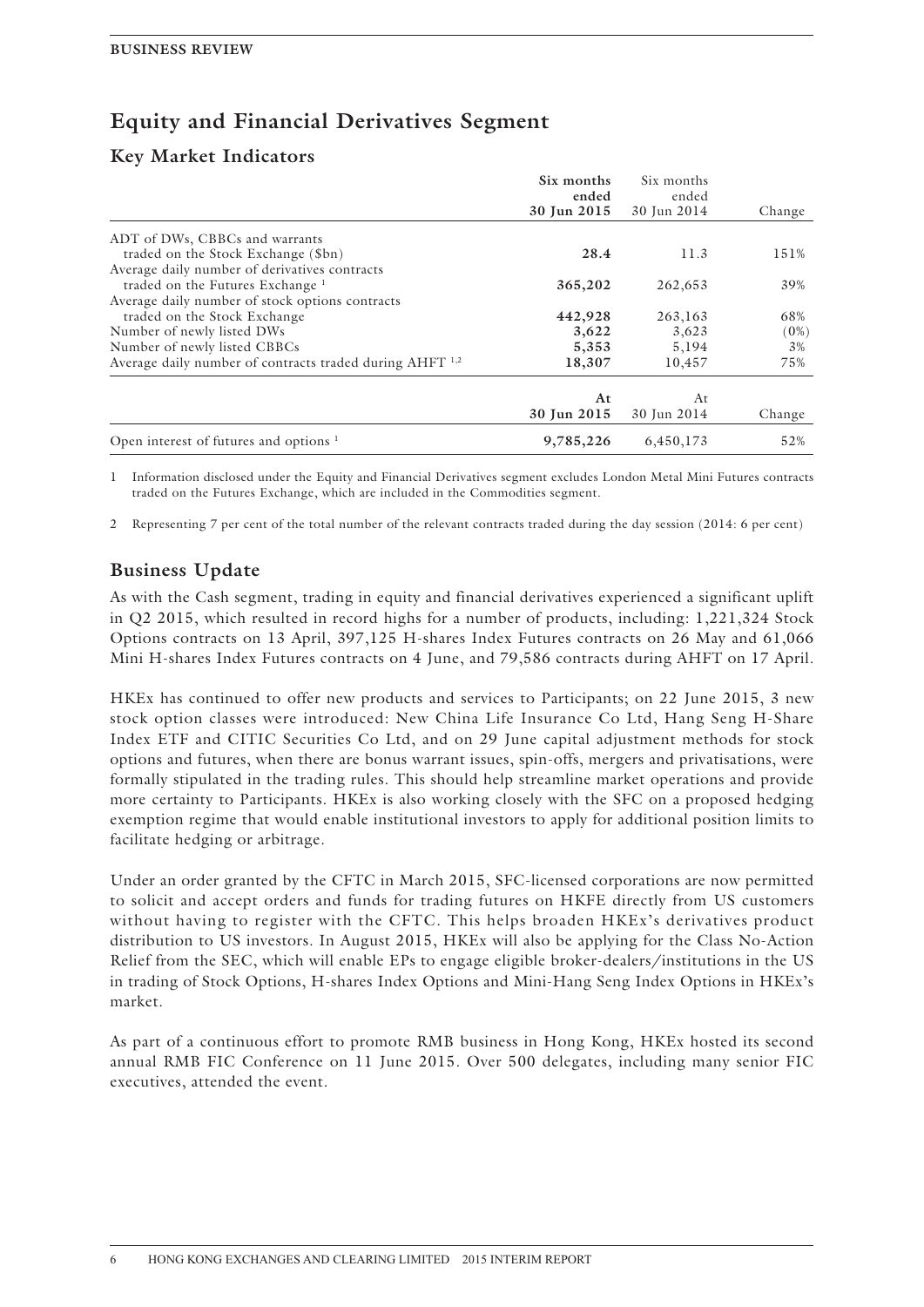### **Analysis of Results**

|                                                                                                     | Six months<br>ended<br>30 Jun 2015<br>$\mathbf{Sm}$ | Six months<br>ended<br>30 Jun 2014<br>$\mathsf{Sm}$ | Change                       |
|-----------------------------------------------------------------------------------------------------|-----------------------------------------------------|-----------------------------------------------------|------------------------------|
| Trading fees and trading tariff<br>Stock Exchange listing fees<br>Market data fees<br>Other revenue | 776<br>229<br>92<br>3                               | 479<br>228<br>77<br>$\overline{4}$                  | 62%<br>$0\%$<br>19%<br>(25%) |
| Total revenue<br>Operating expenses                                                                 | 1,100<br>(236)                                      | 788<br>(199)                                        | 40%<br>19%                   |
| <b>EBITDA</b>                                                                                       | 864                                                 | 589                                                 | 47%                          |
| EBITDA margin                                                                                       | 79%                                                 | 75%                                                 | 4%                           |

Trading fees and trading tariff increased by \$297 million or 62 per cent due to the uplift in ADT of DWs, CBBCs and warrants, and an increase in average daily number of derivatives contracts and stock options contracts traded. The overall growth in income was partly offset by a higher proportion of derivatives contracts in 2015 being lower fee products such as H-shares Index futures and options.

Operating expenses increased by \$37 million or 19 per cent principally due to higher staff costs attributable to increased headcount, annual payroll adjustments and an increase in variable accruals based on the profitability of the Group. As a result, the EBITDA margin increased by 4 per cent to 79 per cent.

## **Commodities Segment**

### **Key Market Indicators**

|                                          | Six months<br>ended<br>30 Jun 2015 | Six months<br>ended<br>30 Jun 2014 | Change  |
|------------------------------------------|------------------------------------|------------------------------------|---------|
| Average daily volume of metals contracts |                                    |                                    |         |
| traded on the LME (lots)                 |                                    |                                    |         |
| Aluminium                                | 255,767                            | 279,943                            | (9%)    |
| Copper                                   | 172,533                            | 165,934                            | 4%      |
| Lead                                     | 55,223                             | 55,239                             | $(0\%)$ |
| Nickel                                   | 82,094                             | 80,101                             | 2%      |
| Zinc                                     | 120,439                            | 125,354                            | (4%)    |
| Others                                   | 9,532                              | 12,864                             | (26%)   |
|                                          | 695,588                            | 719,435                            | (3%)    |
|                                          | At                                 | At                                 |         |
|                                          | 30 Jun 2015                        | 31 Dec 2014                        | Change  |
| Total futures MOI (lots)                 | 2,449,799                          | 2,268,769                          | 8%      |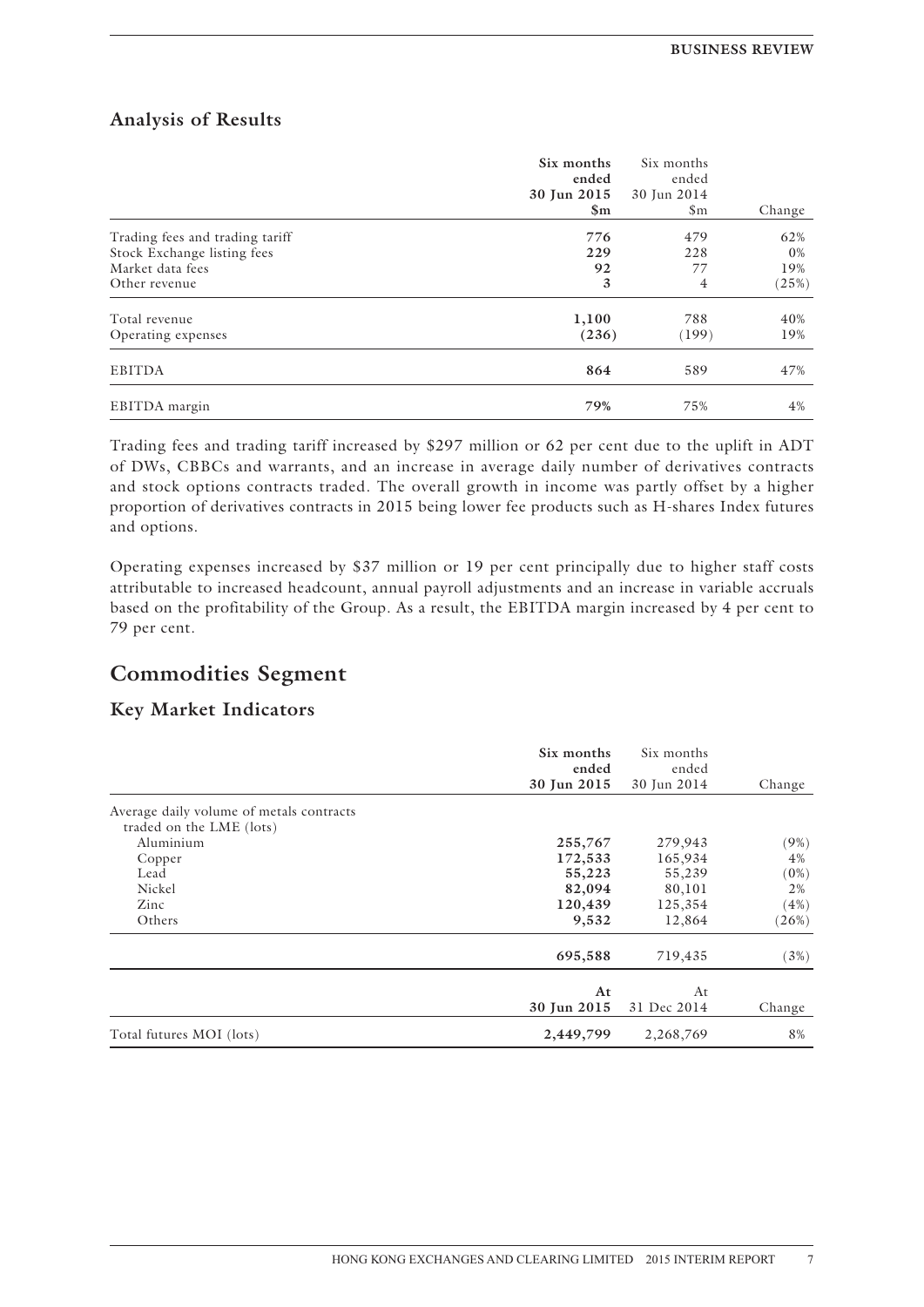### **Business Update**

During 1H 2015, the average daily turnover of metals contracts on the LME decreased by 3 per cent reflecting a general downturn in activity by LME Members and weaker demand for industrial metals. There were however slight increases in the trading volumes of copper and nickel, compared to 1H 2014.

On 18 March 2015, the LME announced that it had disposed of its remaining shareholding in LCH to Borsa Istanbul. The LME and HKEx also entered into a partnership agreement with Borsa Istanbul under which the LME will license the LME Steel Billet settlement data and Borsa Istanbul will have the right to disseminate real-time pricing data from the LME and HKEx. The LME and Borsa Istanbul have agreed to work together in developing further products and services for the steel market.

In April 2015, the LME announced a further reform of the physical delivery network designed to increase the rate at which queues fall at affected warehouses. The decay factor in the Linked Load-In/Load-Out rule is to be increased from 0.5x to 1.0x effective August 2015. In May 2015, a pre-trade risk management tool was introduced which allows Clearing Members to set a variety of risk limits for their own trades and for their clients to submit orders on LMEselect.

The LME has sought market views on a number of important issues as set out in the following table.

| Date    | Subject                                                                                                                                                                                                                                                                                                                                          |
|---------|--------------------------------------------------------------------------------------------------------------------------------------------------------------------------------------------------------------------------------------------------------------------------------------------------------------------------------------------------|
| 2 March | Discussion Paper on measures to both address existing queues and prevent the build-up of<br>future queues in the warehousing system.                                                                                                                                                                                                             |
| 26 May  | Consultation on proposals designed to broaden access to LMEselect with a view to making<br>the LME electronic market more attractive to non-UK based traders. The proposals include:<br>(i) opening access to LMEselect for Category 3 and Category 4 Members; and (ii) providing<br>flexibility in the application criteria for LME membership. |
| 26 May  | Consultation on proposed LME Rulebook changes that will facilitate the implementation of<br>incentive schemes. Subject to the consultation results and regulatory approval, a discount on<br>volume transacted on both the three month and the third Wednesday date will be provided.                                                            |
| 1 July  | Consultation on a near-term increase in the standard load-out rate and queue-based rent<br>capping.                                                                                                                                                                                                                                              |

The LME continues to expand its business and product development initiatives, and subject to regulatory approval, plans to launch new LME Aluminium Premium (AP), LME Steel Scrap and LME Steel Rebar contracts in November 2015. The AP contracts will be physically settled and the other two cash settled.

To continue improving the LME's presence in Asia and introduce its products and services to investors in this region, the third annual LME Week Asia was held in May in Hong Kong.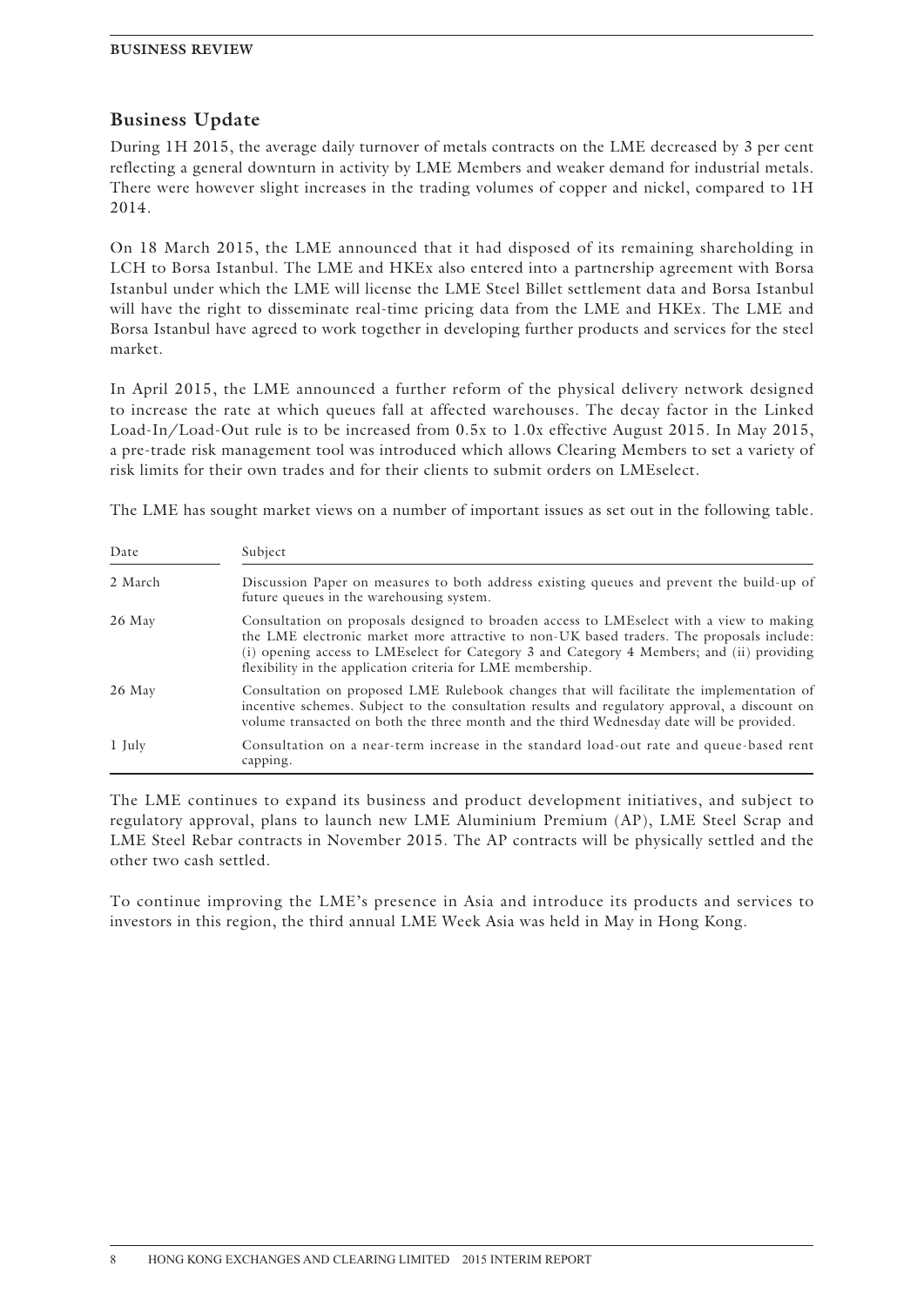### **Analysis of Results**

|                                                                      | Six months<br>ended<br>30 Jun 2015<br>$\mathbf{Sm}$ | Six months<br>ended<br>30 Jun 2014<br>\$m | Change               |
|----------------------------------------------------------------------|-----------------------------------------------------|-------------------------------------------|----------------------|
| Trading fees and trading tariff<br>Market data fees<br>Other revenue | 721<br>87<br>78                                     | 468<br>90<br>87                           | 54%<br>(3%)<br>(10%) |
| Total revenue<br>Operating expenses                                  | 886<br>(254)                                        | 645<br>(328)                              | 37%<br>(23%)         |
| <b>EBITDA</b>                                                        | 632                                                 | 317                                       | 99%                  |
| EBITDA margin                                                        | 71%                                                 | 49%                                       | 22%                  |

Despite a small drop in average daily volume of metals contracts traded, trading fees and trading tariff rose by \$253 million or 54 per cent as a result of increases in the LME's trading fees effective from 1 January 2015.

Operating expenses dropped by \$74 million or 23 per cent. Over half of this improvement is attributable to a reduction in legal fees for litigation. No material legal costs for litigation were incurred in 2015 and \$5 million was recovered from the insurers in respect of the litigation in the UK (2014: \$38 million of litigation costs were incurred). Further reductions in operating expenses are attributable to lower legal and professional fees relating to strategic projects and savings on IT costs as a result of insourcing a previously outsourced IT team in May 2014. As a result, EBITDA nearly doubled to \$632 million and the EBITDA margin rose from 49 per cent in 1H 2014 to 71 per cent in 1H 2015.

## **Clearing Segment**

### **Key Market Indicators**

|                                                                           | Six months<br>ended<br><b>30 Jun 2015</b> 30 Jun 2014 | Six months<br>ended | Change |
|---------------------------------------------------------------------------|-------------------------------------------------------|---------------------|--------|
| ADT traded on the Stock Exchange (\$bn)                                   | 125.3                                                 | 62.9                | 99%    |
| Average daily value of Settlement Instructions<br>settled by CCASS (\$bn) | 292.9                                                 | 196.5               | 49%    |

### **Business Update**

The liquidators of LBSA declared a final dividend in March 2015, of which \$77 million was due to HKSCC and credited to income statement during 1H 2015 (2014: \$54 million). HKSCC has now received 100 per cent of its previously admitted claims totalling \$160 million.

HKSCC rolled out a significant enhancement to CCASS in April 2015 that allows investors to settle Northbound trades of A shares through Stock Connect in a similar manner to their trades of Hong Kong stocks. The new service allows investors to open SPSAs in CCASS. By maintaining securities in SPSAs, investors will only be required to transfer shares they are selling to their brokers for settlement after their sell orders are executed. This new feature has addressed Northbound investors' biggest concern by enabling them to meet Stock Connect's pre-trade checking requirement without transferring their shares before they sell them. SPSAs can also help investors minimise their counterparty risk in A-share settlement.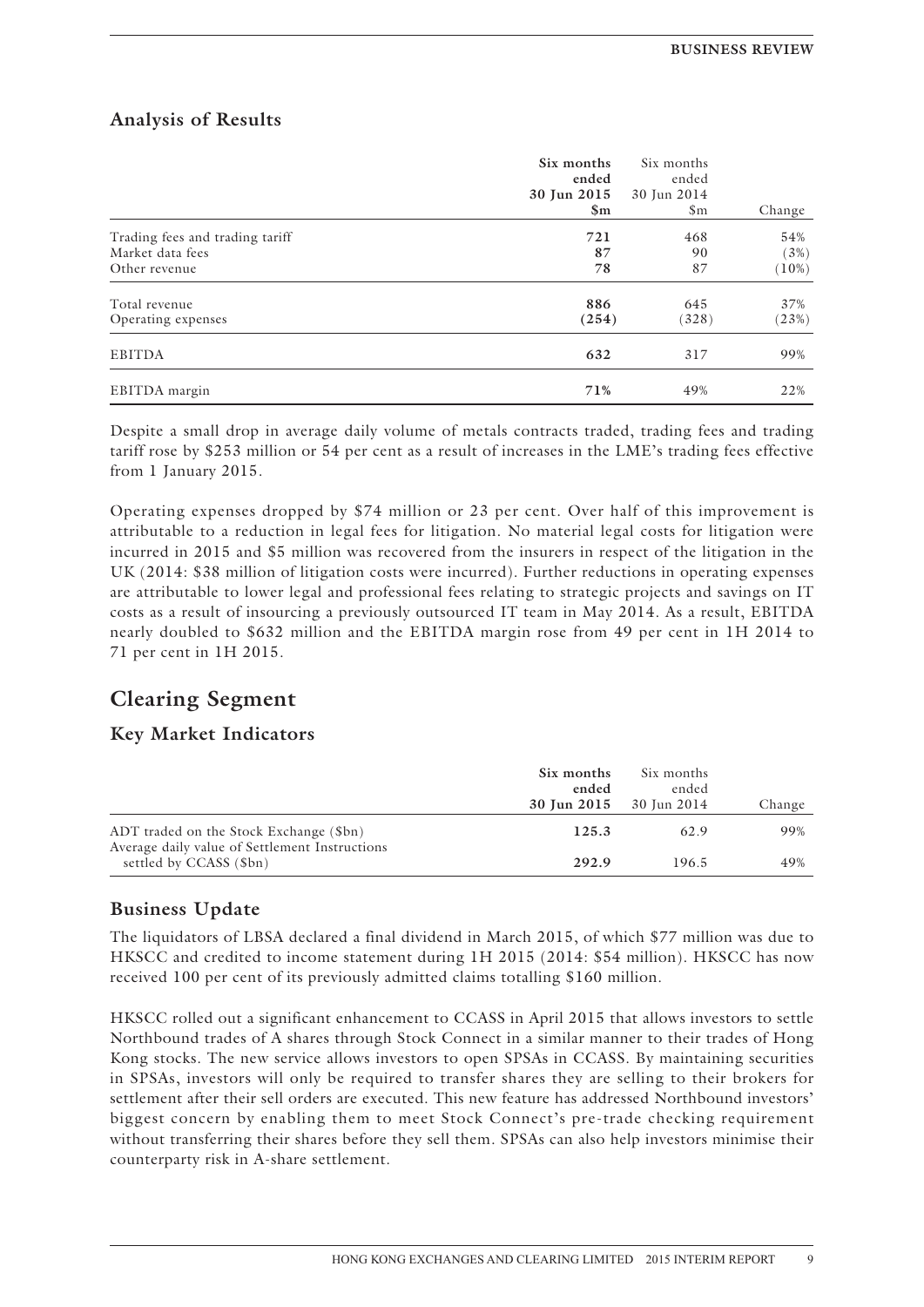On 27 April 2015, HKSCC, HKCC, SEOCH and OTC Clear were each recognised by the ESMA as a Third-country Central Counterparty under EMIR, allowing them to offer clearing services to European financial institutions including banks.

HKEx provided an additional \$265 million of funding to OTC Clear in February 2015, through the subscription for a further 1,260 ordinary shares. After close of the extended subscription period on 3 August 2015, the holders of non-voting ordinary shares also confirmed that they would subscribe \$88 million for an additional 420 non-voting shares. This additional funding will support OTC Clear's future development needs and product expansion plans. To enable OTC Clear to continue providing clearing services to banks incorporated in the US, the clearing house has applied to the CFTC for an exemption from the requirement to become a Derivative Clearing Organisation.

In March 2015, LME Clear introduced a new method of calculating risk arising on price spreads between contract dates, which has reduced the overall amount of margin posted by LME Clear's Clearing Members and their clients. Further, in May, LME Clear added several enhancements to its LMEmercury system to assist its Members, including an automated bulk positions transfer tool and a SPAN Margin detail file. In July, LME Clear expanded its cash collateral service to accept offshore RMB, and also announced that it has obtained the regulatory approval to launch a trade-compression service to optimise Member capital requirements and intends to launch the service later this year. Subject to regulatory approval, it is also proposed that LME warrants will be accepted as collateral against Member risk positions later in the current year.

In light of market volatility and for better risk management, HKSCC, HKCC and SEOCH revised the triggering and collection mechanism of their Guarantee/Reserve Funds in July 2015. Under the enhanced mechanism, the 3 clearing houses will collect a 25 per cent (previously 5 per cent) buffer on top of the calculated maximum risk exposure. These revisions have equipped the clearing houses to be more responsive to market turnover and volatility changes. Subject to the SFC approval, HKCC and SEOCH will also revise their concentration risk management measures in the third quarter  $(Q3)$  this year to better manage concentration risk in the market. The proposed revisions require higher margins from CPs with concentrated exposure over a specified threshold.

|                                                    | Six months    | Six months     |        |
|----------------------------------------------------|---------------|----------------|--------|
|                                                    | ended         | ended          |        |
|                                                    | 30 Jun 2015   | 30 Jun 2014    |        |
|                                                    | $\mathbf{Sm}$ | S <sub>m</sub> | Change |
| Trading fees and trading tariff – reallocated from |               |                |        |
| Equity and Financial Derivatives segment           |               |                |        |
| for clearing derivatives products                  | 123           | 85             | 45%    |
| Clearing and settlement fees                       | 1,676         | 843            | 99%    |
| Depository, custody and nominee services fees      | 483           | 379            | 27%    |
| Other revenue and sundry income                    | 58            | 17             | 241%   |
|                                                    | 2,340         | 1,324          | 77%    |
| Net investment income                              | 317           | 262            | 21%    |
| Total revenue and other income                     | 2,657         | 1,586          | 68%    |
| Operating expenses                                 | (309)         | (248)          | 25%    |
| <b>EBITDA</b>                                      | 2,348         | 1,338          | 75%    |
| EBITDA margin                                      | 88%           | 84%            | 4%     |

### **Analysis of Results**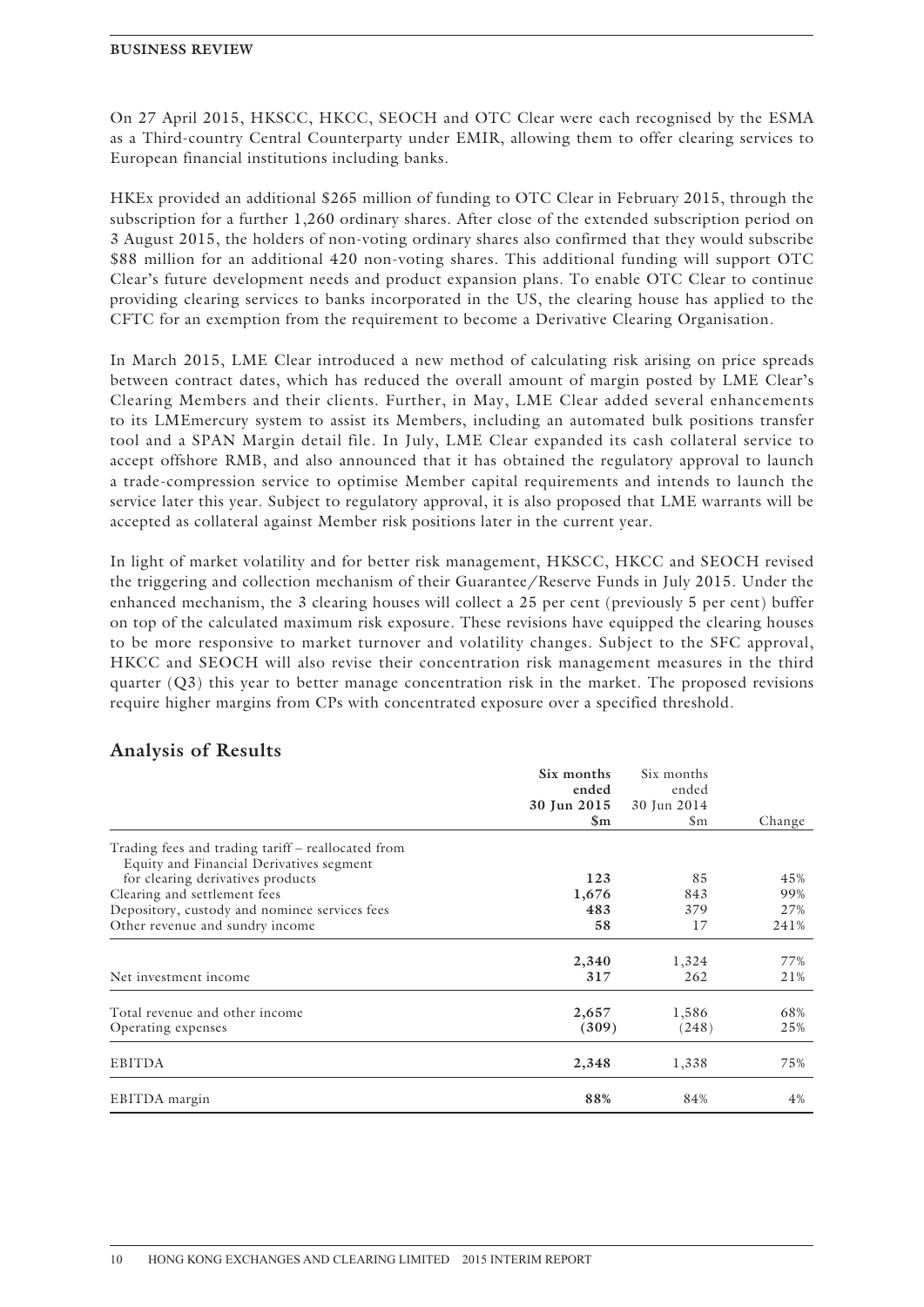Trading fees and trading tariff reallocated for clearing derivatives products rose due to an increase in number of derivatives contracts traded (see Equity and Financial Derivatives Segment commentary above).

Clearing and settlement fees nearly doubled due to the increase in ADT on the Stock Exchange, higher volume of settlement instructions and \$337 million of clearing fees generated by LME Clear (launched in September 2014). Clearing and settlement fees, excluding LME Clear, increased by 59 per cent compared to the 99 per cent increase in ADT on the Hong Kong Cash Market. The difference arises due to an increase in average transaction size, which results in fewer trades being subject to the minimum clearing fee and more trades being subject to the maximum clearing fee, together with a lower percentage increase in the volume of settlement instructions.

Depository, custody and nominee services fees rose by \$104 million or 27 per cent due to increases in scrip fees, as more companies had their first book close and/or declared a dividend in 1H 2015 than in 1H 2014, plus the introduction of portfolio fees following the launch of Stock Connect.

|                                      |                                 | Six months ended 30 Jun 2015              |                                                | Six months ended 30 Jun 2014    |                                                  |                                                |
|--------------------------------------|---------------------------------|-------------------------------------------|------------------------------------------------|---------------------------------|--------------------------------------------------|------------------------------------------------|
|                                      | Average<br>fund<br>size<br>\$bn | <b>Net</b><br>investment<br>income<br>\$m | Annualised<br>net<br>investment<br>return<br>% | Average<br>fund<br>size<br>\$bn | Net.<br>investment<br>income<br>$\mathbb{S}_{m}$ | Annualised<br>net<br>investment<br>return<br>% |
| Margin Funds<br>Clearing House Funds | 146.4<br>11.4                   | 307<br>10                                 | 0.42<br>0.17                                   | 41.4<br>3.8                     | 250<br>12                                        | 1.21<br>0.68                                   |
| Total                                | 157.8                           | 317                                       | 0.40                                           | 45.2                            | 262                                              | 1.16                                           |

The key components of net investment income are as follows:

The significant increase in the average amount of Margin Funds and Clearing House Funds, relative to 1H 2014, was substantially due to the margin deposits and cash contributions collected by LME Clear from its CPs following its launch on 22 September 2014. Additional margin deposits were also collected in Hong Kong reflecting an increased level of open interests, higher margin requirements per contract and increased Clearing House Funds contributions were collected in response to market fluctuations and changes in risk exposure.

Higher net investment income of Margin Funds in 2015 was mainly attributable to additional interest income due to increased overall fund size. The overall net investment return reduced, from 1.16 per cent in 1H 2014 to 0.40 per cent in 1H 2015, due to regulatory restrictions on LME Clear, which can only invest its Margin Funds and Clearing House Funds in very short-term instruments.

Operating expenses increased following the launch of LME Clear in September 2014 and also reflect payroll costs for increased headcount and annual payroll adjustments. The overall increase was partly offset by \$23 million of higher recovery from the liquidators of LBSA. As a result, EBITDA margin increased from 84 per cent in 1H 2014 to 88 per cent in 1H 2015.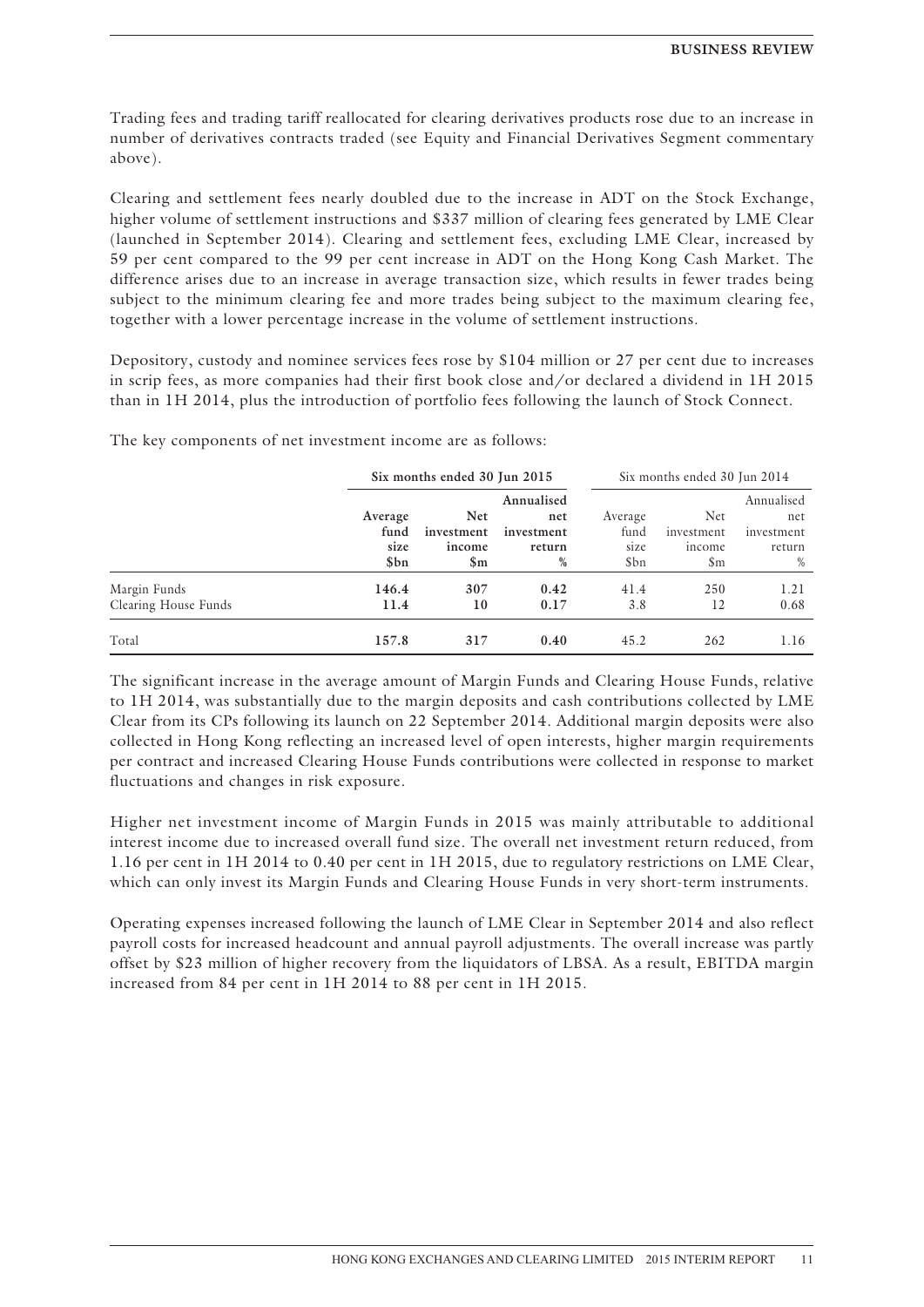## **Platform and Infrastructure Segment**

### **Business Update**

In response to the significant increase in trading volume in Q2 2015, where a number of new volume records were reached, a capacity upgrade was initiated for CCASS. This is designed to increase processing capacity from 7.5 million trades to a maximum daily volume of 12.5 million trades. The maximum daily volume experienced to date was 3.6 million trades on 9 April 2015. The first phase of the upgrade was completed in June 2015 which provided extra processing power. The remaining phases, which are for technology replacement, are in progress and HKEx aims to complete them by the end of 2015.

At the end of June 2015, the 100 EPs using HKEx's Hosting Services accounted for approximately 40 per cent of HKEx's securities market turnover and about 51 per cent of the trading volume of HKEx's derivatives market.

The replacement of AMS terminals, provided by HKEx for securities trading, by a new vendor solution (New Securities Trading Devices), started in April 2015 and will be completed in Q3 this year.

HKEx plans to introduce a Pre-Trade Risk Management system in its derivatives market during 1H 2016. Briefing sessions were arranged for EPs and system vendors in February 2015 and the technical information and implementation details were released in June.

|                                                                                                   | Six months<br>ended<br>30 Jun 2015<br>$\mathbf{Sm}$ | Six months<br>ended<br>30 Jun 2014<br>$\mathsf{Sm}$ | Change             |
|---------------------------------------------------------------------------------------------------|-----------------------------------------------------|-----------------------------------------------------|--------------------|
| Network, terminal user, dataline and software sub-license fees<br>Hosting services fees<br>Others | 194<br>50<br>$\overline{\mathbf{4}}$                | 144<br>47<br>5                                      | 35%<br>6%<br>(20%) |
| Total<br>Operating expenses                                                                       | 248<br>(74)                                         | 196<br>(73)                                         | 27%<br>$1\%$       |
| <b>EBITDA</b>                                                                                     | 174                                                 | 123                                                 | 41%                |
| EBITDA margin                                                                                     | 70%                                                 | 63%                                                 | 7%                 |

### **Analysis of Results**

Network, terminal user, dataline and software sub-license fees rose by \$50 million or 35 per cent due to an increase in sales of throttles, network usage fees relating to Stock Connect and an increase in Cash Market trading system line rental income following the launch of the HKEx Orion Central Gateway in June 2014.

Operating expenses remained stable compared to 1H 2014 with some staff being redeployed to strategic projects in other areas. As a result, EBITDA margin rose from 63 per cent in 1H 2014 to 70 per cent in 1H 2015.

## **Corporate Items**

"Corporate Items" is not a business segment but comprises central income (mainly net investment income of Corporate Funds) and central costs (costs of central support functions that provide services to all operating segments and other costs not directly related to any operating segments).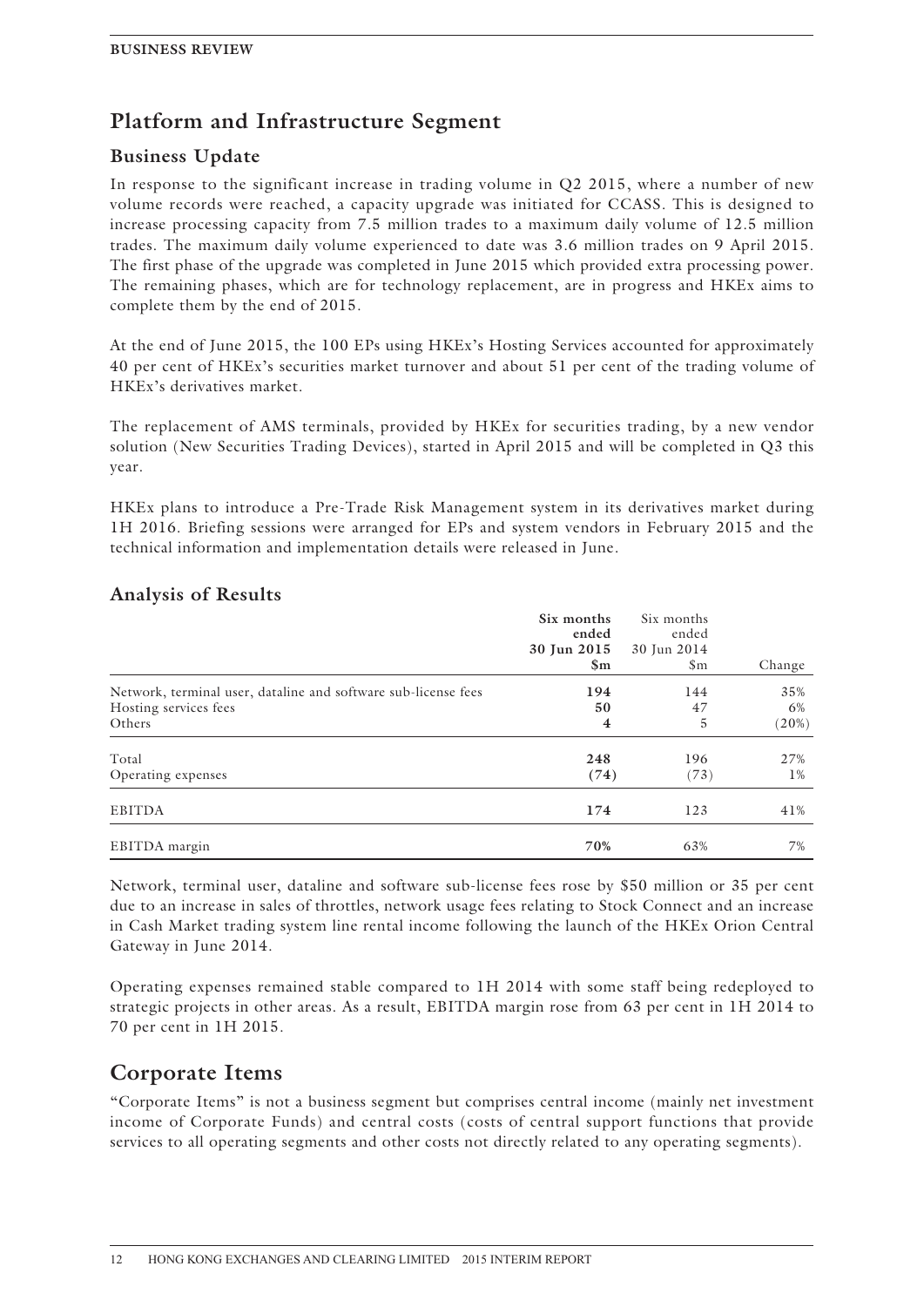### **Revenue and Other Income**

|                             | Six months<br>ended<br>30 Jun 2015 30 Jun 2014<br>$\mathbf{Sm}$ | Six months<br>ended<br>$\mathfrak{S}_{m}$ | Change         |
|-----------------------------|-----------------------------------------------------------------|-------------------------------------------|----------------|
| Investment income<br>Others | 74<br>$\mathbf{2}$                                              | 87                                        | (15%)<br>(33%) |
| Total                       | 76                                                              | 90                                        | (16%)          |

The analysis of net investment income is as follows:

|                 |              | Six months ended 30 Jun 2015 |                      | Six months ended 30 Jun 2014 |                      |                      |
|-----------------|--------------|------------------------------|----------------------|------------------------------|----------------------|----------------------|
|                 | Average      | <b>Net</b>                   | Annualised<br>net    | Average                      | Net                  | Annualised<br>net    |
|                 | fund<br>size | investment<br>income         | investment<br>return | fund<br>size                 | investment<br>income | investment<br>return |
|                 | \$bn         | $\mathbb{S}_{\mathrm{m}}$    | %                    | \$bn                         | \$m                  | $\%$                 |
| Corporate Funds | 12.6         | 74                           | 1.17                 | 10.7                         | 87                   | 1.62                 |

The increase in average fund size arises principally from retention of cash generated by the business over the past 12 months.

The lower net investment income and return on Corporate Funds in 1H 2015 is attributable to a mix of lower fair value gains on investments in 1H 2015, a higher proportion of investments in short-term deposits for regulatory purposes, and higher foreign exchange losses. These declines were partly offset by a \$31 million gain on sale of the remaining stake of the LME's investment in LCH shares.

## **Expenses, Other Costs and Taxation**

### **Operating Expenses**

|                                          | Six months<br>ended<br>30 Jun 2015<br>$\mathbf{Sm}$ | Six months<br>ended<br>30 Jun 2014<br>$\mathsf{Sm}$ | Change |
|------------------------------------------|-----------------------------------------------------|-----------------------------------------------------|--------|
| Staff costs and related expenses         | 1,034                                               | 822                                                 | 26%    |
| IT and computer maintenance expenses     | 251                                                 | 261                                                 | (4%)   |
| Premises expenses                        | 139                                                 | 145                                                 | (4%)   |
| Product marketing and promotion expenses | 21                                                  | 18                                                  | 17%    |
| Legal and professional fees              | 29                                                  | 103                                                 | (72%)  |
| Other operating expenses                 | 106                                                 | 74                                                  | 43%    |
| Total                                    | 1,580                                               | 1,423                                               | 11%    |

Staff costs and related expenses increased by \$212 million or 26 per cent mainly due to annual payroll adjustments, increased headcount for strategic initiatives including Stock Connect, the insourcing of a previously outsourced IT team by the LME Group, and an increase in variable accruals based on the profitability of the Group.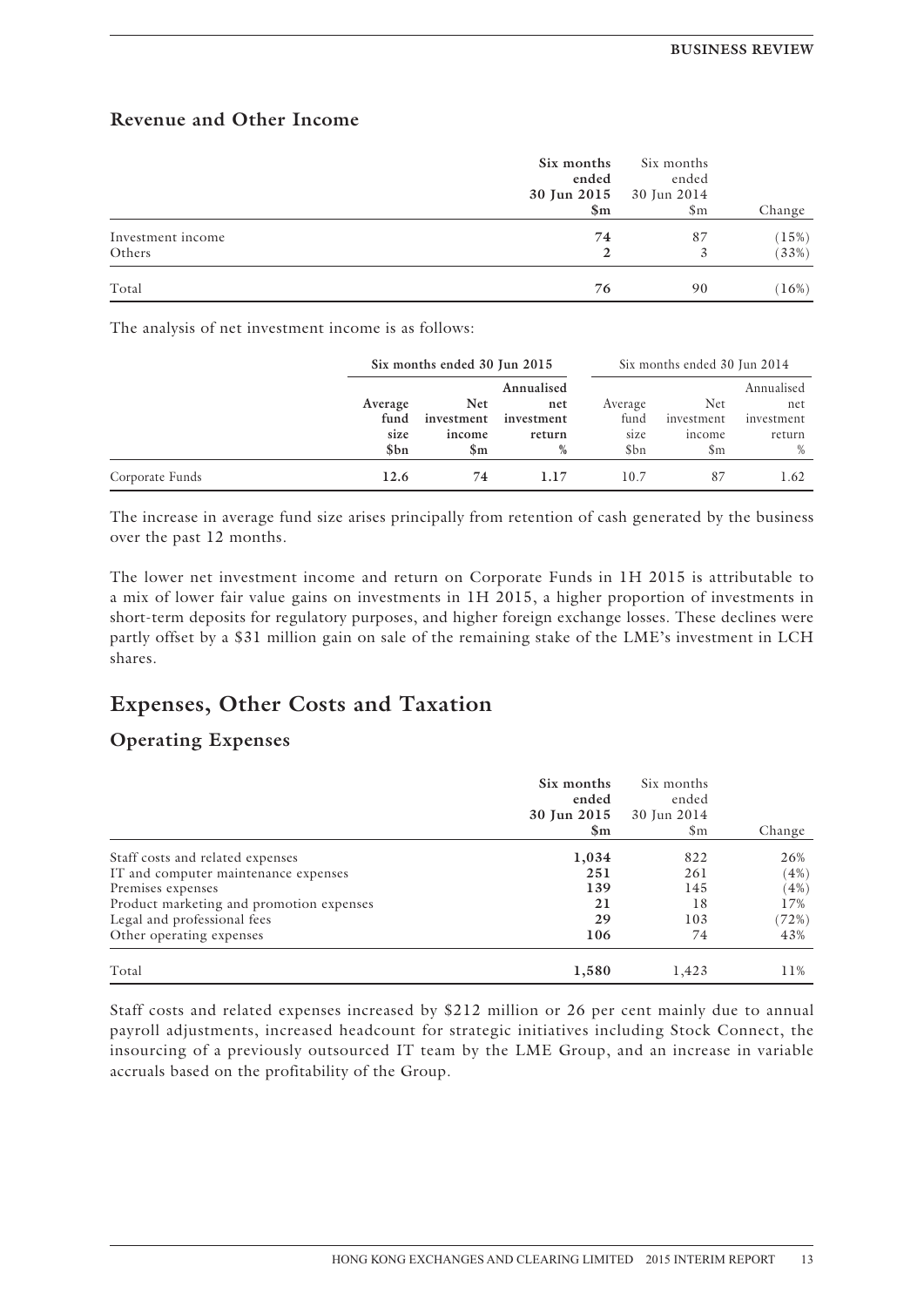IT and computer maintenance expenses consumed by the Group, excluding costs of services and goods directly consumed by the Participants of \$36 million (2014: \$38 million), was \$215 million (2014: \$223 million). The decrease was mainly attributable to lower IT costs of the LME Group following the insourcing of the IT team.

Legal and professional fees decreased by \$74 million or 72 per cent as no material litigation costs were incurred in 1H 2015 (2014: \$38 million of litigation costs were incurred), \$5 million was recovered from the insurers in respect of litigation in the UK and lower legal and professional fees were incurred on strategic projects.

Other operating expenses increased by \$32 million or 43 per cent due to higher bank charges from an increase in committed facilities, higher post launch investment management services costs and operating expenses for LME Clear and an increase in repairs and maintenance expenses. These increases were partly offset by a \$23 million higher recovery from LBSA's liquidators than in 1H 2014.

### **Depreciation and Amortisation**

|                               | Six months              | Six months |        |
|-------------------------------|-------------------------|------------|--------|
|                               | ended                   | ended      |        |
|                               | 30 Jun 2015 30 Jun 2014 |            |        |
|                               | $\mathbf{Sm}$           | $\rm Sm$   | Change |
| Depreciation and amortisation | 325                     | 324        | $0\%$  |

Depreciation and amortisation remained stable during 1H 2015 as compared to 1H 2014.

### **Finance Costs**

|               | Six months<br>ended | Six months<br>ended                      |        |
|---------------|---------------------|------------------------------------------|--------|
|               | $\mathbf{Sm}$       | 30 Jun 2015 30 Jun 2014<br>$\mathbf{Sm}$ | Change |
| Finance costs | 77                  | 98                                       | (21%)  |

The decrease in finance costs was mainly due to the full conversion of the Convertible Bonds due 2017 (Convertible Bonds) in Q2 2015 and the refinancing of the floating rate bank loan at a lower interest rate in July 2014.

### **Taxation**

|          | Six months<br>ended                      | Six months<br>ended |        |
|----------|------------------------------------------|---------------------|--------|
|          | 30 Jun 2015 30 Jun 2014<br>$\mathbf{Sm}$ | $\mathbf{Sm}$       | Change |
| Taxation | 783                                      | 417                 | 88%    |

Taxation increased due to higher profit before taxation in 2015 and higher profits generated by the LME and LME Clear whose profits are subject to a higher tax rate.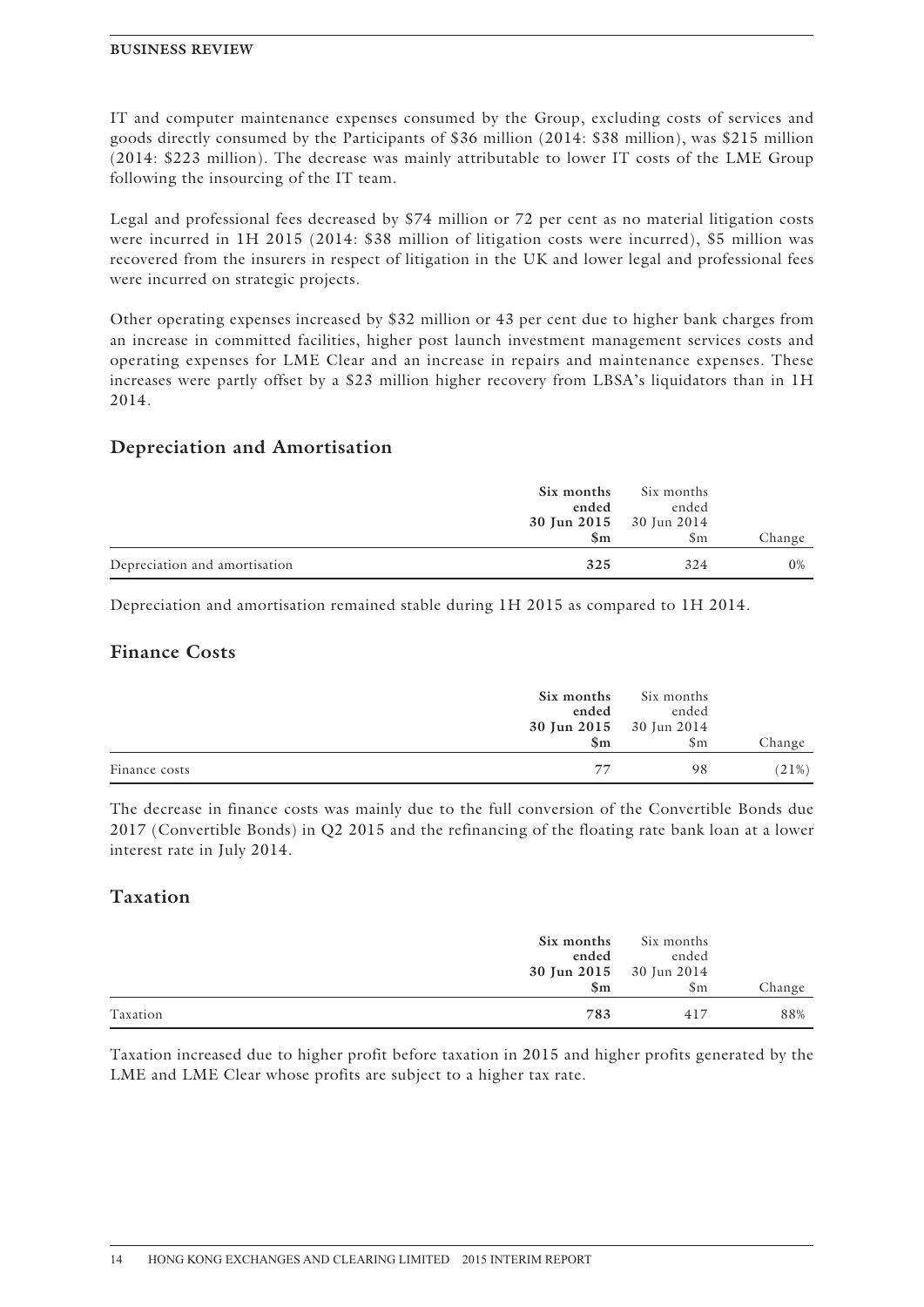## **FINANCIAL REVIEW**

## **Financial Assets and Financial Liabilities by Funds**

|                                                                | At<br>30 Jun 2015 31 Dec 2014<br>$\mathbf{Sm}$ | At<br>\$m | Change |
|----------------------------------------------------------------|------------------------------------------------|-----------|--------|
| <b>Financial assets</b>                                        |                                                |           |        |
| Cash and cash equivalents                                      | 145,081                                        | 136,778   | 6%     |
| Financial assets measured at fair value through profit or loss | 76,206                                         | 62,686    | 22%    |
| Financial assets measured at amortised cost                    | 32,054                                         | 10.256    | 213%   |
| Total                                                          | 253,341                                        | 209,720   | 21%    |

The Group's financial assets comprised financial assets of Corporate Funds, Margin Funds, Clearing House Funds, base metals derivatives contracts, and cash prepayments for A shares traded under Stock Connect. The amounts attributable to the respective categories were as follows:

|                                   | At<br>30 Jun 2015<br>$\mathbf{Sm}$ | At<br>31 Dec 2014<br>$\mathsf{Sm}$ | Change    |
|-----------------------------------|------------------------------------|------------------------------------|-----------|
| <b>Financial assets</b>           |                                    |                                    |           |
| Corporate Funds                   | 13,844                             | 10,264                             | 35%       |
| Margin Funds ^                    | 153,284                            | 128,869                            | 19%       |
| Clearing House Funds              | 14,285                             | 10,289                             | 39%       |
| Base metals derivatives contracts | 71,928                             | 59,679                             | 21%       |
| Cash prepayments for A shares #   |                                    | 619                                | $(100\%)$ |
| Total                             | 253,341                            | 209,720                            | 21%       |

<sup>i</sup> Excludes margin receivable from CPs and Settlement Reserve Fund and Settlement Guarantee Fund which have been paid to ChinaClear of \$1,262 million (31 December 2014: \$615 million)

The trading of A shares under Stock Connect was not available on 30 June 2015.

|                                                             | At<br>$\mathbf{Sm}$ | At<br>30 Jun 2015 31 Dec 2014<br>$\rm Sm$ | Change |
|-------------------------------------------------------------|---------------------|-------------------------------------------|--------|
| <b>Financial liabilities</b>                                |                     |                                           |        |
| Base metals derivatives contracts                           | 71,928              | 59,679                                    | 21%    |
| Other financial liabilities at fair value through           |                     |                                           |        |
| profit or loss of Corporate Funds                           | 9                   |                                           | 800%   |
| Margin deposits, Mainland security and settlement deposits, |                     |                                           |        |
| and cash collateral from CPs                                | 154,546             | 129,484                                   | 19%    |
| Participants' contributions to Clearing House Funds         | 13,355              | 9.426                                     | 42%    |
| Total                                                       | 239,838             | 198,590                                   | 21%    |

The increase in financial assets and financial liabilities of Margin Funds at 30 June 2015 compared to 31 December 2014 was mainly due to an increase in open interest in futures and options contracts on HKCC and higher margin requirement per contract at 30 June 2015.

The increase in financial assets and financial liabilities of Clearing House Funds at 30 June 2015 compared to 31 December 2014 was mainly attributable to the increased contributions required from Participants in response to market volatility and changes in risk exposures.

Corporate Funds at 30 June 2015 increased by \$3,580 million or 35 per cent during 1H 2015 due to the retention of cash generated by the business over the past 12 months partly offset by the cash element of the 2014 final dividend payment.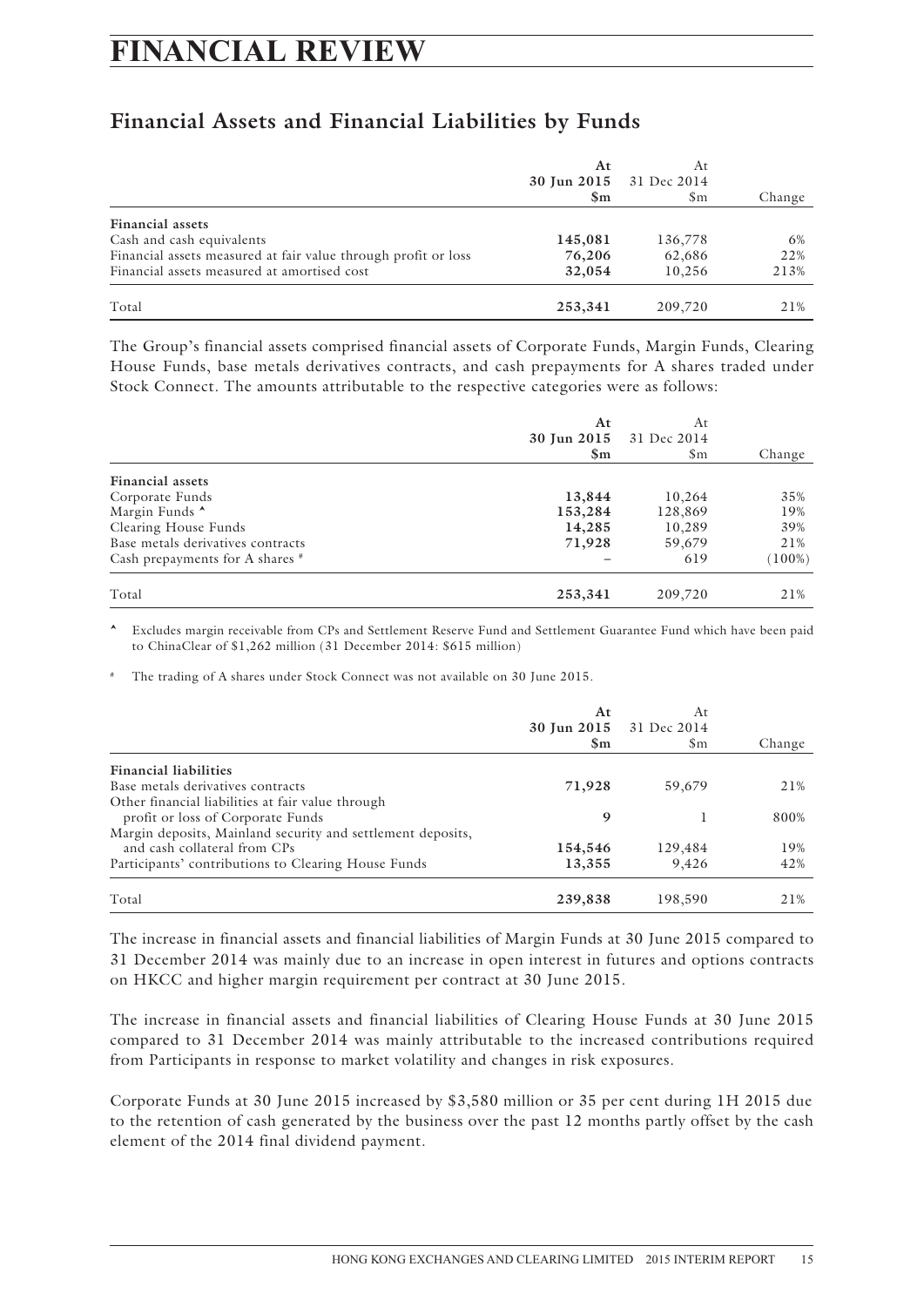## **Working Capital, Financial Resources and Gearing**

Working capital rose by \$3,059 million or 32 per cent to \$12,683 million at 30 June 2015 (31 December 2014: \$9,624 million). The increase was primarily due to the profit of \$4,095 million generated during 1H 2015, but was partly offset by the payment of the 2014 final dividend, net of scrip dividend, of \$1,240 million in June 2015.

During 1H 2015, all of the US\$500 million of Convertible Bonds with carrying value of \$3,701 million at 31 December 2014 were converted into HKEx shares at the adjusted conversion price of HK\$157.62 per share and cancelled upon the exercise of the conversion rights by the bondholders.

At 30 June 2015, the Group had the following outstanding borrowings:

|                                                  | At 30 Jun 2015                     |                                  |                                    | At 31 Dec 2014         |
|--------------------------------------------------|------------------------------------|----------------------------------|------------------------------------|------------------------|
|                                                  | Carrying<br>value<br>$\mathbf{Sm}$ | Maturity                         | Carrying<br>value<br>$\mathbf{Sm}$ | Maturity               |
| USD floating rate bank borrowings                | 1,585                              | Jul $2020 \&$<br><b>Jul 2021</b> | 1,585                              | Jul 2020 &<br>Jul 2021 |
| 2 USD fixed rate notes with average              |                                    | Dec 2018 &                       |                                    | Dec 2018 &             |
| coupon of 2.8 per cent                           | 1,516                              | <b>Jan 2019</b>                  | 1,515                              | Jan 2019               |
| Convertible Bonds                                |                                    | N/A                              | 3,701                              | Oct 2017               |
| Written put options to non-controlling interests | 228                                | N/A                              | 225                                | N/A                    |
|                                                  | 3,329                              |                                  | 7,026                              |                        |

At 30 June 2015, the Group had a gross gearing ratio (ie, gross debt divided by adjusted capital) of 12 per cent (31 December 2014: 34 per cent), and a net gearing ratio (ie, net debt divided by adjusted capital) of zero per cent (31 December 2014: zero per cent). For this purpose, gross debt is defined as total borrowings and net debt is defined as total borrowings less cash and cash equivalents of Corporate Funds (and will be zero when the amount of cash and cash equivalents of Corporate Funds is greater than total borrowings), and adjusted capital as all components of equity attributable to shareholders other than designated reserves.

Apart from the borrowings used to fund the acquisition of the LME Group, banking facilities have been put in place for contingency purposes. At 30 June 2015, the Group's total available banking facilities for its daily operations amounted to \$17,012 million (31 December 2014: \$17,012 million), which included \$10,000 million (31 December 2014: \$10,000 million) of committed banking facilities and \$7,000 million (31 December 2014: \$7,000 million) of repurchase facilities.

The Group has also put in place foreign exchange facilities for the RMB Trading Support Facility to support the trading of RMB stocks listed on the Stock Exchange. At 30 June 2015, the total amount of the facilities was RMB17,000 million (31 December 2014: RMB17,000 million). In addition, the Group has arranged contingency banking facilities amounting to RMB13,000 million (31 December 2014: RMB13,000 million) for settling payment obligations to ChinaClear should there be events that disrupt normal settlement arrangements, e.g. natural disasters or extreme weather conditions in Hong Kong.

At 30 June 2015, 92 per cent (31 December 2014: 93 per cent) of the Group's cash and cash equivalents (comprising cash on hand, bank balances, and time deposits within 3 months of maturity when acquired) were denominated in HKD or USD.

## **Capital Expenditure and Commitments**

During 1H 2015, the Group incurred capital expenditure of \$262 million (2014: \$231 million) related to the development and upgrade of various trading and clearing systems including commodities trading and clearing systems, a cash clearing system, trading and clearing systems to facilitate mutual stock market access between the mainland of China and Hong Kong, and a corporate Enterprises Resource Planning system.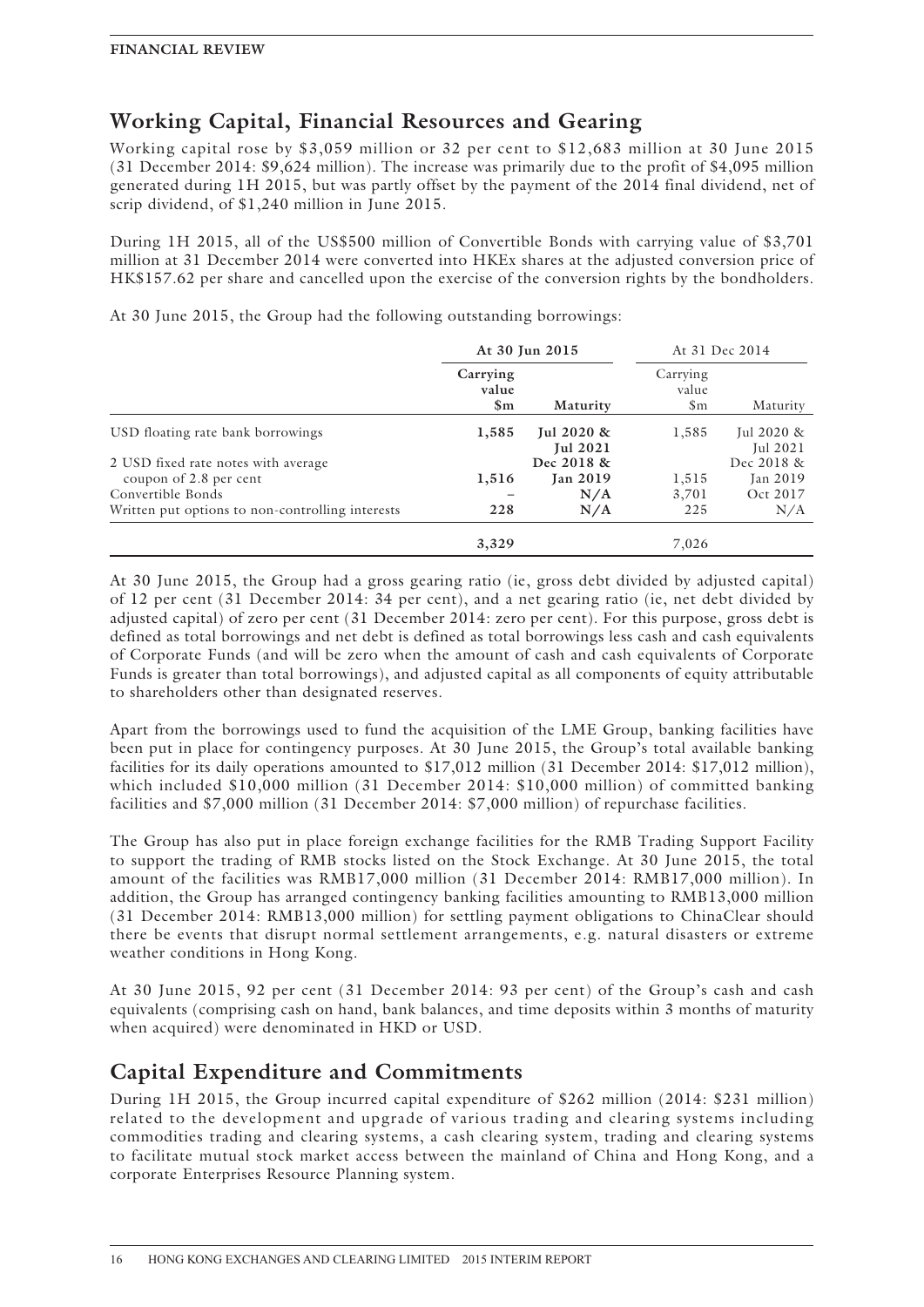The Group's capital expenditure commitments at 30 June 2015, including those authorised by the Board but not yet contracted for, amounted to \$778 million (31 December 2014: \$574 million) and were mainly related to the development and enhancement of IT systems including clearing systems for Cash Market, over-the-counter derivatives and commodities, Cash Market and commodities trading systems, and trading and clearing systems to facilitate mutual stock market access between the mainland of China and Hong Kong.

## **Significant Investments Held, Material Acquisitions and Disposals of Subsidiaries, and Future Plans for Material Investments or Capital Assets**

Save for those disclosed in this Interim Report, there were no other significant investments held, nor were there any material acquisitions or disposals of subsidiaries during the period under review. Apart from those disclosed in this Interim Report, there was no plan authorised by the Board for other material investments or additions of capital assets at the date of this Interim Report.

## **Charges on Assets**

Details of charges on assets are included in note 27 to the Unaudited Condensed Consolidated Financial Statements of this Interim Report.

## **Exposure to Fluctuations in Exchange Rates and Related Hedges**

In respect of its funds available for investment in Hong Kong, the Group may invest in non-HKD securities from time to time. Forward foreign exchange contracts have been used to hedge the currency exposure of the Group's non-HKD investments to mitigate risks arising from fluctuations in exchange rates.

Foreign currency margin deposits received by the Group in Hong Kong are mainly hedged by investments in the same currencies, and unhedged investments in USD may not exceed 20 per cent of the Margin Funds and cash collateral. For LME Clear, investments of Margin Funds will generally take place in the currency in which cash was received.

The functional currency of the LME and LME Clear is USD since the majority of their income is denominated in USD. As a result, the LME Group is exposed to foreign currency risk arising from expenditure (predominantly in GBP) and investments and bank deposits denominated in foreign currencies (mainly GBP and EUR). Its risk management policy is to forecast and monitor the amount of future GBP payments and to retain some GBP bank deposits or convert from USD to GBP as soon as deemed appropriate. Forward foreign exchange contracts may also be used to hedge the currency exposure resulting from its USD revenue against GBP payments.

The aggregate net open foreign currency positions at 30 June 2015 amounted to HK\$1,020 million, of which HK\$377 million were non-USD exposures (31 December 2014: HK\$1,441 million, of which HK\$764 million were non-USD exposures) and the maximum gross nominal value of outstanding forward foreign exchange contracts amounted to HK\$915 million (31 December 2014: HK\$1,042 million). All forward foreign exchange contracts mature within 2 months (31 December 2014: 3 months).

## **Contingent Liabilities**

Details of contingent liabilities are included in note 24 to the Unaudited Condensed Consolidated Financial Statements of this Interim Report.

## **Changes since 31 December 2014**

There were no other significant changes in the Group's financial position or from the information disclosed under Management Discussion and Analysis in the annual report for the year ended 31 December 2014.

## **Review of Financial Statements**

The Audit Committee has reviewed the Group's Unaudited Condensed Consolidated Financial Statements for the six months ended 30 June 2015 in conjunction with HKEx's external and internal auditors. Based on this review and discussions with the management, the Audit Committee was satisfied that the financial statements were prepared in accordance with applicable accounting standards and fairly present the Group's financial position and results for the six months ended 30 June 2015.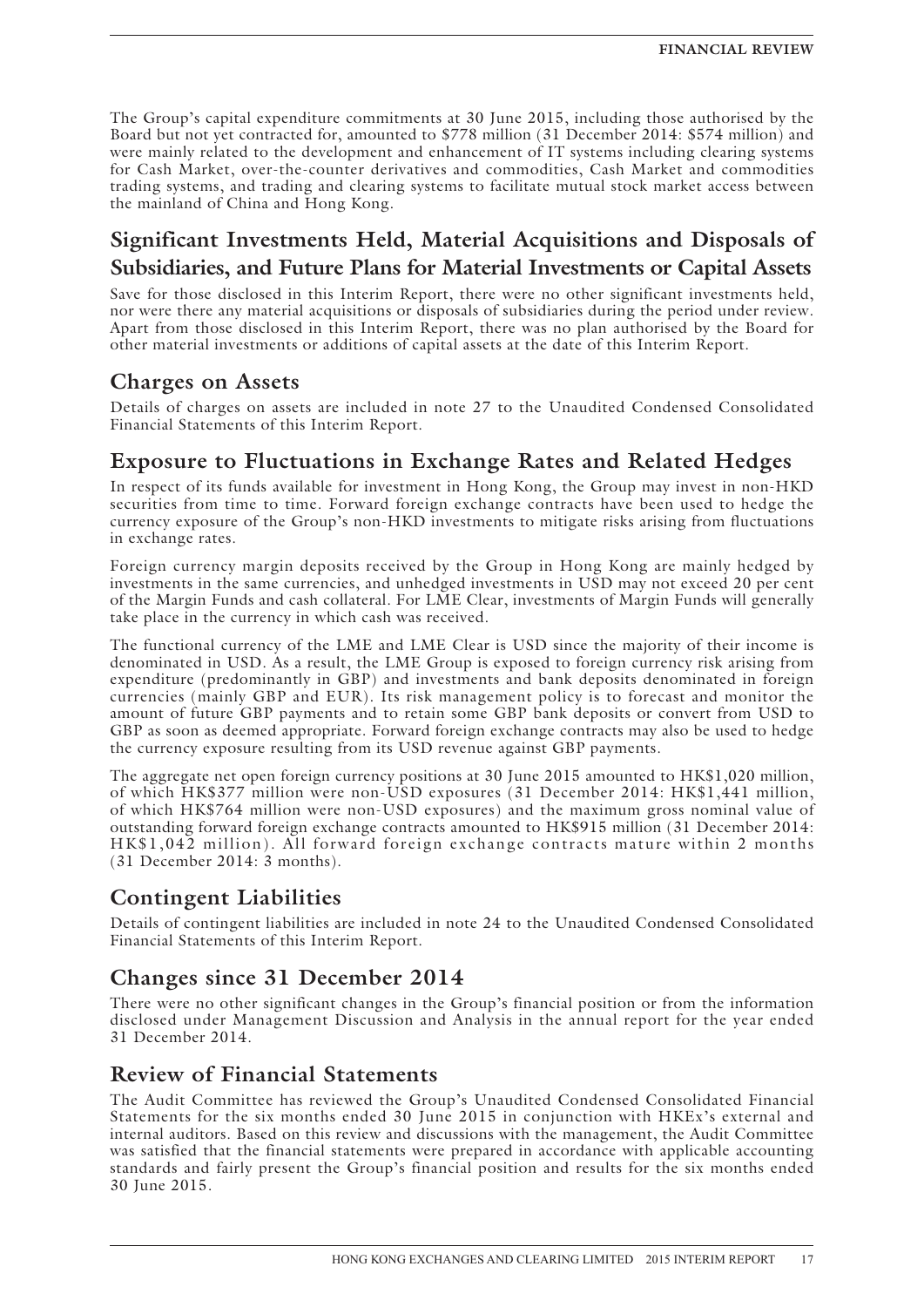## **CORPORATE GOVERNANCE AND OTHER INFORMATION**

## **Board and Committees**

### **Board**

### **INEDs**

CHOW Chung Kong \* GBS, JP (Chairman) CHAN Tze Ching, Ignatius <sup>1</sup> BBS, JP Timothy George FRESHWATER \* FUNG Yuen Mei, Anita \* <sup>2</sup> BBS, JP Rafael GIL-TIENDA \* <sup>2</sup> John Barrie HARRISON \* 3 HU Zuliu, Fred 4 HUI Chiu Chung, Stephen \* 5 JP KWOK Chi Piu, Bill JP LEE Kwan Ho, Vincent Marshall LEE Tze Hau, Michael \* 5 JP LEUNG KO May Yee, Margaret \* 3 SBS, JP John Mackay McCulloch WILLIAMSON<sup>1</sup> WONG Sai Hung, Oscar

### **Executive Director**

LI Xiaojia, Charles (Chief Executive) 6

### **Committees**

### **Audit Committee**

John Barrie HARRISON<sup>7</sup> (Chairman) LEE Kwan Ho, Vincent Marshall<sup>8</sup> (ex-Deputy Chairman) CHAN Tze Ching, Ignatius 7 FUNG Yuen Mei, Anita 9 KWOK Chi Piu, Bill LEE Tze Hau, Michael<sup>5</sup> John Mackay McCulloch WILLIAMSON 7

#### **Environmental, Social and Governance Committee**

CHOW Chung Kong (Chairman) Rafael GIL-TIENDA<sup>9</sup> HUI Chiu Chung, Stephen 5 LEE Kwan Ho, Vincent Marshall<sup>9</sup> LEE Tze Hau, Michael<sup>5</sup> LI Xiaojia, Charles John Mackay McCulloch WILLIAMSON 7

#### **Executive Committee**

CHOW Chung Kong (Chairman) Timothy George FRESHWATER 8 KWOK Chi Piu, Bill LEE Kwan Ho, Vincent Marshall LEUNG KO May Yee, Margaret<sup>9</sup> LI Xiaojia, Charles

- Government Appointed Director
- \*\* Appointed by the Financial Secretary
- Δ Established under Section 65 of the SFO
- 1 Re-elected as Director from 29 April 2015 until the conclusion of the AGM to be held in 2018
- 2 Appointed as Director from 29 April 2015 until the conclusion of the AGM to be held in 2017
- 3 Re-appointed as Director from 29 April 2015 until the conclusion of the AGM to be held in 2017
- 4 Elected as Director from 29 April 2015 until the conclusion of the AGM to be held in 2018

### **Committees** (continued)

#### **Investment Advisory Committee**

WONG Sai Hung, Oscar (Chairman) Timothy George FRESHWATER FUNG Yuen Mei, Anita 9 HU Zuliu, Fred 9 HUI Chiu Chung, Stephen 5 LEE Tze Hau, Michael<sup>5</sup> LUI Yin Tat, David <sup>10</sup>

### **Nomination Committee**

CHOW Chung Kong (Chairman) CHAN Tze Ching, Ignatius Timothy George FRESHWATER HU Zuliu, Fred 9 John Mackay McCulloch WILLIAMSON 7 WONG Sai Hung, Oscar 8

#### **Panel Member Nomination Committee**

CHAN Tze Ching, Ignatius<sup>7</sup> (Chairman) FUNG Yuen Mei, Anita 9 KWOK Chi Piu, Bill LEE Kwan Ho, Vincent Marshall LEE Tze Hau, Michael 5 WONG Sai Hung, Oscar

### **Remuneration Committee**

CHOW Chung Kong (Chairman) Timothy George FRESHWATER 9 KWOK Chi Piu, Bill LEE Kwan Ho, Vincent Marshall LEUNG KO May Yee, Margaret<sup>5</sup> John Mackay McCulloch WILLIAMSON 7

### **Risk Committee** <sup>11</sup>

CHOW Chung Kong 12 (Chairman) CHAN Tze Ching, Ignatius <sup>12, 7</sup> Rafael GIL-TIENDA<sup>9</sup> John Barrie HARRISON<sup>12,7</sup> LEUNG KO May Yee, Margaret <sup>12, 7</sup>

#### **Risk Management Committee (statutory)** Δ

CHOW Chung Kong (Chairman) CHAN Ngai Hang \*\* CHAN Tze Ching, Ignatius 7 LAM Yuk Kun, Lawrence \*\* <sup>14</sup> LEE Tat Chi, Howard \*\* LEUNG KO May Yee, Margaret<sup>7</sup> LIU Swee Long, Michael \* LUI Kei Kwong, Keith \*\* Barbara SHIU \*\* <sup>14</sup> TAN Siew Boi, May \*\*

- 5 Retired on 29 April 2015
- 6 Re-appointed as HKEx's Chief Executive (Ex-officio Director) for a further 3-year term until 15 October 2018
- 7 Re-appointment effective 30 April 2015
- 8 Appointment ceased effective 30 April 2015
- 9 Appointment effective 30 April 2015
- 10 Retired on 30 April 2015
- 11 Established on 5 March 2015
- 12 Appointment effective 5 March 2015
- 13 Appointment ceased effective 1 July 2015
- 14 Appointment effective 1 July 2015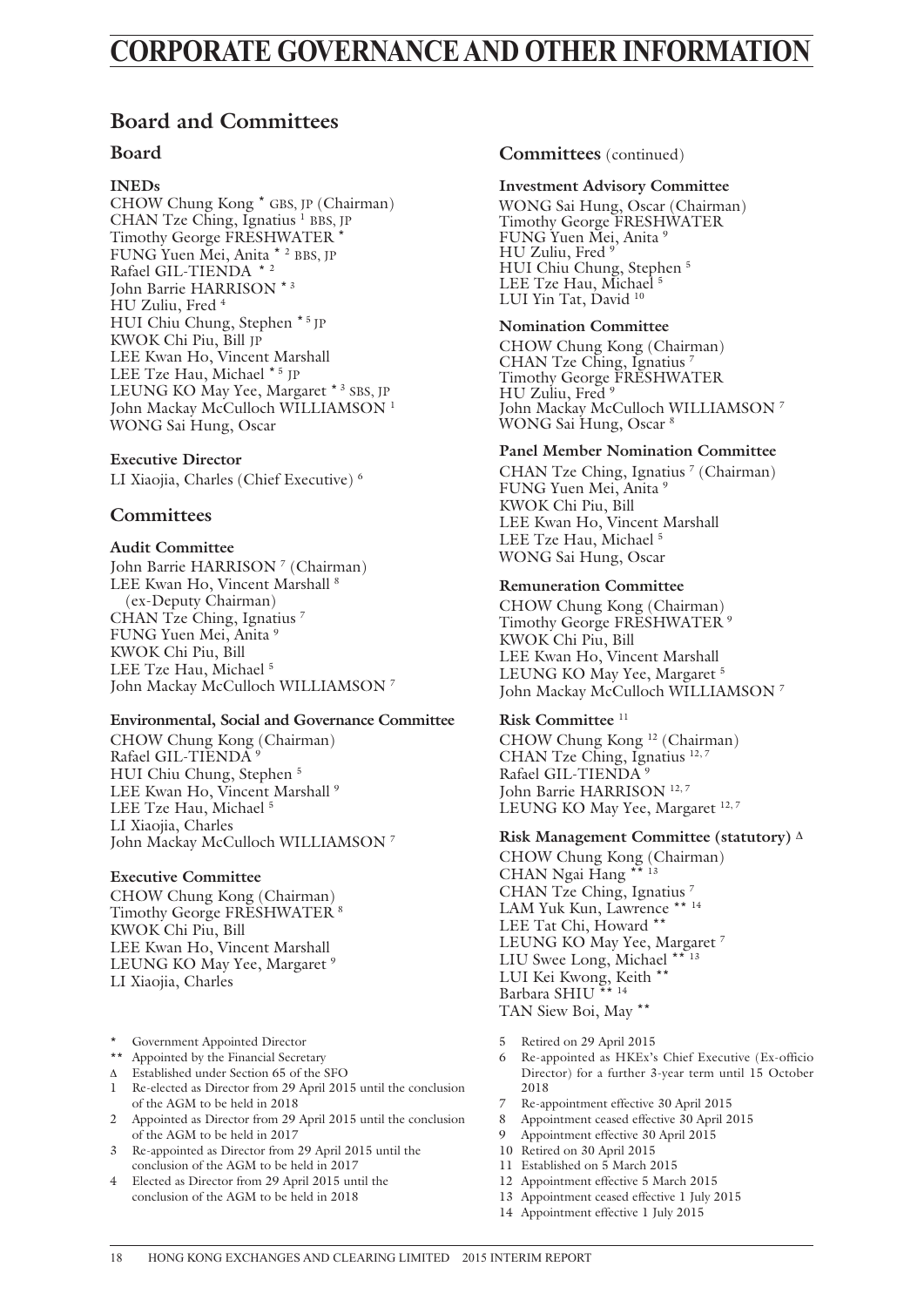## **Changes in Information**

Changes in Directors' other major offices which are required to be disclosed under Rule 13.51B(1) of the Main Board Listing Rules are set out below.

|                                                                                                                                                                                     | Appointment<br>(effective) | Cessation<br>(effective) |
|-------------------------------------------------------------------------------------------------------------------------------------------------------------------------------------|----------------------------|--------------------------|
| <b>Timothy Freshwater</b>                                                                                                                                                           |                            |                          |
| Financial Services Development Council – member of New Business Committee<br>$\bullet$<br>COSCO Pacific Limited * - independent non-executive director<br>٠                         | 5 Apr 2015                 | 14 May 2015              |
| Anita Fung<br>Hang Lung Properties Limited * – independent non-executive director                                                                                                   | 5 May 2015                 |                          |
| John Harrison<br>Australian Super Pty Ltd – member of Asian Advisory Committee<br>Cathay Pacific Airways Limited * - independent non-executive director<br>٠                        | 20 May 2015                | 12 May 2015              |
| <b>Bill Kwok</b><br>Financial Services Development Council – member of New Business Committee<br>٠<br>OTC Clear – chairman, independent non-executive director and chairman of<br>٠ |                            | 5 Apr 2015               |
| <b>Risk Management Committee</b>                                                                                                                                                    | 30 Apr 2015                |                          |

Currently listed on the Stock Exchange

The biographies of Directors are available under the About HKEx (Organisation) section of the HKEx website.

## **Consultative Panels**

Taking into account the changes in the Board composition and the expiry of service terms of certain members of the 3 Consultative Panels, the Board approved changes in the composition of the 3 Consultative Panels in April and May 2015 respectively. The member lists of the Consultative Panels are available under the About HKEx (Organisation) section of the HKEx website.

### **Non-executive Directors' Remuneration**

At the 2015 AGM, Shareholders approved the Board's recommendation to adjust the remuneration of Non-executive Directors, details of which are set out below.

|                                                                                         | Annual fee*<br>$(\$)$ |
|-----------------------------------------------------------------------------------------|-----------------------|
| HKEx's Chairman                                                                         | 2,100,000             |
| Audit Committee<br>- Chairman<br>- Other member                                         | 200,000<br>120,000    |
| Executive Committee/Investment Advisory Committee/Remuneration Committee/Risk Committee |                       |
| - Chairman                                                                              | 180,000               |
| Other member<br>$\overline{\phantom{0}}$                                                | 120,000               |

The annual fee (\$700,000) payable to the Non-executive Directors for serving on the Board (except the Chairman) and the attendance fee (\$3,000) per Committee meeting remain unchanged.

The above remuneration took effect from the conclusion of the 2015 AGM and will remain in effect until otherwise determined in a general meeting.

Save for the information disclosed above, there is no other information required to be disclosed under Rule 13.51B(1) of the Main Board Listing Rules.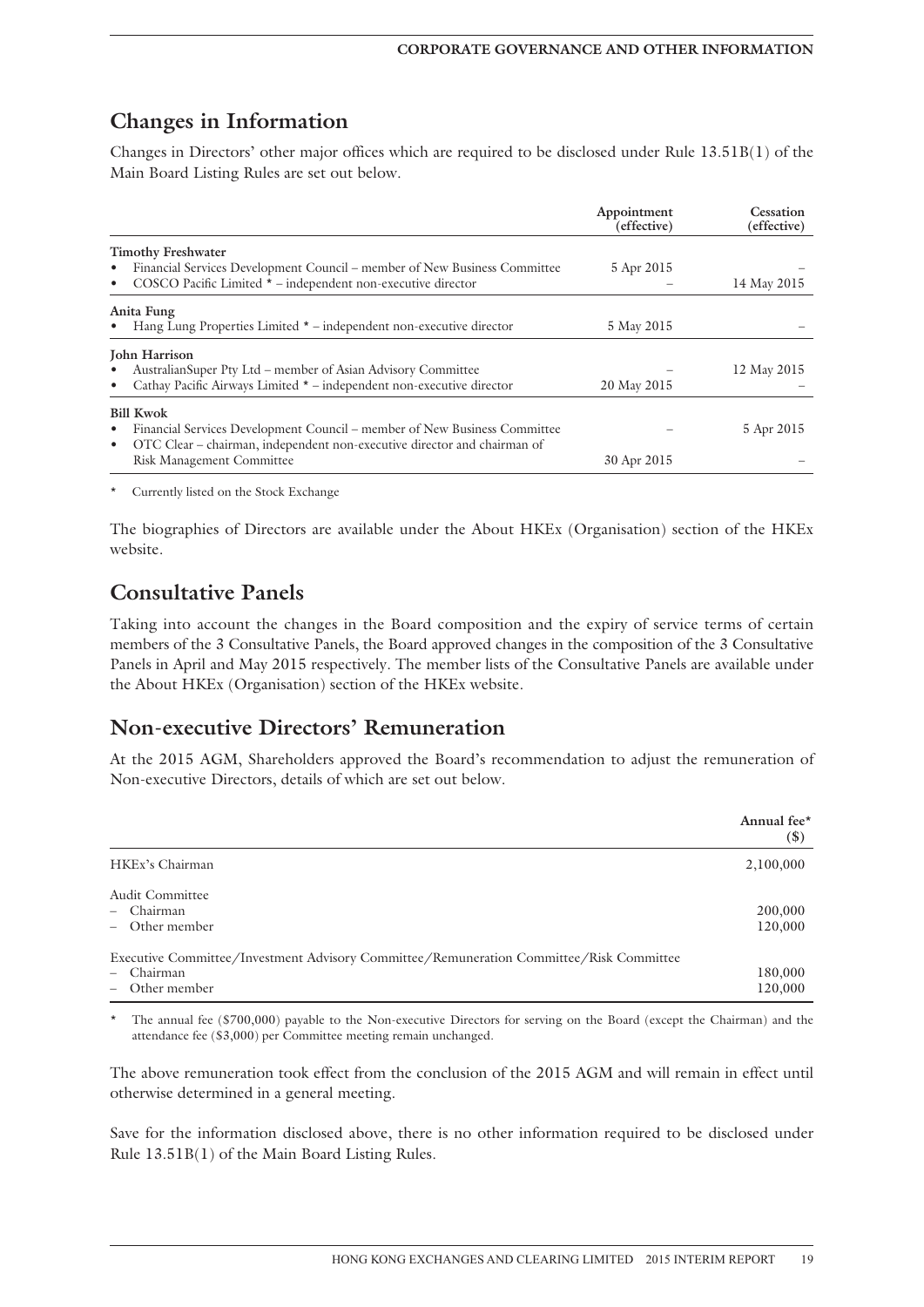## **Compliance with Corporate Governance Code**

Throughout the six months ended 30 June 2015, HKEx complied with all code provisions and, where appropriate, adopted the recommended best practices set out in the Corporate Governance Code, with the exceptions of Code Provisions A.4.1 (re-election of non-executive directors) and A.4.2 (retirement by rotation of directors).

The Government Appointed Directors, all being Non-executive Directors, are not subject to election or re-election by Shareholders as their appointments are governed by Section 77 of the SFO. HKEx's Chief Executive in his capacity as a Director is also not subject to retirement by rotation, as his term on the Board is coterminous with his employment with HKEx under Article 88(5) of HKEx's Articles of Association.

## **Compliance with Model Code**

HKEx has adopted the Model Code as its own code of conduct regarding Directors' securities transactions. In response to a specific enquiry by the Company, all Directors confirmed that they complied with the Model Code at all applicable times during the six months ended 30 June 2015.

## **Directors' Interests and Short Positions in Shares and Underlying Shares of HKEx**

As at 30 June 2015, the interests and short positions of Directors, including HKEx's Chief Executive, in the shares and underlying shares of HKEx (within the meaning of Part XV of the SFO) as recorded in the register required to be kept under Section 352 of the SFO, or as otherwise notified to HKEx and the SFC under the Model Code, were as set out below.

|                  |                       |                            | Number of shares/underlying shares held |                        |         |                                  |
|------------------|-----------------------|----------------------------|-----------------------------------------|------------------------|---------|----------------------------------|
| Name of Director | Personal<br>interests | Family<br><i>interests</i> | Corporate<br>interests                  | Other<br>interests     | Total   | % of HKEx $1$<br>shares in issue |
| C K Chow         | 15,000 <sup>2</sup>   |                            |                                         |                        | 15,000  | 0.00                             |
| Vincent Lee      |                       |                            |                                         | $500,000$ <sup>3</sup> | 500,000 | 0.04                             |
| Margaret Leung   |                       | $3.101 +$                  |                                         |                        | 3.101   | 0.00                             |

### **Long Positions in Shares and Underlying Shares of HKEx**

1 Based on 1,197,436,168 HKEx shares in issue as at 30 June 2015

2 Mr Chow was the beneficial owner of those shares.

3 Mr Lee was interested in 500,000 underlying shares of HKEx through certain listed equity derivatives (physically settled options) held by Lee Tung Hai Family Trust, a trust of which he is a beneficiary.

Charles Li 578,392 5 – – – – 578,392 0.04

4 Mrs Leung's spouse was the beneficial owner of those shares.

5 It included Mr Li's interests in Awarded Shares and shares acquired out of the dividends from the Awarded Shares in an aggregate of 342,908 shares which remained unvested under the Share Award Scheme. Details of Mr Li's Awarded Shares are set out in "Directors' Interests in Long-term Incentive Schemes" below.

Save for those disclosed above, as at 30 June 2015, none of the Directors had any interests or short positions in the shares, underlying shares or debentures of HKEx or any of its associated corporations (within the meaning of Part XV of the SFO) as recorded in the register required to be kept under Section 352 of the SFO, or as otherwise notified to HKEx and the SFC under the Model Code.

Apart from the Share Award Scheme, during the period under review, neither HKEx nor any of its subsidiaries was a party to any arrangements whose objects are, or one of whose objects is, to enable the Directors to acquire benefits by means of the acquisition of shares in, or debentures of, HKEx or any other body corporate. Save for those disclosed above, during the six months ended 30 June 2015, none of the Directors (including their spouses and children under the age of 18) had any interests in or was granted any right to subscribe for the securities of HKEx or its associated corporations (within the meaning of Part XV of the SFO), or had exercised any such rights.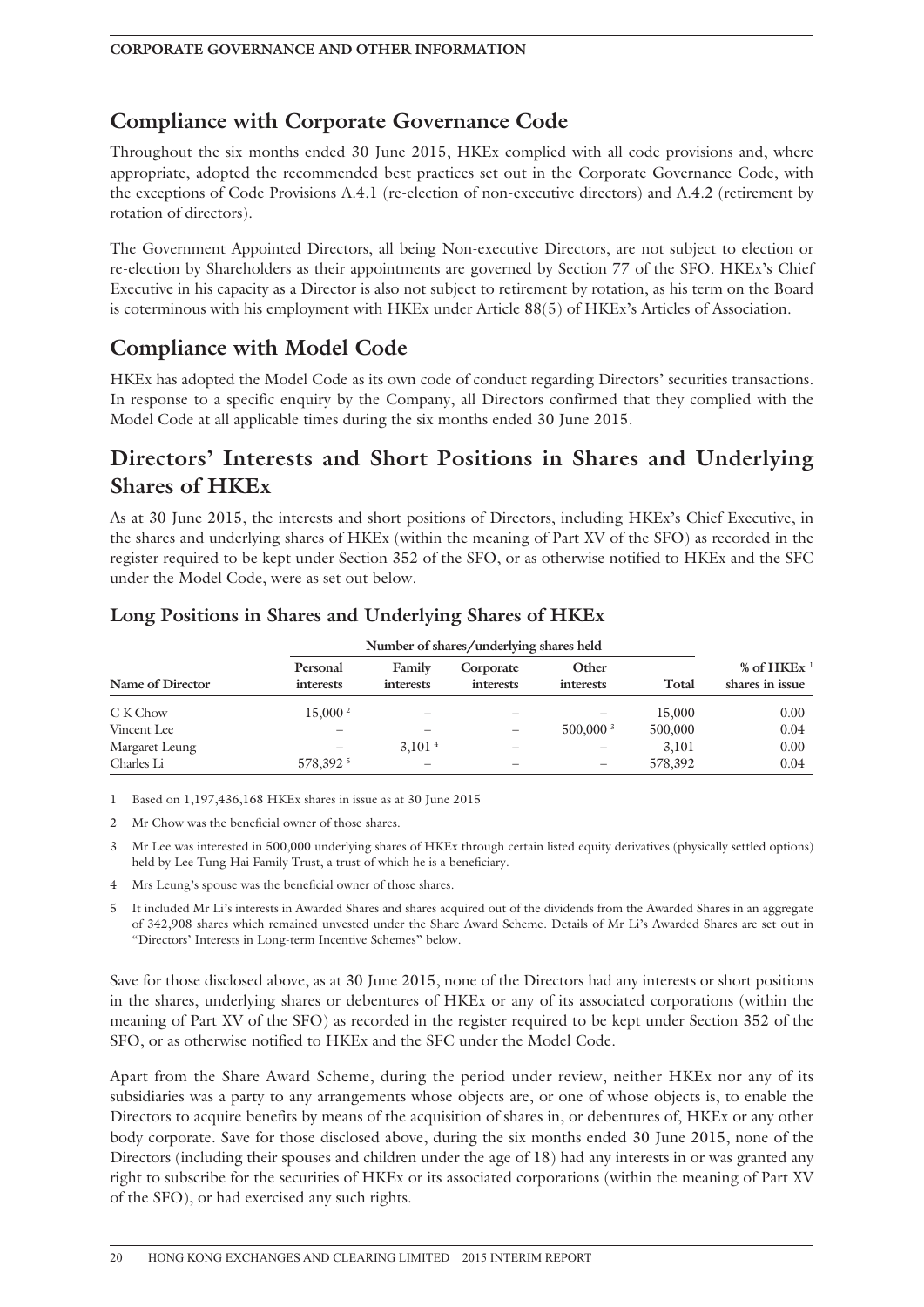## **Other Persons' Interests and Short Positions in Shares and Underlying Shares of HKEx**

### **Minority Controllers**

Under Section 61 of the SFO, no person shall be or become a Minority Controller (ie, a person who either alone or with any associated person or persons is entitled to exercise, or control the exercise of, 5 per cent or more of the voting power at any general meeting of the recognised exchange controller) except with the SFC's approval in writing after consultation with the Financial Secretary.

Since 7 September 2007, the Government has been a Minority Controller. According to the Government, the provisions of Section 61 of the SFO do not expressly, or by necessary implication, bind the Government and accordingly by virtue of Section 66 of the Interpretation and General Clauses Ordinance, the provisions of Section 61 of the SFO requiring a person becoming a Minority Controller to obtain the SFC's approval do not affect the rights of, and are not binding on, the Government.

As at the date of this Interim Report, the SFC had granted approval to 9 entities to be Minority Controllers on the basis that the shares were held by them in custody for their clients. According to the Participant Shareholding Report as at 30 June 2015, the 9 approved Minority Controllers in aggregate held approximately 60 per cent of HKEx shares in issue.

As at 30 June 2015, other persons' interests and short positions in the shares and underlying shares of HKEx (within the meaning of Part XV of the SFO) as recorded in the register required to be kept under Section 336 of the SFO, or as otherwise notified to HKEx and the Stock Exchange, were as set out below.

| Name                                                                                                             | Capacity                                                                                   | Number of shares/<br>underlying shares held | Total           | % of $HKEx$<br>shares in issue |
|------------------------------------------------------------------------------------------------------------------|--------------------------------------------------------------------------------------------|---------------------------------------------|-----------------|--------------------------------|
| JPMorgan Chase & Co                                                                                              | Beneficial owner                                                                           | 28,157,646                                  |                 |                                |
|                                                                                                                  | Investment manager                                                                         | 4,164,853                                   |                 |                                |
|                                                                                                                  | Trustee (other than<br>a bare trustee)<br>Custodian corporation/<br>approved lending agent | 3,778<br>28,433,981                         | 60,760,258 $^2$ | 5.07                           |
| The Government of the<br>Hong Kong Special<br>Administrative Region<br>(for the account of the<br>Exchange Fund) | Beneficial owner                                                                           | 66,730,300 $3$                              | 66,730,300      | 5.57                           |

## **Long Positions in Shares and Underlying Shares of HKEx**

### **Short Positions in Shares and Underlying Shares of HKEx**

| Name                | Capacity         | Number of shares/<br>underlying shares held |                         | % of $HKEx$ <sup>1</sup><br>Total shares in issue |
|---------------------|------------------|---------------------------------------------|-------------------------|---------------------------------------------------|
| JPMorgan Chase & Co | Beneficial owner | 20,998,966                                  | 20,998,966 <sup>4</sup> | 1.75                                              |

1 Based on 1,197,436,168 HKEx shares in issue as at 30 June 2015

2 It included an aggregate interest in 10,357,126 underlying shares through JPMorgan Chase & Co's holding of certain physically settled listed equity derivatives (3,752,301 underlying shares), physically settled unlisted equity derivatives (2,835,750 underlying shares), cash settled listed equity derivatives (609,500 underlying shares) and cash settled unlisted equity derivatives (3,159,575 underlying shares). It also included 28,433,981 shares in a lending pool.

3 Based on a confirmation to HKEx by the Government in respect of its holding immediately following completion of placing of new HKEx shares as announced on 30 November 2012.

4 It included an aggregate interest in 20,978,966 underlying shares through JPMorgan Chase & Co's holding of certain physically settled listed equity derivatives (2,306,200 underlying shares), physically settled unlisted equity derivatives (998,528 underlying shares), cash settled listed equity derivatives (6,105,740 underlying shares) and cash settled unlisted equity derivatives (11,568,498 underlying shares).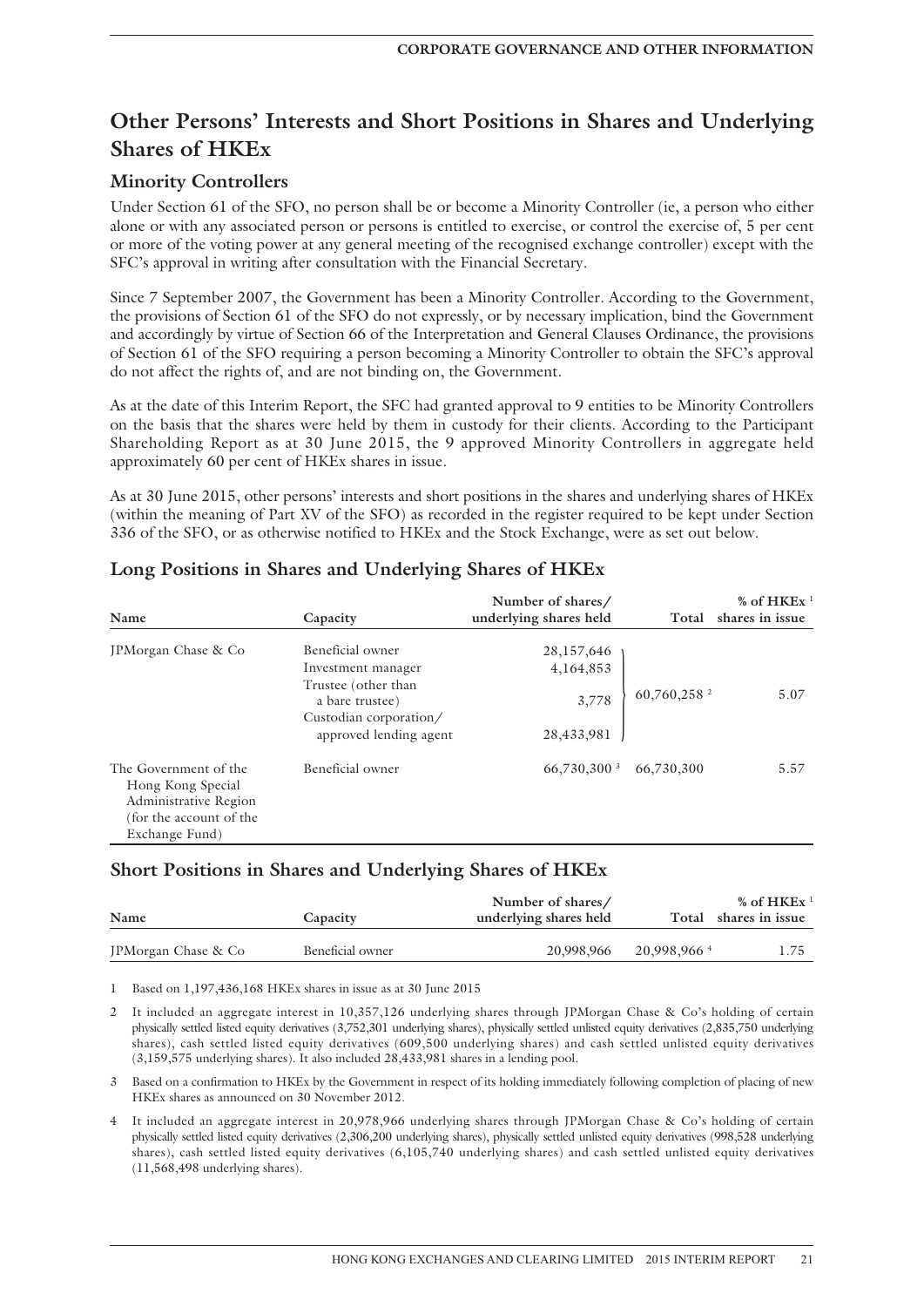Save for those disclosed above, as at 30 June 2015, no other persons had any interests or short positions in the shares or underlying shares of HKEx as recorded in the register required to be kept under Section 336 of the SFO, or as otherwise notified to HKEx and the Stock Exchange.

## **Long-term Incentive Schemes**

HKEx has adopted the Share Award Scheme to recognise the contributions of certain employees and help retain them for the Group's operations and further development. Before the adoption of the Scheme, HKEx had 2 share option schemes, the Pre-Listing Scheme and the Post-Listing Scheme, both of which ended on 30 May 2010.

### **Share Option Schemes**

All options granted under the Pre-Listing Scheme were exercised, cancelled or lapsed on or before 30 May 2010.

Movement in the share options under the Post-Listing Scheme during the six months ended 30 June 2015 is set out below.

|               |                        | Number of shares issuable under the options |                                                |            |       |                              |
|---------------|------------------------|---------------------------------------------|------------------------------------------------|------------|-------|------------------------------|
|               |                        |                                             | Issued upon $1$                                | Cancelled/ |       |                              |
|               |                        |                                             | subscription                                   | lapsed     |       |                              |
|               |                        |                                             | during the                                     | during the |       |                              |
|               |                        |                                             | six months                                     | six months |       |                              |
|               | Exercise               | As at                                       | ended                                          | ended      | As at | Exercise <sup>2</sup>        |
| Date of grant | price<br><sup>\$</sup> |                                             | 1 Jan 2015 30 Jun 2015 30 Jun 2015 30 Jun 2015 |            |       | period                       |
| 26 Jan 2005   | 19.25                  | 144.000                                     | 144,000                                        |            | -     | 26 Jan 2007 -<br>25 Jan 2015 |

1 The weighted average closing price immediately before the dates on which the options were exercised was \$177.04.

2 Options granted were subject to a vesting scale in tranches of 25 per cent each per annum starting on the second anniversary and became fully vested on the fifth anniversary of the grant.

### **Share Award Scheme**

The Share Award Scheme was adopted by the Board on 14 September 2005 (Adoption Date). The maximum number of shares which can be awarded under the Scheme is 3 per cent (ie, 31,871,575 shares) of the HKEx shares in issue as at the Adoption Date and the maximum number of shares which may be awarded to a selected employee in the Scheme is 1 per cent (ie, 10,623,858 shares).

On 17 June 2015, the Board approved amendments to the rules and trust deed relating to the Scheme, which include extending the term of the Scheme to 31 December 2025 to enable HKEx to continue granting awards under the Scheme and provisions to permit vesting of shares in the employees who suffer from permanent disability or who qualify as good leavers. The amended and restated rules and trust deed are available under the About HKEx (Organisation) section of the HKEx website.

Since the Adoption Date and up to 30 June 2015, a total of 7,048,069 shares had been awarded under the Scheme representing 0.7 per cent of the HKEx shares in issue as at the Adoption Date. As at 30 June 2015, taking into account the shares acquired out of the dividends from the shares held under the trust, there were 2,844,600 shares held in trust under the Scheme.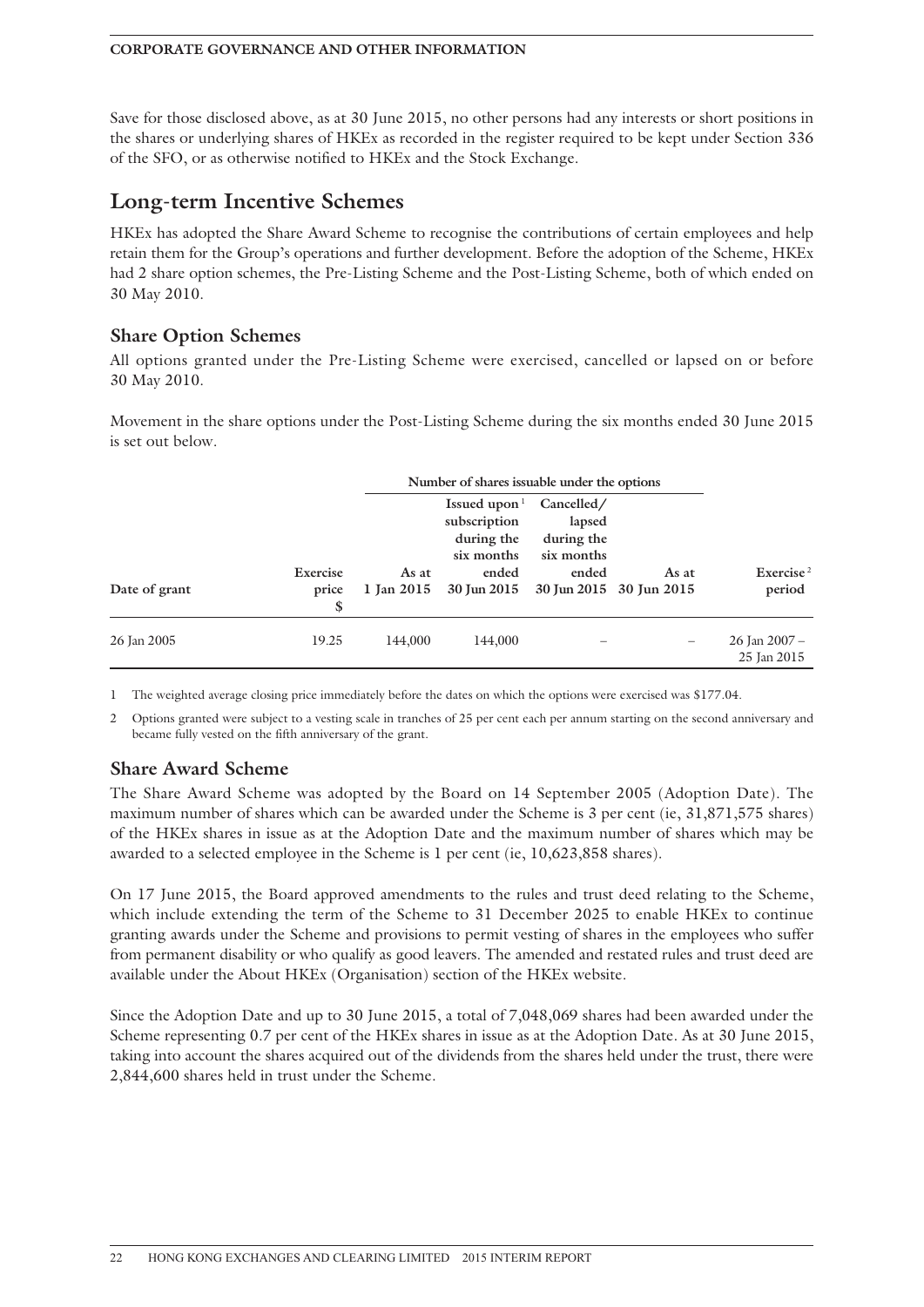### **Directors' Interests in Long-term Incentive Schemes**

Non-executive Directors are not entitled to participate in the Share Option Schemes or the Share Award Scheme. No share options under the Share Option Schemes were granted to HKEx's Chief Executive (being the only Executive Director on the Board) and details of his interests in the Awarded Shares (save for those which had been fully vested as of 31 December 2014) are set out below.

|            |                      |                                       |                     | Number of shares <sup>1</sup>                                                               |                                                                |                      |                                                 |
|------------|----------------------|---------------------------------------|---------------------|---------------------------------------------------------------------------------------------|----------------------------------------------------------------|----------------------|-------------------------------------------------|
|            | Date of $2$<br>award | Number of<br>Awarded<br><b>Shares</b> | As at<br>1 Jan 2015 | Shares acquired<br>during the<br>six months ended<br>30 Jun 2015<br>out of the<br>dividends | <b>Vested</b><br>during the<br>six months ended<br>30 Jun 2015 | As at<br>30 Jun 2015 | Vesting period <sup>3</sup>                     |
| Charles Li | 31 Dec 2012          | 70,556                                | 37,030              | 277                                                                                         | $\overline{\phantom{0}}$                                       | 37,307               | 3 Dec 2014 -<br>3 Dec 2015                      |
|            | 3 Dec 2014           | 23,733 4                              | 23,733              | 177                                                                                         | -                                                              | 23,910               | End of a performance period of<br>$2013 - 2015$ |
|            | 3 Dec 2014           | 48,681                                | 48,681              | 364                                                                                         | $\overline{\phantom{0}}$                                       | 49,045               | 9 Dec 2015 -<br>9 Dec 2016                      |
|            | 3 Dec 2014           | $47,467$ <sup>4</sup>                 | 47,467              | 355                                                                                         | -                                                              | 47,822               | End of a performance period of<br>$2014 - 2016$ |
|            | 2 Jan 2015           | 88,345                                |                     | 664                                                                                         | $\overline{\phantom{0}}$                                       | 89,009               | 15 Dec 2016 -<br>15 Dec 2017                    |
|            | 2 Jan 2015           | 95,100 <sup>4</sup>                   | $\qquad \qquad -$   | 715                                                                                         | $\qquad \qquad -$                                              | 95,815               | End of a performance period of<br>$2015 - 2017$ |

1 It included shares acquired out of the dividends from the Awarded Shares according to the Scheme.

- 2 The date of award refers to the date on which the trustee allocated the Awarded Shares to Mr Li.
- 3 Save for those Senior Executive Awards as referred to in note 4 below, the Awarded Shares and the related income are vested in 2 equal tranches in the second and third year after the grant.
- 4 The awards were granted under the Scheme as long-term incentives for selected senior executives of the Group (Senior Executive Awards). The Board has full discretion to determine the actual amount of the Senior Executive Awards to be vested at the end of a performance period in accordance with the performance criteria recommended by the Remuneration Committee and approved by the Board. These performance criteria include total shareholder return, achievements made in business development initiatives and sustaining the organisation's effectiveness.

## **Purchase, Sale or Redemption of HKEx's Listed Securities**

During the six months ended 30 June 2015, neither HKEx nor any of its subsidiaries purchased, sold or redeemed any of the Company's listed securities.

## **Sustainable Workplace**

During the six months ended 30 June 2015, the Group organised 45 in-house courses for employees to enhance their job knowledge, skills and well-being. Moreover, the Group sponsored a total of 107 employees to attend external training.

As at 30 June 2015, the Group had 1,528 employees, including 63 temporary staff and 49 interns. HKEx's remuneration policy has remained unchanged since the date of 2014 Annual Report. Information regarding employees' remuneration and benefits for the six months ended 30 June 2015 is set out in note 5 to the Unaudited Condensed Consolidated Financial Statements of this Interim Report.

Details of HKEx's principles and practices related to governance and sustainability are set out in the About HKEx (Corporate Governance and Corporate Social Responsibility) section of the HKEx website.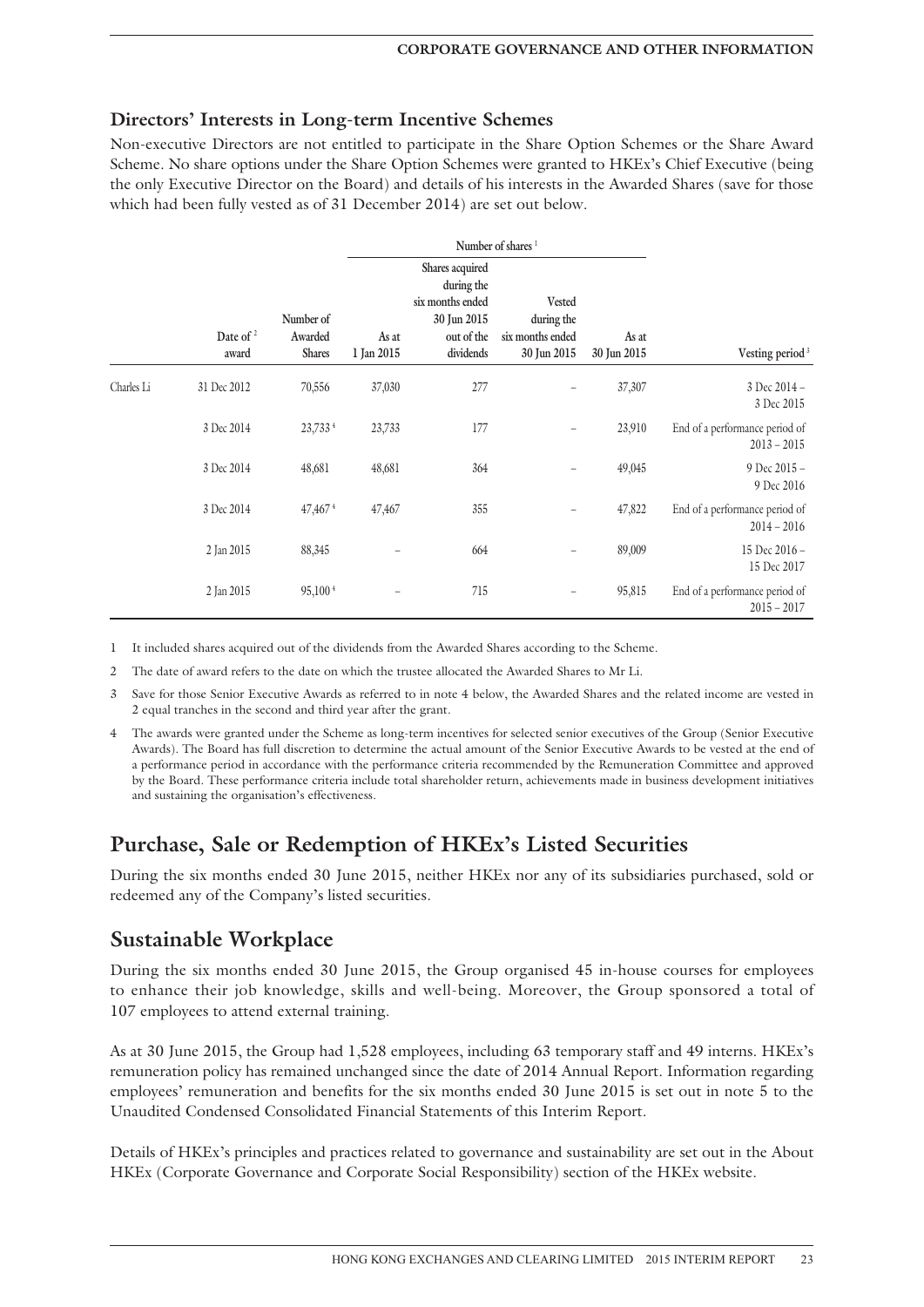## **INFORMATION FOR SHAREHOLDERS**

## **Interim Report**

This Interim Report is printed in English and Chinese, and is available under the About HKEx (Financial Statements) section of the HKEx website. Shareholders are encouraged to access HKEx's corporate communications electronically via the HKEx website to help protect the environment. Shareholders may at any time change their choice of language or means of receiving HKEx's corporate communications free of charge by giving not less than 7 days' notice to HKEx's registrar, Hong Kong Registrars Limited, in writing by post (17M Floor, Hopewell Centre, 183 Queen's Road East, Wanchai, Hong Kong) or email (hkex.ecom@computershare.com.hk).

Shareholders who would like to be alerted when HKEx publishes its corporate communications on the HKExnews website can register for alerts in the Investment Service Centre section of the HKEx website.

## **Interim Dividend and Closure of Register of Members**

The Board has declared an interim dividend of \$3.08 per share (2014: \$1.83 per share) for the year ending 31 December 2015. The interim dividend will be payable in cash with a scrip dividend alternative. The scrip dividend alternative is conditional upon the SFC's granting the listing of, and permission to deal in, new shares of HKEx to be issued pursuant thereto.

The scrip dividend alternative has been offered to Shareholders since 2011 to enable them to increase their investment in HKEx without incurring brokerage fees, stamp duty and related dealing costs. To facilitate Shareholders' reinvestment of their dividends into HKEx shares, the Board has resolved to offer a 5 per cent discount on the subscription price for Shareholders who elect the scrip alternative. The subscription price will be determined and announced on the HKEx and HKExnews websites no less than 6 business days before the deadline for returning the scrip election form to HKEx's registrar. Details will be set out in a circular to Shareholders. This new arrangement is applicable to the interim dividend declared for the year ending 31 December 2015 and all subsequent dividends declared with a scrip alternative.

### **Relevant Dates for Interim Dividend Payment**

| Ex-dividend date                                            | 25 August 2015                              |
|-------------------------------------------------------------|---------------------------------------------|
| Closure of ROM                                              | 27 to 28 August 2015 (both dates inclusive) |
| Record date                                                 | 28 August 2015                              |
| Despatch of scrip dividend circular and election form       | on or about 2 September 2015                |
| Announcement of scrip share subscription price for          |                                             |
| calculating the number of new shares to be allotted         | 8 September 2015                            |
| Despatch of dividend warrants/definitive share certificates | 24 September 2015                           |

To qualify for the interim dividend, all properly completed transfer forms accompanied by the relevant share certificates must be lodged for registration with HKEx's registrar at the address given below no later than 4:30 pm on Wednesday, 26 August 2015.

Hong Kong Registrars Limited Shops 1712-1716, 17th Floor, Hopewell Centre, 183 Queen's Road East, Wanchai, Hong Kong Tel: +852 2862 8555 Fax: +852 2865 0990/+852 2529 6087

The About HKEx (Investor Relations) section of the HKEx website contains further information which may be of interest to Shareholders.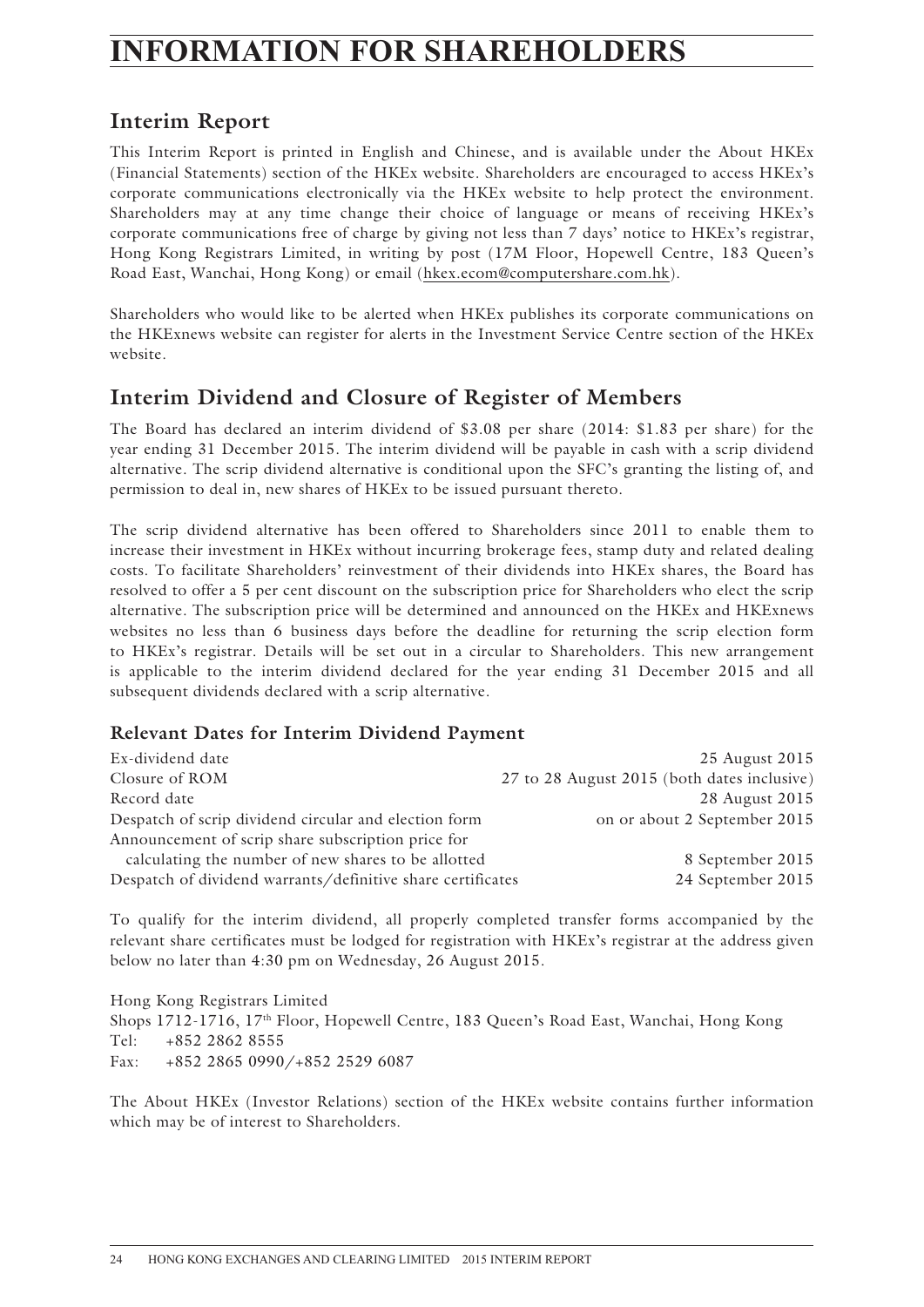## **AUDITOR'S INDEPENDENT REVIEW REPORT**

## **Report on Review of Interim Financial Information to the Board of Directors of Hong Kong Exchanges and Clearing Limited**

(Incorporated in Hong Kong with limited liability)

## **Introduction**

We have reviewed the interim financial information set out on pages 26 to 50, which comprises the condensed consolidated statement of financial position of Hong Kong Exchanges and Clearing Limited (the "Company") and its subsidiaries as at 30 June 2015 and the related condensed consolidated statements of income, comprehensive income, changes in equity and cash flows for the six-month period then ended, and a summary of significant accounting policies and other explanatory notes. The Rules Governing the Listing of Securities on The Stock Exchange of Hong Kong Limited require the preparation of a report on interim financial information to be in compliance with the relevant provisions thereof and Hong Kong Accounting Standard 34 "Interim Financial Reporting" issued by the Hong Kong Institute of Certified Public Accountants. The directors of the Company are responsible for the preparation and presentation of this interim financial information in accordance with Hong Kong Accounting Standard 34 "Interim Financial Reporting". Our responsibility is to express a conclusion on this interim financial information based on our review and to report our conclusion solely to you, as a body, in accordance with our agreed terms of engagement and for no other purpose. We do not assume responsibility towards or accept liability to any other person for the contents of this report.

### **Scope of Review**

We conducted our review in accordance with Hong Kong Standard on Review Engagements 2410, "Review of Interim Financial Information Performed by the Independent Auditor of the Entity" issued by the Hong Kong Institute of Certified Public Accountants. A review of interim financial information consists of making inquiries, primarily of persons responsible for financial and accounting matters, and applying analytical and other review procedures. A review is substantially less in scope than an audit conducted in accordance with Hong Kong Standards on Auditing and consequently does not enable us to obtain assurance that we would become aware of all significant matters that might be identified in an audit. Accordingly, we do not express an audit opinion.

### **Conclusion**

Based on our review, nothing has come to our attention that causes us to believe that the interim financial information is not prepared, in all material respects, in accordance with Hong Kong Accounting Standard 34 "Interim Financial Reporting".

**PricewaterhouseCoopers** Certified Public Accountants

Hong Kong, 12 August 2015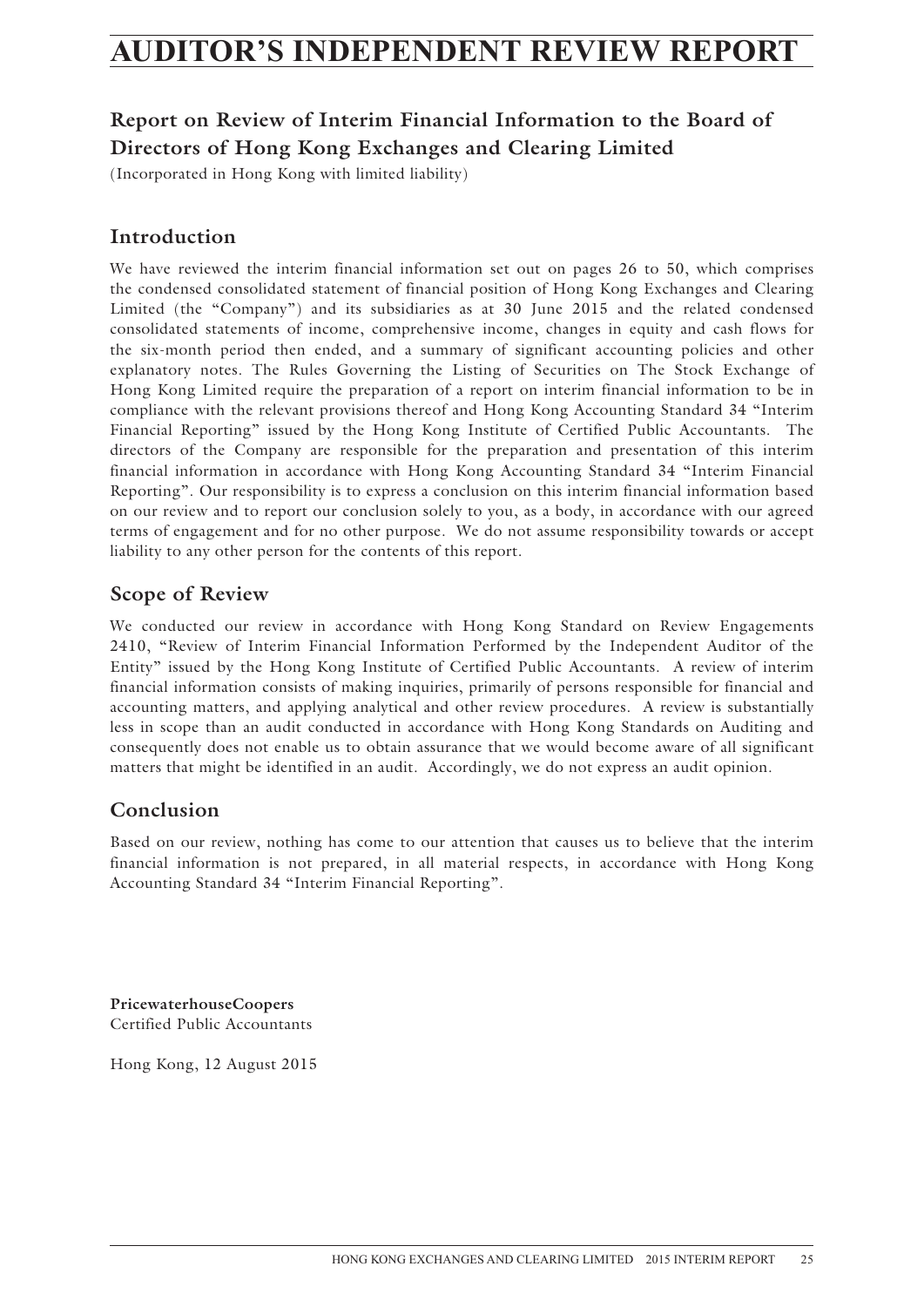## **CONDENSED CONSOLIDATED INCOME STATEMENT (UNAUDITED)**

|                                                                         |                | Six months<br>ended<br>30 Jun 2015 | Six months<br>ended<br>30 Jun 2014 |
|-------------------------------------------------------------------------|----------------|------------------------------------|------------------------------------|
|                                                                         | Note           | $\mathbb{S}_{\mathrm{m}}$          | $\mathfrak{S}_{m}$                 |
| Trading fees and trading tariff                                         | 3              | 2,941                              | 1,765                              |
| Stock Exchange listing fees                                             |                | 564                                | 541                                |
| Clearing and settlement fees                                            |                | 1,676                              | 843                                |
| Depository, custody and nominee services fees                           |                | 483                                | 379                                |
| Market data fees                                                        |                | 386                                | 382                                |
| Other revenue                                                           |                | 407                                | 353                                |
| <b>REVENUE</b>                                                          | $\mathfrak{2}$ | 6,457                              | 4,263                              |
| Investment income                                                       |                | 402                                | 351                                |
| Interest rebates to Participants                                        |                | (11)                               | (2)                                |
| Net investment income                                                   | $\overline{4}$ | 391                                | 349                                |
| Sundry income                                                           |                | 5                                  | 9                                  |
| REVENUE AND OTHER INCOME                                                |                | 6,853                              | 4,621                              |
| <b>OPERATING EXPENSES</b>                                               |                |                                    |                                    |
| Staff costs and related expenses<br>Information technology and computer | 5              | (1,034)                            | (822)                              |
| maintenance expenses                                                    |                | (251)                              | (261)                              |
| Premises expenses                                                       |                | (139)                              | (145)                              |
|                                                                         |                | (21)                               |                                    |
| Product marketing and promotion expenses                                |                |                                    | (18)                               |
| Legal and professional fees                                             |                | (29)                               | (103)                              |
| Other operating expenses:                                               |                |                                    |                                    |
| Reversal of provision for impairment losses arising                     |                |                                    |                                    |
| from Participants' default on market contracts                          | 6              | 77                                 | 54                                 |
| Others                                                                  |                | (183)                              | (128)                              |
|                                                                         |                | (1,580)                            | (1, 423)                           |
| EBITDA*                                                                 |                | 5,273                              | 3,198                              |
| Depreciation and amortisation                                           |                | (325)                              | (324)                              |
|                                                                         |                |                                    |                                    |
| <b>OPERATING PROFIT</b>                                                 |                | 4,948                              | 2,874                              |
| Finance costs                                                           | $\overline{7}$ | (77)                               | (98)                               |
| Share of loss of a joint venture                                        |                | (5)                                | (5)                                |
| PROFIT BEFORE TAXATION                                                  | $\mathfrak{2}$ | 4,866                              | 2,771                              |
| <b>TAXATION</b>                                                         | 8              | (783)                              | (417)                              |
| PROFIT FOR THE PERIOD                                                   |                | 4,083                              | 2,354                              |
| PROFIT/(LOSS) ATTRIBUTABLE TO:                                          |                |                                    |                                    |
| - Shareholders of HKEx                                                  |                | 4,095                              | 2,367                              |
| - Non-controlling interests                                             |                | (12)                               | (13)                               |
|                                                                         |                | 4,083                              | 2,354                              |
| Basic earnings per share                                                | 9(a)           | \$3.49                             | \$2.04                             |
| Diluted earnings per share                                              | 9(b)           | \$3.47                             | \$2.04                             |

\* EBITDA represents earnings before interest expenses and other finance costs, taxation, depreciation and amortisation. It excludes the Group's share of results of the joint venture.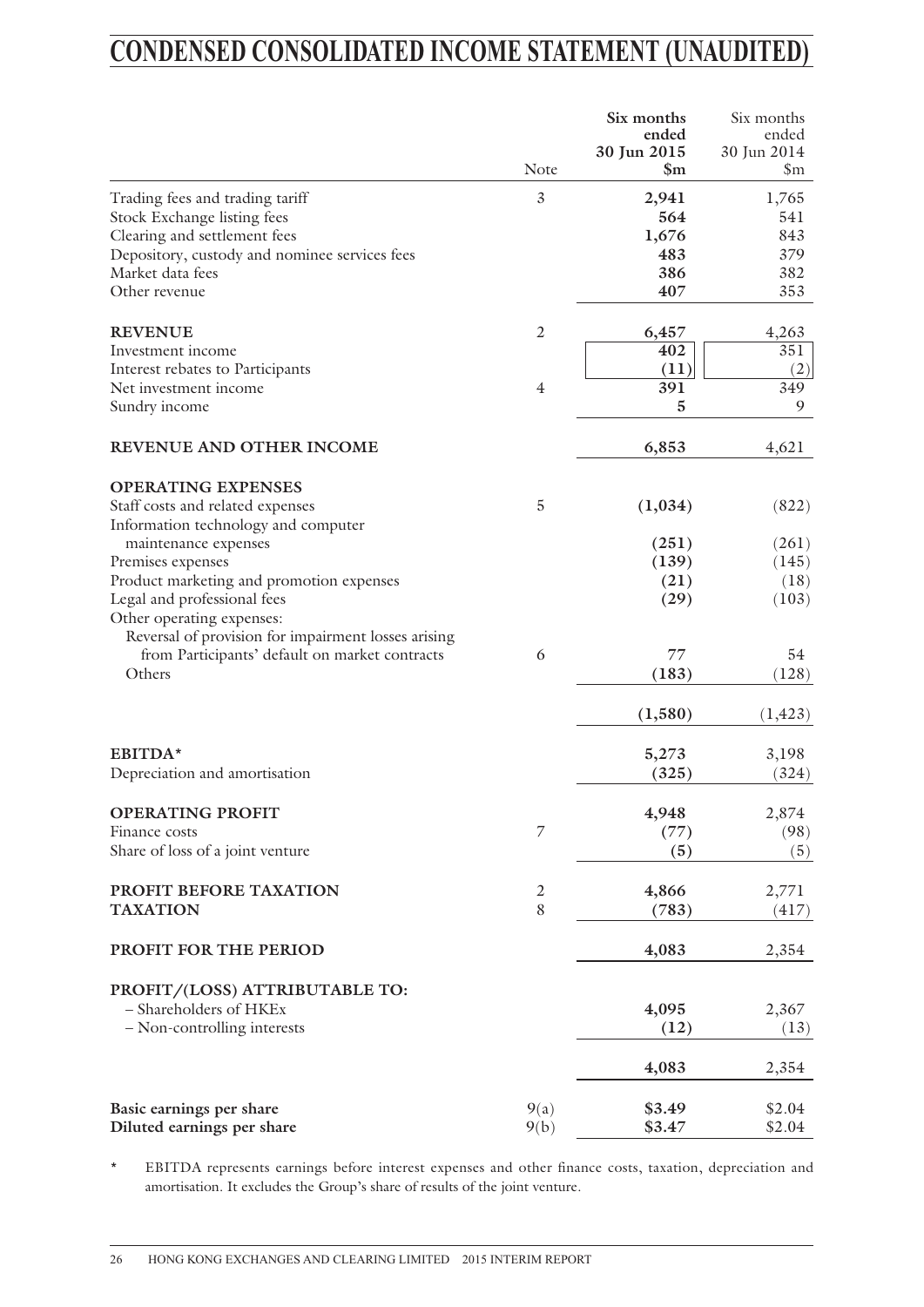## **CONDENSED CONSOLIDATED STATEMENT OF COMPREHENSIVE INCOME (UNAUDITED)**

|                                             | Six months              | Six months                |
|---------------------------------------------|-------------------------|---------------------------|
|                                             | ended                   | ended                     |
|                                             | 30 Jun 2015             | 30 Jun 2014               |
|                                             | $\mathbb{S}_{\text{m}}$ | $\mathbb{S}_{\mathrm{m}}$ |
| PROFIT FOR THE PERIOD                       | 4,083                   | 2,354                     |
| OTHER COMPREHENSIVE INCOME                  |                         |                           |
| Items that may be reclassified subsequently |                         |                           |
| to profit or loss:                          |                         |                           |
| Currency translation differences of foreign |                         |                           |
| subsidiaries recorded in exchange reserve   | (3)                     | 604                       |
| OTHER COMPREHENSIVE INCOME                  | (3)                     | 604                       |
| TOTAL COMPREHENSIVE INCOME                  | 4,080                   | 2,958                     |
| TOTAL COMPREHENSIVE INCOME                  |                         |                           |
| <b>ATTRIBUTABLE TO:</b>                     |                         |                           |
| $-$ Shareholders of $HKEx$                  | 4,092                   | 2,971                     |
| - Non-controlling interests                 | (12)                    | (13)                      |
| <b>TOTAL COMPREHENSIVE INCOME</b>           | 4,080                   | 2,958                     |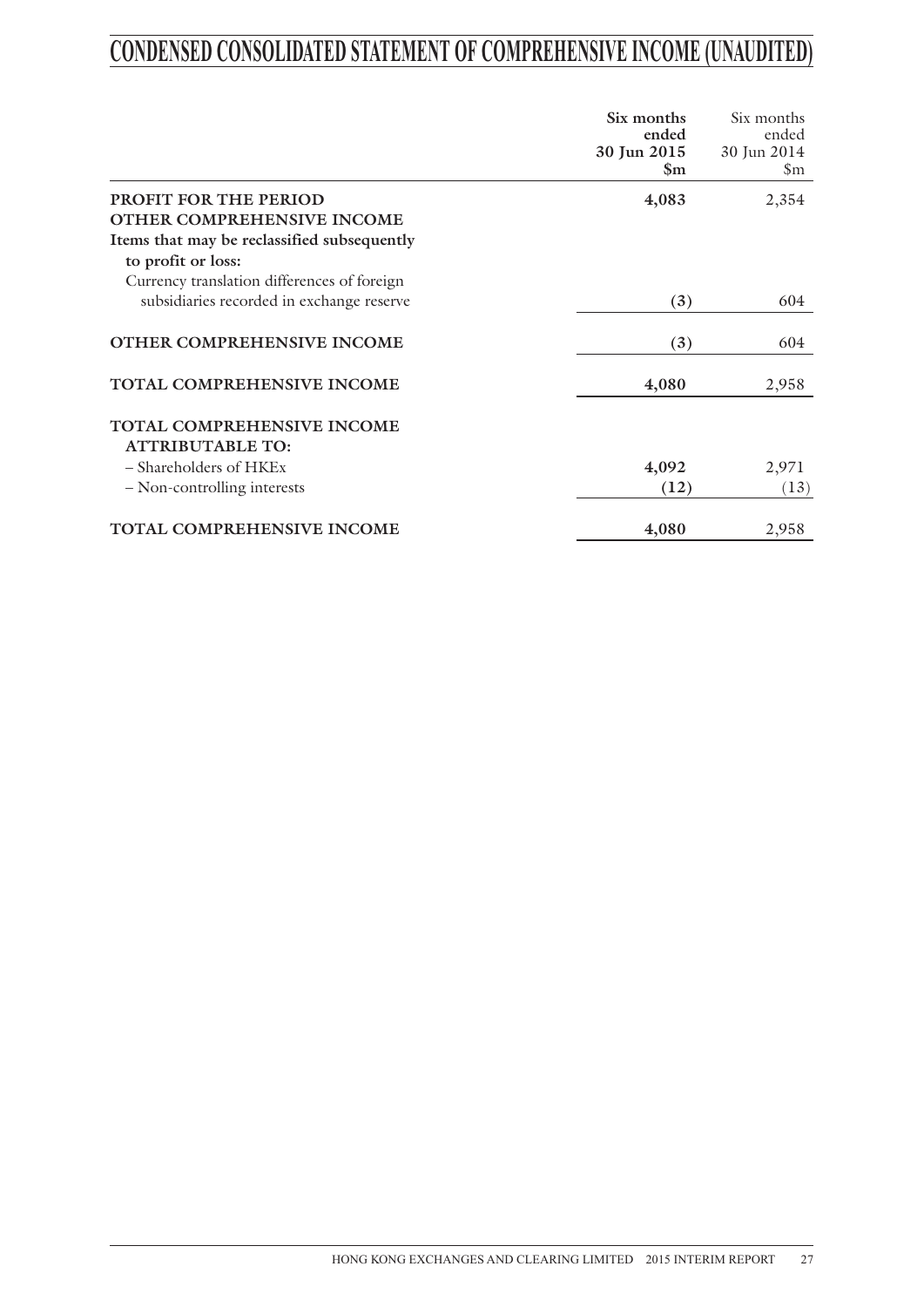## **CONDENSED CONSOLIDATED STATEMENT OF FINANCIAL POSITION (UNAUDITED)**

| Non-<br>$\overline{\text{Non-}}$<br>Current<br>Total<br>Total<br>Current<br>current<br>current<br>$\mathbf{\$m}$<br>Note<br>$\mathbf{\$m}$<br>$\mathbf{\$m}$<br>$\mathfrak{S}_{m}$<br>$\mathsf{S}_{\mathrm{m}}$<br>$\mathsf{Sm}$<br><b>ASSETS</b><br>Cash and cash equivalents<br>$_{11}$<br>145,081<br>145,081<br>136,778<br>136,778<br>-<br>Financial assets measured at fair value<br>11<br>through profit or loss<br>76,206<br>76,206<br>62,686<br>62,686<br>11<br>31,996<br>10,199<br>Financial assets measured at amortised cost<br>58<br>32,054<br>57<br>10,256<br>Accounts receivable, prepayments and deposits 11, 12<br>6<br>27,757<br>22,517<br>22,523<br>27,751<br>6<br>2<br>Taxation recoverable<br>2<br>8<br>8<br>$\overline{a}$<br>$\overline{\phantom{0}}$<br>72<br>72<br>77<br>Interest in a joint venture<br>77<br>$\overline{\phantom{0}}$<br>$\overline{\phantom{0}}$<br>17,886<br>17,886<br>17,901<br>17,901<br>Goodwill and other intangible assets<br>$\overline{\phantom{0}}$<br>-<br>Fixed assets<br>1,491<br>1,491<br>1,603<br>1,603<br>$\overline{\phantom{0}}$<br>Lease premium for land<br>22<br>22<br>23<br>23<br>33<br>33<br>5<br>Deferred tax assets<br>5<br>$\qquad \qquad -$<br>L.<br>281,036<br>19,568<br>300,604<br>232,188<br>19,672<br>251,860<br>59<br>59<br>Non-current assets held for sale<br>13<br>Total assets<br>281,095<br>19,568<br>300,663<br>232,188<br>19,672<br>251,860<br><b>LIABILITIES AND EQUITY</b><br>Liabilities<br>Financial liabilities at fair value<br>14<br>71,937<br>71,937<br>59,680<br>59,680<br>through profit or loss<br>Margin deposits, Mainland security<br>and settlement deposits, and cash<br>collateral from Clearing Participants<br>15<br>154,546<br>154,546<br>129,484<br>129,484<br>Accounts payable, accruals and other liabilities<br>27,039<br>22,835<br>22,849<br>16<br>27,039<br>14<br>437<br>Deferred revenue<br>437<br>646<br>646<br>$\overline{a}$<br>÷<br>968<br>968<br>348<br>348<br>Taxation payable<br>-<br>$\overline{\phantom{0}}$<br>52<br>52<br>Other financial liabilities<br>84<br>84<br>Participants' contributions to<br>13,355<br>17<br>13,355<br>9,426<br>9,426<br>Clearing House Funds<br>18<br>3,329<br>3,329<br>7,026<br>7,026<br>Borrowings<br>$\overline{\phantom{0}}$<br>Provisions<br>78<br>65<br>143<br>61<br>58<br>119<br>Deferred tax liabilities<br>826<br>826<br>839<br>839<br>$\overline{\phantom{0}}$<br>$\overline{a}$<br><b>Total liabilities</b><br>268,412<br>4,220<br>272,632<br>222,564<br>7,937<br>230,501<br>Equity<br>12,225<br>Share capital<br>19<br>17,404<br>Shares held for Share Award Scheme<br>19<br>(475)<br>(482)<br>20<br>Employee share-based compensation reserve<br>209<br>142<br>(250)<br>(247)<br>Exchange reserve<br>Convertible bond reserve<br>18(a)<br>409<br>Designated reserves<br>21<br>742<br>643<br>Reserve relating to written put options<br>to non-controlling interests<br>(217)<br>(217)<br>Retained earnings<br>- Proposed dividend<br>3,679<br>2,505<br>6,830<br>6,295<br>– Others<br>27,922<br>21,273<br>Equity attributable to shareholders of HKEx<br>109<br>Non-controlling interests<br>86<br>28,031<br>Total equity<br>21,359<br>300,663<br>251,860<br>Total liabilities and equity<br>9,624<br>12,683<br>Net current assets |  | At 30 Jun 2015 | At 31 Dec 2014 |  |  |
|------------------------------------------------------------------------------------------------------------------------------------------------------------------------------------------------------------------------------------------------------------------------------------------------------------------------------------------------------------------------------------------------------------------------------------------------------------------------------------------------------------------------------------------------------------------------------------------------------------------------------------------------------------------------------------------------------------------------------------------------------------------------------------------------------------------------------------------------------------------------------------------------------------------------------------------------------------------------------------------------------------------------------------------------------------------------------------------------------------------------------------------------------------------------------------------------------------------------------------------------------------------------------------------------------------------------------------------------------------------------------------------------------------------------------------------------------------------------------------------------------------------------------------------------------------------------------------------------------------------------------------------------------------------------------------------------------------------------------------------------------------------------------------------------------------------------------------------------------------------------------------------------------------------------------------------------------------------------------------------------------------------------------------------------------------------------------------------------------------------------------------------------------------------------------------------------------------------------------------------------------------------------------------------------------------------------------------------------------------------------------------------------------------------------------------------------------------------------------------------------------------------------------------------------------------------------------------------------------------------------------------------------------------------------------------------------------------------------------------------------------------------------------------------------------------------------------------------------------------------------------------------------------------------------------------------------------------------------------------------------------------------------------------------------------------------------------------------------------------------------------------------------------------------------------------------------------------------------------------------------------------------------------------------------|--|----------------|----------------|--|--|
|                                                                                                                                                                                                                                                                                                                                                                                                                                                                                                                                                                                                                                                                                                                                                                                                                                                                                                                                                                                                                                                                                                                                                                                                                                                                                                                                                                                                                                                                                                                                                                                                                                                                                                                                                                                                                                                                                                                                                                                                                                                                                                                                                                                                                                                                                                                                                                                                                                                                                                                                                                                                                                                                                                                                                                                                                                                                                                                                                                                                                                                                                                                                                                                                                                                                                                |  |                |                |  |  |
|                                                                                                                                                                                                                                                                                                                                                                                                                                                                                                                                                                                                                                                                                                                                                                                                                                                                                                                                                                                                                                                                                                                                                                                                                                                                                                                                                                                                                                                                                                                                                                                                                                                                                                                                                                                                                                                                                                                                                                                                                                                                                                                                                                                                                                                                                                                                                                                                                                                                                                                                                                                                                                                                                                                                                                                                                                                                                                                                                                                                                                                                                                                                                                                                                                                                                                |  |                |                |  |  |
|                                                                                                                                                                                                                                                                                                                                                                                                                                                                                                                                                                                                                                                                                                                                                                                                                                                                                                                                                                                                                                                                                                                                                                                                                                                                                                                                                                                                                                                                                                                                                                                                                                                                                                                                                                                                                                                                                                                                                                                                                                                                                                                                                                                                                                                                                                                                                                                                                                                                                                                                                                                                                                                                                                                                                                                                                                                                                                                                                                                                                                                                                                                                                                                                                                                                                                |  |                |                |  |  |
|                                                                                                                                                                                                                                                                                                                                                                                                                                                                                                                                                                                                                                                                                                                                                                                                                                                                                                                                                                                                                                                                                                                                                                                                                                                                                                                                                                                                                                                                                                                                                                                                                                                                                                                                                                                                                                                                                                                                                                                                                                                                                                                                                                                                                                                                                                                                                                                                                                                                                                                                                                                                                                                                                                                                                                                                                                                                                                                                                                                                                                                                                                                                                                                                                                                                                                |  |                |                |  |  |
|                                                                                                                                                                                                                                                                                                                                                                                                                                                                                                                                                                                                                                                                                                                                                                                                                                                                                                                                                                                                                                                                                                                                                                                                                                                                                                                                                                                                                                                                                                                                                                                                                                                                                                                                                                                                                                                                                                                                                                                                                                                                                                                                                                                                                                                                                                                                                                                                                                                                                                                                                                                                                                                                                                                                                                                                                                                                                                                                                                                                                                                                                                                                                                                                                                                                                                |  |                |                |  |  |
|                                                                                                                                                                                                                                                                                                                                                                                                                                                                                                                                                                                                                                                                                                                                                                                                                                                                                                                                                                                                                                                                                                                                                                                                                                                                                                                                                                                                                                                                                                                                                                                                                                                                                                                                                                                                                                                                                                                                                                                                                                                                                                                                                                                                                                                                                                                                                                                                                                                                                                                                                                                                                                                                                                                                                                                                                                                                                                                                                                                                                                                                                                                                                                                                                                                                                                |  |                |                |  |  |
|                                                                                                                                                                                                                                                                                                                                                                                                                                                                                                                                                                                                                                                                                                                                                                                                                                                                                                                                                                                                                                                                                                                                                                                                                                                                                                                                                                                                                                                                                                                                                                                                                                                                                                                                                                                                                                                                                                                                                                                                                                                                                                                                                                                                                                                                                                                                                                                                                                                                                                                                                                                                                                                                                                                                                                                                                                                                                                                                                                                                                                                                                                                                                                                                                                                                                                |  |                |                |  |  |
|                                                                                                                                                                                                                                                                                                                                                                                                                                                                                                                                                                                                                                                                                                                                                                                                                                                                                                                                                                                                                                                                                                                                                                                                                                                                                                                                                                                                                                                                                                                                                                                                                                                                                                                                                                                                                                                                                                                                                                                                                                                                                                                                                                                                                                                                                                                                                                                                                                                                                                                                                                                                                                                                                                                                                                                                                                                                                                                                                                                                                                                                                                                                                                                                                                                                                                |  |                |                |  |  |
|                                                                                                                                                                                                                                                                                                                                                                                                                                                                                                                                                                                                                                                                                                                                                                                                                                                                                                                                                                                                                                                                                                                                                                                                                                                                                                                                                                                                                                                                                                                                                                                                                                                                                                                                                                                                                                                                                                                                                                                                                                                                                                                                                                                                                                                                                                                                                                                                                                                                                                                                                                                                                                                                                                                                                                                                                                                                                                                                                                                                                                                                                                                                                                                                                                                                                                |  |                |                |  |  |
|                                                                                                                                                                                                                                                                                                                                                                                                                                                                                                                                                                                                                                                                                                                                                                                                                                                                                                                                                                                                                                                                                                                                                                                                                                                                                                                                                                                                                                                                                                                                                                                                                                                                                                                                                                                                                                                                                                                                                                                                                                                                                                                                                                                                                                                                                                                                                                                                                                                                                                                                                                                                                                                                                                                                                                                                                                                                                                                                                                                                                                                                                                                                                                                                                                                                                                |  |                |                |  |  |
|                                                                                                                                                                                                                                                                                                                                                                                                                                                                                                                                                                                                                                                                                                                                                                                                                                                                                                                                                                                                                                                                                                                                                                                                                                                                                                                                                                                                                                                                                                                                                                                                                                                                                                                                                                                                                                                                                                                                                                                                                                                                                                                                                                                                                                                                                                                                                                                                                                                                                                                                                                                                                                                                                                                                                                                                                                                                                                                                                                                                                                                                                                                                                                                                                                                                                                |  |                |                |  |  |
|                                                                                                                                                                                                                                                                                                                                                                                                                                                                                                                                                                                                                                                                                                                                                                                                                                                                                                                                                                                                                                                                                                                                                                                                                                                                                                                                                                                                                                                                                                                                                                                                                                                                                                                                                                                                                                                                                                                                                                                                                                                                                                                                                                                                                                                                                                                                                                                                                                                                                                                                                                                                                                                                                                                                                                                                                                                                                                                                                                                                                                                                                                                                                                                                                                                                                                |  |                |                |  |  |
|                                                                                                                                                                                                                                                                                                                                                                                                                                                                                                                                                                                                                                                                                                                                                                                                                                                                                                                                                                                                                                                                                                                                                                                                                                                                                                                                                                                                                                                                                                                                                                                                                                                                                                                                                                                                                                                                                                                                                                                                                                                                                                                                                                                                                                                                                                                                                                                                                                                                                                                                                                                                                                                                                                                                                                                                                                                                                                                                                                                                                                                                                                                                                                                                                                                                                                |  |                |                |  |  |
|                                                                                                                                                                                                                                                                                                                                                                                                                                                                                                                                                                                                                                                                                                                                                                                                                                                                                                                                                                                                                                                                                                                                                                                                                                                                                                                                                                                                                                                                                                                                                                                                                                                                                                                                                                                                                                                                                                                                                                                                                                                                                                                                                                                                                                                                                                                                                                                                                                                                                                                                                                                                                                                                                                                                                                                                                                                                                                                                                                                                                                                                                                                                                                                                                                                                                                |  |                |                |  |  |
|                                                                                                                                                                                                                                                                                                                                                                                                                                                                                                                                                                                                                                                                                                                                                                                                                                                                                                                                                                                                                                                                                                                                                                                                                                                                                                                                                                                                                                                                                                                                                                                                                                                                                                                                                                                                                                                                                                                                                                                                                                                                                                                                                                                                                                                                                                                                                                                                                                                                                                                                                                                                                                                                                                                                                                                                                                                                                                                                                                                                                                                                                                                                                                                                                                                                                                |  |                |                |  |  |
|                                                                                                                                                                                                                                                                                                                                                                                                                                                                                                                                                                                                                                                                                                                                                                                                                                                                                                                                                                                                                                                                                                                                                                                                                                                                                                                                                                                                                                                                                                                                                                                                                                                                                                                                                                                                                                                                                                                                                                                                                                                                                                                                                                                                                                                                                                                                                                                                                                                                                                                                                                                                                                                                                                                                                                                                                                                                                                                                                                                                                                                                                                                                                                                                                                                                                                |  |                |                |  |  |
|                                                                                                                                                                                                                                                                                                                                                                                                                                                                                                                                                                                                                                                                                                                                                                                                                                                                                                                                                                                                                                                                                                                                                                                                                                                                                                                                                                                                                                                                                                                                                                                                                                                                                                                                                                                                                                                                                                                                                                                                                                                                                                                                                                                                                                                                                                                                                                                                                                                                                                                                                                                                                                                                                                                                                                                                                                                                                                                                                                                                                                                                                                                                                                                                                                                                                                |  |                |                |  |  |
|                                                                                                                                                                                                                                                                                                                                                                                                                                                                                                                                                                                                                                                                                                                                                                                                                                                                                                                                                                                                                                                                                                                                                                                                                                                                                                                                                                                                                                                                                                                                                                                                                                                                                                                                                                                                                                                                                                                                                                                                                                                                                                                                                                                                                                                                                                                                                                                                                                                                                                                                                                                                                                                                                                                                                                                                                                                                                                                                                                                                                                                                                                                                                                                                                                                                                                |  |                |                |  |  |
|                                                                                                                                                                                                                                                                                                                                                                                                                                                                                                                                                                                                                                                                                                                                                                                                                                                                                                                                                                                                                                                                                                                                                                                                                                                                                                                                                                                                                                                                                                                                                                                                                                                                                                                                                                                                                                                                                                                                                                                                                                                                                                                                                                                                                                                                                                                                                                                                                                                                                                                                                                                                                                                                                                                                                                                                                                                                                                                                                                                                                                                                                                                                                                                                                                                                                                |  |                |                |  |  |
|                                                                                                                                                                                                                                                                                                                                                                                                                                                                                                                                                                                                                                                                                                                                                                                                                                                                                                                                                                                                                                                                                                                                                                                                                                                                                                                                                                                                                                                                                                                                                                                                                                                                                                                                                                                                                                                                                                                                                                                                                                                                                                                                                                                                                                                                                                                                                                                                                                                                                                                                                                                                                                                                                                                                                                                                                                                                                                                                                                                                                                                                                                                                                                                                                                                                                                |  |                |                |  |  |
|                                                                                                                                                                                                                                                                                                                                                                                                                                                                                                                                                                                                                                                                                                                                                                                                                                                                                                                                                                                                                                                                                                                                                                                                                                                                                                                                                                                                                                                                                                                                                                                                                                                                                                                                                                                                                                                                                                                                                                                                                                                                                                                                                                                                                                                                                                                                                                                                                                                                                                                                                                                                                                                                                                                                                                                                                                                                                                                                                                                                                                                                                                                                                                                                                                                                                                |  |                |                |  |  |
|                                                                                                                                                                                                                                                                                                                                                                                                                                                                                                                                                                                                                                                                                                                                                                                                                                                                                                                                                                                                                                                                                                                                                                                                                                                                                                                                                                                                                                                                                                                                                                                                                                                                                                                                                                                                                                                                                                                                                                                                                                                                                                                                                                                                                                                                                                                                                                                                                                                                                                                                                                                                                                                                                                                                                                                                                                                                                                                                                                                                                                                                                                                                                                                                                                                                                                |  |                |                |  |  |
|                                                                                                                                                                                                                                                                                                                                                                                                                                                                                                                                                                                                                                                                                                                                                                                                                                                                                                                                                                                                                                                                                                                                                                                                                                                                                                                                                                                                                                                                                                                                                                                                                                                                                                                                                                                                                                                                                                                                                                                                                                                                                                                                                                                                                                                                                                                                                                                                                                                                                                                                                                                                                                                                                                                                                                                                                                                                                                                                                                                                                                                                                                                                                                                                                                                                                                |  |                |                |  |  |
|                                                                                                                                                                                                                                                                                                                                                                                                                                                                                                                                                                                                                                                                                                                                                                                                                                                                                                                                                                                                                                                                                                                                                                                                                                                                                                                                                                                                                                                                                                                                                                                                                                                                                                                                                                                                                                                                                                                                                                                                                                                                                                                                                                                                                                                                                                                                                                                                                                                                                                                                                                                                                                                                                                                                                                                                                                                                                                                                                                                                                                                                                                                                                                                                                                                                                                |  |                |                |  |  |
|                                                                                                                                                                                                                                                                                                                                                                                                                                                                                                                                                                                                                                                                                                                                                                                                                                                                                                                                                                                                                                                                                                                                                                                                                                                                                                                                                                                                                                                                                                                                                                                                                                                                                                                                                                                                                                                                                                                                                                                                                                                                                                                                                                                                                                                                                                                                                                                                                                                                                                                                                                                                                                                                                                                                                                                                                                                                                                                                                                                                                                                                                                                                                                                                                                                                                                |  |                |                |  |  |
|                                                                                                                                                                                                                                                                                                                                                                                                                                                                                                                                                                                                                                                                                                                                                                                                                                                                                                                                                                                                                                                                                                                                                                                                                                                                                                                                                                                                                                                                                                                                                                                                                                                                                                                                                                                                                                                                                                                                                                                                                                                                                                                                                                                                                                                                                                                                                                                                                                                                                                                                                                                                                                                                                                                                                                                                                                                                                                                                                                                                                                                                                                                                                                                                                                                                                                |  |                |                |  |  |
|                                                                                                                                                                                                                                                                                                                                                                                                                                                                                                                                                                                                                                                                                                                                                                                                                                                                                                                                                                                                                                                                                                                                                                                                                                                                                                                                                                                                                                                                                                                                                                                                                                                                                                                                                                                                                                                                                                                                                                                                                                                                                                                                                                                                                                                                                                                                                                                                                                                                                                                                                                                                                                                                                                                                                                                                                                                                                                                                                                                                                                                                                                                                                                                                                                                                                                |  |                |                |  |  |
|                                                                                                                                                                                                                                                                                                                                                                                                                                                                                                                                                                                                                                                                                                                                                                                                                                                                                                                                                                                                                                                                                                                                                                                                                                                                                                                                                                                                                                                                                                                                                                                                                                                                                                                                                                                                                                                                                                                                                                                                                                                                                                                                                                                                                                                                                                                                                                                                                                                                                                                                                                                                                                                                                                                                                                                                                                                                                                                                                                                                                                                                                                                                                                                                                                                                                                |  |                |                |  |  |
|                                                                                                                                                                                                                                                                                                                                                                                                                                                                                                                                                                                                                                                                                                                                                                                                                                                                                                                                                                                                                                                                                                                                                                                                                                                                                                                                                                                                                                                                                                                                                                                                                                                                                                                                                                                                                                                                                                                                                                                                                                                                                                                                                                                                                                                                                                                                                                                                                                                                                                                                                                                                                                                                                                                                                                                                                                                                                                                                                                                                                                                                                                                                                                                                                                                                                                |  |                |                |  |  |
|                                                                                                                                                                                                                                                                                                                                                                                                                                                                                                                                                                                                                                                                                                                                                                                                                                                                                                                                                                                                                                                                                                                                                                                                                                                                                                                                                                                                                                                                                                                                                                                                                                                                                                                                                                                                                                                                                                                                                                                                                                                                                                                                                                                                                                                                                                                                                                                                                                                                                                                                                                                                                                                                                                                                                                                                                                                                                                                                                                                                                                                                                                                                                                                                                                                                                                |  |                |                |  |  |
|                                                                                                                                                                                                                                                                                                                                                                                                                                                                                                                                                                                                                                                                                                                                                                                                                                                                                                                                                                                                                                                                                                                                                                                                                                                                                                                                                                                                                                                                                                                                                                                                                                                                                                                                                                                                                                                                                                                                                                                                                                                                                                                                                                                                                                                                                                                                                                                                                                                                                                                                                                                                                                                                                                                                                                                                                                                                                                                                                                                                                                                                                                                                                                                                                                                                                                |  |                |                |  |  |
|                                                                                                                                                                                                                                                                                                                                                                                                                                                                                                                                                                                                                                                                                                                                                                                                                                                                                                                                                                                                                                                                                                                                                                                                                                                                                                                                                                                                                                                                                                                                                                                                                                                                                                                                                                                                                                                                                                                                                                                                                                                                                                                                                                                                                                                                                                                                                                                                                                                                                                                                                                                                                                                                                                                                                                                                                                                                                                                                                                                                                                                                                                                                                                                                                                                                                                |  |                |                |  |  |
|                                                                                                                                                                                                                                                                                                                                                                                                                                                                                                                                                                                                                                                                                                                                                                                                                                                                                                                                                                                                                                                                                                                                                                                                                                                                                                                                                                                                                                                                                                                                                                                                                                                                                                                                                                                                                                                                                                                                                                                                                                                                                                                                                                                                                                                                                                                                                                                                                                                                                                                                                                                                                                                                                                                                                                                                                                                                                                                                                                                                                                                                                                                                                                                                                                                                                                |  |                |                |  |  |
|                                                                                                                                                                                                                                                                                                                                                                                                                                                                                                                                                                                                                                                                                                                                                                                                                                                                                                                                                                                                                                                                                                                                                                                                                                                                                                                                                                                                                                                                                                                                                                                                                                                                                                                                                                                                                                                                                                                                                                                                                                                                                                                                                                                                                                                                                                                                                                                                                                                                                                                                                                                                                                                                                                                                                                                                                                                                                                                                                                                                                                                                                                                                                                                                                                                                                                |  |                |                |  |  |
|                                                                                                                                                                                                                                                                                                                                                                                                                                                                                                                                                                                                                                                                                                                                                                                                                                                                                                                                                                                                                                                                                                                                                                                                                                                                                                                                                                                                                                                                                                                                                                                                                                                                                                                                                                                                                                                                                                                                                                                                                                                                                                                                                                                                                                                                                                                                                                                                                                                                                                                                                                                                                                                                                                                                                                                                                                                                                                                                                                                                                                                                                                                                                                                                                                                                                                |  |                |                |  |  |
|                                                                                                                                                                                                                                                                                                                                                                                                                                                                                                                                                                                                                                                                                                                                                                                                                                                                                                                                                                                                                                                                                                                                                                                                                                                                                                                                                                                                                                                                                                                                                                                                                                                                                                                                                                                                                                                                                                                                                                                                                                                                                                                                                                                                                                                                                                                                                                                                                                                                                                                                                                                                                                                                                                                                                                                                                                                                                                                                                                                                                                                                                                                                                                                                                                                                                                |  |                |                |  |  |
|                                                                                                                                                                                                                                                                                                                                                                                                                                                                                                                                                                                                                                                                                                                                                                                                                                                                                                                                                                                                                                                                                                                                                                                                                                                                                                                                                                                                                                                                                                                                                                                                                                                                                                                                                                                                                                                                                                                                                                                                                                                                                                                                                                                                                                                                                                                                                                                                                                                                                                                                                                                                                                                                                                                                                                                                                                                                                                                                                                                                                                                                                                                                                                                                                                                                                                |  |                |                |  |  |
|                                                                                                                                                                                                                                                                                                                                                                                                                                                                                                                                                                                                                                                                                                                                                                                                                                                                                                                                                                                                                                                                                                                                                                                                                                                                                                                                                                                                                                                                                                                                                                                                                                                                                                                                                                                                                                                                                                                                                                                                                                                                                                                                                                                                                                                                                                                                                                                                                                                                                                                                                                                                                                                                                                                                                                                                                                                                                                                                                                                                                                                                                                                                                                                                                                                                                                |  |                |                |  |  |
|                                                                                                                                                                                                                                                                                                                                                                                                                                                                                                                                                                                                                                                                                                                                                                                                                                                                                                                                                                                                                                                                                                                                                                                                                                                                                                                                                                                                                                                                                                                                                                                                                                                                                                                                                                                                                                                                                                                                                                                                                                                                                                                                                                                                                                                                                                                                                                                                                                                                                                                                                                                                                                                                                                                                                                                                                                                                                                                                                                                                                                                                                                                                                                                                                                                                                                |  |                |                |  |  |
|                                                                                                                                                                                                                                                                                                                                                                                                                                                                                                                                                                                                                                                                                                                                                                                                                                                                                                                                                                                                                                                                                                                                                                                                                                                                                                                                                                                                                                                                                                                                                                                                                                                                                                                                                                                                                                                                                                                                                                                                                                                                                                                                                                                                                                                                                                                                                                                                                                                                                                                                                                                                                                                                                                                                                                                                                                                                                                                                                                                                                                                                                                                                                                                                                                                                                                |  |                |                |  |  |
|                                                                                                                                                                                                                                                                                                                                                                                                                                                                                                                                                                                                                                                                                                                                                                                                                                                                                                                                                                                                                                                                                                                                                                                                                                                                                                                                                                                                                                                                                                                                                                                                                                                                                                                                                                                                                                                                                                                                                                                                                                                                                                                                                                                                                                                                                                                                                                                                                                                                                                                                                                                                                                                                                                                                                                                                                                                                                                                                                                                                                                                                                                                                                                                                                                                                                                |  |                |                |  |  |
|                                                                                                                                                                                                                                                                                                                                                                                                                                                                                                                                                                                                                                                                                                                                                                                                                                                                                                                                                                                                                                                                                                                                                                                                                                                                                                                                                                                                                                                                                                                                                                                                                                                                                                                                                                                                                                                                                                                                                                                                                                                                                                                                                                                                                                                                                                                                                                                                                                                                                                                                                                                                                                                                                                                                                                                                                                                                                                                                                                                                                                                                                                                                                                                                                                                                                                |  |                |                |  |  |
|                                                                                                                                                                                                                                                                                                                                                                                                                                                                                                                                                                                                                                                                                                                                                                                                                                                                                                                                                                                                                                                                                                                                                                                                                                                                                                                                                                                                                                                                                                                                                                                                                                                                                                                                                                                                                                                                                                                                                                                                                                                                                                                                                                                                                                                                                                                                                                                                                                                                                                                                                                                                                                                                                                                                                                                                                                                                                                                                                                                                                                                                                                                                                                                                                                                                                                |  |                |                |  |  |
|                                                                                                                                                                                                                                                                                                                                                                                                                                                                                                                                                                                                                                                                                                                                                                                                                                                                                                                                                                                                                                                                                                                                                                                                                                                                                                                                                                                                                                                                                                                                                                                                                                                                                                                                                                                                                                                                                                                                                                                                                                                                                                                                                                                                                                                                                                                                                                                                                                                                                                                                                                                                                                                                                                                                                                                                                                                                                                                                                                                                                                                                                                                                                                                                                                                                                                |  |                |                |  |  |
|                                                                                                                                                                                                                                                                                                                                                                                                                                                                                                                                                                                                                                                                                                                                                                                                                                                                                                                                                                                                                                                                                                                                                                                                                                                                                                                                                                                                                                                                                                                                                                                                                                                                                                                                                                                                                                                                                                                                                                                                                                                                                                                                                                                                                                                                                                                                                                                                                                                                                                                                                                                                                                                                                                                                                                                                                                                                                                                                                                                                                                                                                                                                                                                                                                                                                                |  |                |                |  |  |
|                                                                                                                                                                                                                                                                                                                                                                                                                                                                                                                                                                                                                                                                                                                                                                                                                                                                                                                                                                                                                                                                                                                                                                                                                                                                                                                                                                                                                                                                                                                                                                                                                                                                                                                                                                                                                                                                                                                                                                                                                                                                                                                                                                                                                                                                                                                                                                                                                                                                                                                                                                                                                                                                                                                                                                                                                                                                                                                                                                                                                                                                                                                                                                                                                                                                                                |  |                |                |  |  |
|                                                                                                                                                                                                                                                                                                                                                                                                                                                                                                                                                                                                                                                                                                                                                                                                                                                                                                                                                                                                                                                                                                                                                                                                                                                                                                                                                                                                                                                                                                                                                                                                                                                                                                                                                                                                                                                                                                                                                                                                                                                                                                                                                                                                                                                                                                                                                                                                                                                                                                                                                                                                                                                                                                                                                                                                                                                                                                                                                                                                                                                                                                                                                                                                                                                                                                |  |                |                |  |  |
|                                                                                                                                                                                                                                                                                                                                                                                                                                                                                                                                                                                                                                                                                                                                                                                                                                                                                                                                                                                                                                                                                                                                                                                                                                                                                                                                                                                                                                                                                                                                                                                                                                                                                                                                                                                                                                                                                                                                                                                                                                                                                                                                                                                                                                                                                                                                                                                                                                                                                                                                                                                                                                                                                                                                                                                                                                                                                                                                                                                                                                                                                                                                                                                                                                                                                                |  |                |                |  |  |
|                                                                                                                                                                                                                                                                                                                                                                                                                                                                                                                                                                                                                                                                                                                                                                                                                                                                                                                                                                                                                                                                                                                                                                                                                                                                                                                                                                                                                                                                                                                                                                                                                                                                                                                                                                                                                                                                                                                                                                                                                                                                                                                                                                                                                                                                                                                                                                                                                                                                                                                                                                                                                                                                                                                                                                                                                                                                                                                                                                                                                                                                                                                                                                                                                                                                                                |  |                |                |  |  |
|                                                                                                                                                                                                                                                                                                                                                                                                                                                                                                                                                                                                                                                                                                                                                                                                                                                                                                                                                                                                                                                                                                                                                                                                                                                                                                                                                                                                                                                                                                                                                                                                                                                                                                                                                                                                                                                                                                                                                                                                                                                                                                                                                                                                                                                                                                                                                                                                                                                                                                                                                                                                                                                                                                                                                                                                                                                                                                                                                                                                                                                                                                                                                                                                                                                                                                |  |                |                |  |  |
|                                                                                                                                                                                                                                                                                                                                                                                                                                                                                                                                                                                                                                                                                                                                                                                                                                                                                                                                                                                                                                                                                                                                                                                                                                                                                                                                                                                                                                                                                                                                                                                                                                                                                                                                                                                                                                                                                                                                                                                                                                                                                                                                                                                                                                                                                                                                                                                                                                                                                                                                                                                                                                                                                                                                                                                                                                                                                                                                                                                                                                                                                                                                                                                                                                                                                                |  |                |                |  |  |
|                                                                                                                                                                                                                                                                                                                                                                                                                                                                                                                                                                                                                                                                                                                                                                                                                                                                                                                                                                                                                                                                                                                                                                                                                                                                                                                                                                                                                                                                                                                                                                                                                                                                                                                                                                                                                                                                                                                                                                                                                                                                                                                                                                                                                                                                                                                                                                                                                                                                                                                                                                                                                                                                                                                                                                                                                                                                                                                                                                                                                                                                                                                                                                                                                                                                                                |  |                |                |  |  |
|                                                                                                                                                                                                                                                                                                                                                                                                                                                                                                                                                                                                                                                                                                                                                                                                                                                                                                                                                                                                                                                                                                                                                                                                                                                                                                                                                                                                                                                                                                                                                                                                                                                                                                                                                                                                                                                                                                                                                                                                                                                                                                                                                                                                                                                                                                                                                                                                                                                                                                                                                                                                                                                                                                                                                                                                                                                                                                                                                                                                                                                                                                                                                                                                                                                                                                |  |                |                |  |  |
|                                                                                                                                                                                                                                                                                                                                                                                                                                                                                                                                                                                                                                                                                                                                                                                                                                                                                                                                                                                                                                                                                                                                                                                                                                                                                                                                                                                                                                                                                                                                                                                                                                                                                                                                                                                                                                                                                                                                                                                                                                                                                                                                                                                                                                                                                                                                                                                                                                                                                                                                                                                                                                                                                                                                                                                                                                                                                                                                                                                                                                                                                                                                                                                                                                                                                                |  |                |                |  |  |
|                                                                                                                                                                                                                                                                                                                                                                                                                                                                                                                                                                                                                                                                                                                                                                                                                                                                                                                                                                                                                                                                                                                                                                                                                                                                                                                                                                                                                                                                                                                                                                                                                                                                                                                                                                                                                                                                                                                                                                                                                                                                                                                                                                                                                                                                                                                                                                                                                                                                                                                                                                                                                                                                                                                                                                                                                                                                                                                                                                                                                                                                                                                                                                                                                                                                                                |  |                |                |  |  |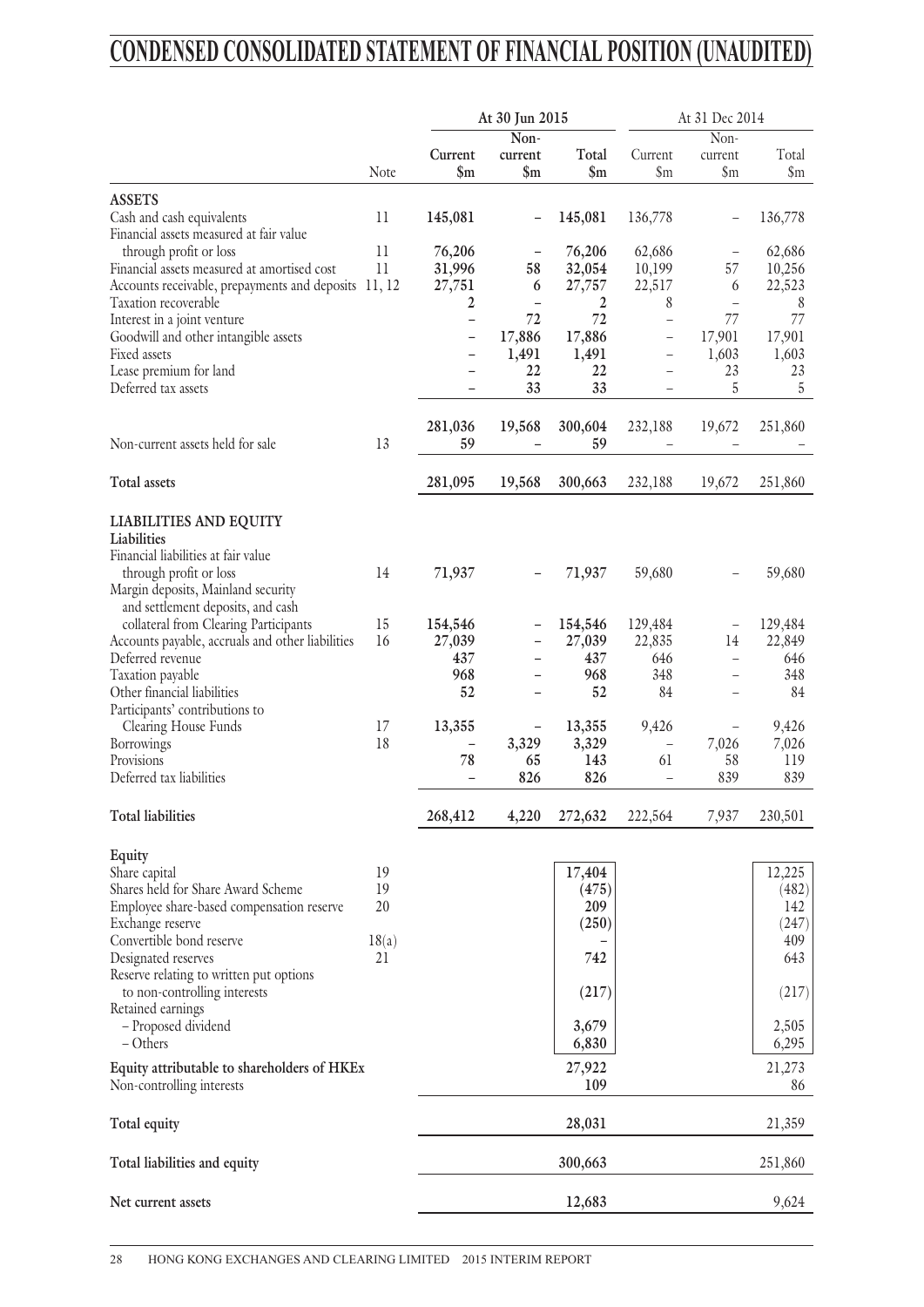## **CONDENSED CONSOLIDATED STATEMENT OF CHANGES IN EQUITY (UNAUDITED)**

|                                                                                                                                                   | Attributable to shareholders of HKEx                                                      |                                                                              |                            |                                                             |                                            |                                                                                                |                             |                         |                                         |                        |
|---------------------------------------------------------------------------------------------------------------------------------------------------|-------------------------------------------------------------------------------------------|------------------------------------------------------------------------------|----------------------------|-------------------------------------------------------------|--------------------------------------------|------------------------------------------------------------------------------------------------|-----------------------------|-------------------------|-----------------------------------------|------------------------|
|                                                                                                                                                   | Share<br>capital and<br>shares held<br>for Share<br>Scheme<br>(note 19)<br>$\mathbf{\$m}$ | Employee<br>share-based<br>Award compensation<br>reserve<br>(note 20)<br>\$m | reserve<br>$\mathbf{\S}$ m | Convertible<br>Exchange bond reserve<br>(note 18(a))<br>\$m | Designated<br>reserves<br>(note 21)<br>\$m | Reserve<br>relating<br>to written<br>put options<br>to non-<br>controlling<br>interests<br>\$m | Retained<br>earnings<br>\$m | Total<br>$\mathbf{\$m}$ | Non-<br>controlling<br>interests<br>\$m | Total<br>equity<br>\$m |
| At 1 Jan 2015                                                                                                                                     | 11,743                                                                                    | 142                                                                          | (247)                      | 409                                                         | 643                                        | (217)                                                                                          | 8,800                       | 21,273                  | 86                                      | 21,359                 |
| Profit/(loss) for the period                                                                                                                      |                                                                                           | $\overline{\phantom{m}}$                                                     | $\overline{\phantom{m}}$   | ÷                                                           | ÷,                                         | $\overline{a}$                                                                                 | 4,095                       | 4,095                   | (12)                                    | 4,083                  |
| Other comprehensive income                                                                                                                        | L,                                                                                        | ÷,                                                                           | (3)                        | ۰                                                           | L.                                         | $\overline{\phantom{a}}$                                                                       |                             | (3)                     |                                         | (3)                    |
| Total comprehensive income                                                                                                                        | L,                                                                                        | $\overline{\phantom{m}}$                                                     | (3)                        | ÷                                                           | $\overline{a}$                             | $\overline{\phantom{0}}$                                                                       | 4,095                       | 4,092                   | (12)                                    | 4,080                  |
| Total contributions by and distributions<br>to shareholders of HKEx, recognised directly<br>in equity:                                            |                                                                                           |                                                                              |                            |                                                             |                                            |                                                                                                |                             |                         |                                         |                        |
| -2014 final dividend at \$2.15 per share<br>- Unclaimed HKEx dividends                                                                            |                                                                                           |                                                                              |                            |                                                             |                                            |                                                                                                | (2, 533)                    | (2, 533)                |                                         | (2, 533)               |
| forfeited (note 16)                                                                                                                               |                                                                                           |                                                                              |                            |                                                             |                                            |                                                                                                | $\boldsymbol{9}$            | $\boldsymbol{9}$        |                                         | 9                      |
| - Shares issued upon exercise of employee                                                                                                         |                                                                                           |                                                                              |                            |                                                             |                                            |                                                                                                |                             |                         |                                         |                        |
| share options                                                                                                                                     | $\boldsymbol{3}$                                                                          |                                                                              |                            |                                                             |                                            |                                                                                                |                             | $\mathfrak{z}$          |                                         | $\boldsymbol{3}$       |
| - Shares issued in lieu of cash dividends                                                                                                         | 1,293                                                                                     |                                                                              |                            |                                                             |                                            |                                                                                                |                             | 1,293                   |                                         | 1,293                  |
| - Vesting of shares of Share Award Scheme                                                                                                         | 13                                                                                        | (13)                                                                         |                            |                                                             |                                            |                                                                                                |                             |                         |                                         |                        |
| - Employee share-based compensation benefits                                                                                                      |                                                                                           | 80                                                                           |                            |                                                             |                                            |                                                                                                |                             | 80                      |                                         | 80                     |
| - Tax credit relating to Share Award                                                                                                              |                                                                                           |                                                                              |                            |                                                             |                                            |                                                                                                |                             |                         |                                         |                        |
| Scheme (note 8(b))                                                                                                                                |                                                                                           |                                                                              |                            |                                                             |                                            |                                                                                                | 6                           | 6                       |                                         | 6                      |
| - Conversion of convertible bonds                                                                                                                 |                                                                                           |                                                                              |                            |                                                             |                                            |                                                                                                |                             |                         |                                         |                        |
| (notes $18(a)$ and $19$ )                                                                                                                         | 3,877                                                                                     |                                                                              |                            | (409)                                                       |                                            |                                                                                                | 266                         | 3,734                   |                                         | 3,734                  |
| - Transfer of reserves                                                                                                                            |                                                                                           |                                                                              |                            |                                                             | (1)                                        |                                                                                                | 1                           |                         |                                         |                        |
| - Transfer of reserves - surplus of reversal<br>of provision for closing-out losses by                                                            |                                                                                           |                                                                              |                            |                                                             |                                            |                                                                                                |                             |                         |                                         |                        |
| a defaulting Clearing Participant (note 6)<br>Total changes in ownership interests in<br>subsidiaries that do not result in a loss of<br>control: |                                                                                           |                                                                              |                            |                                                             | 100                                        |                                                                                                | (100)                       |                         |                                         |                        |
| - Changes in ownership interest in                                                                                                                |                                                                                           |                                                                              |                            |                                                             |                                            |                                                                                                |                             |                         |                                         |                        |
| a subsidiary (note 25)                                                                                                                            | ÷                                                                                         | $\overline{\phantom{0}}$                                                     | $\overline{\phantom{0}}$   | ÷                                                           | -                                          | $\overline{a}$                                                                                 | (35)                        | (35)                    | $35\,$                                  | -                      |
| Total transactions with shareholders recognised                                                                                                   |                                                                                           |                                                                              |                            |                                                             |                                            |                                                                                                |                             |                         |                                         |                        |
| directly in equity                                                                                                                                | 5,186                                                                                     | 67                                                                           | $\overline{\phantom{0}}$   | (409)                                                       | 99                                         | $\overline{\phantom{0}}$                                                                       | (2, 386)                    | 2,557                   | $35\,$                                  | 2,592                  |
| At 30 Jun 2015                                                                                                                                    | 16,929                                                                                    | $209$                                                                        | (250)                      | $\overline{\phantom{a}}$                                    | $742\,$                                    | (217)                                                                                          | 10,509                      | 27,922                  | $109$                                   | 28,031                 |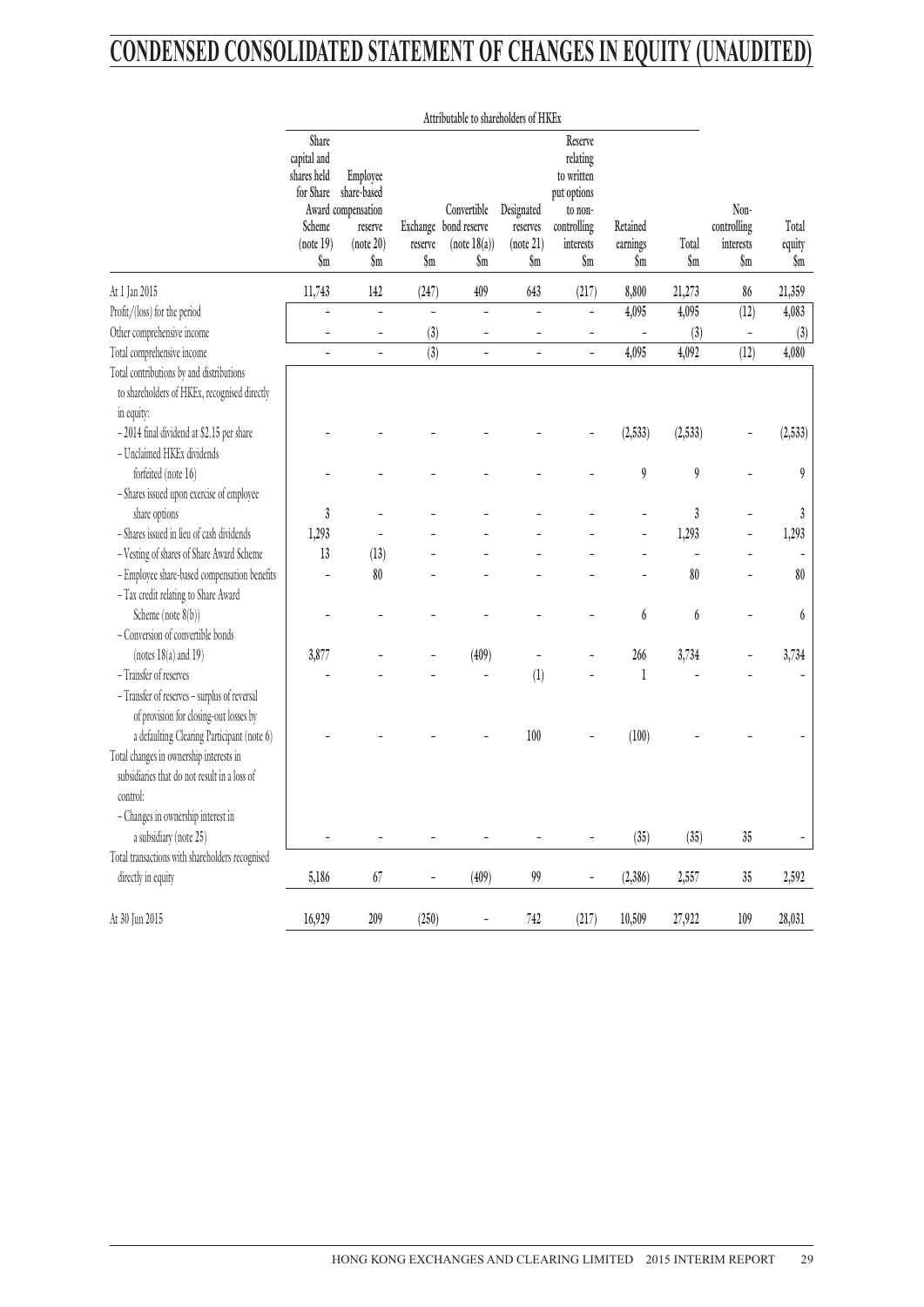## **CONDENSED CONSOLIDATED STATEMENT OF CHANGES IN EQUITY (UNAUDITED)**

|                                                 | Attributable to shareholders of HKEx                                                           |                                                                 |                                       |                                               |                               |                                                                                                |                             |              |                                         |                        |
|-------------------------------------------------|------------------------------------------------------------------------------------------------|-----------------------------------------------------------------|---------------------------------------|-----------------------------------------------|-------------------------------|------------------------------------------------------------------------------------------------|-----------------------------|--------------|-----------------------------------------|------------------------|
|                                                 | Share capital,<br>share<br>premium and<br>shares held<br>for Share<br>Scheme<br>$\mathfrak{m}$ | Employee<br>share-based<br>Award compensation<br>reserve<br>\$m | Exchange<br>reserve<br>$\mathfrak{m}$ | Convertible<br>bond reserve<br>$\mathfrak{m}$ | Designated<br>reserves<br>\$m | Reserve<br>relating<br>to written<br>put options<br>to non-<br>controlling<br>interests<br>\$m | Retained<br>earnings<br>\$m | Total<br>\$m | Non-<br>controlling<br>interests<br>\$m | Total<br>equity<br>\$m |
| At 1 Jan 2014                                   | 11,154                                                                                         | 105                                                             | 568                                   | 409                                           | 586                           | (217)                                                                                          | 7,800                       | 20,405       | 113                                     | 20,518                 |
| Profit/(loss) for the period                    | $\overline{a}$                                                                                 | $\overline{a}$                                                  | $\overline{a}$                        | $\overline{a}$                                | $\frac{1}{2}$                 | $\frac{1}{2}$                                                                                  | 2,367                       | 2,367        | (13)                                    | 2,354                  |
| Other comprehensive income                      | $\overline{a}$                                                                                 | $\qquad \qquad -$                                               | 604                                   |                                               | L,                            |                                                                                                |                             | 604          |                                         | 604                    |
| Total comprehensive income                      | $\overline{\phantom{a}}$                                                                       | $\overline{\phantom{0}}$                                        | 604                                   | $\overline{a}$                                | $\overline{a}$                | $\overline{a}$                                                                                 | 2,367                       | 2,971        | (13)                                    | 2,958                  |
| Total contributions by and distributions        |                                                                                                |                                                                 |                                       |                                               |                               |                                                                                                |                             |              |                                         |                        |
| to shareholders of HKEx, recognised directly    |                                                                                                |                                                                 |                                       |                                               |                               |                                                                                                |                             |              |                                         |                        |
| in equity:                                      |                                                                                                |                                                                 |                                       |                                               |                               |                                                                                                |                             |              |                                         |                        |
| - 2013 final dividend at \$1.72 per share       |                                                                                                |                                                                 |                                       |                                               |                               |                                                                                                | (1,996)                     | (1,996)      |                                         | (1,996)                |
| - Unclaimed HKEx dividends                      |                                                                                                |                                                                 |                                       |                                               |                               |                                                                                                |                             |              |                                         |                        |
| forfeited (note 16)                             |                                                                                                |                                                                 |                                       |                                               |                               |                                                                                                | 17                          | 17           | $\overline{a}$                          | 17                     |
| - Shares issued upon exercise of employee       |                                                                                                |                                                                 |                                       |                                               |                               |                                                                                                |                             |              |                                         |                        |
| share options                                   | $\theta$                                                                                       |                                                                 |                                       |                                               |                               |                                                                                                |                             | 9            |                                         | $\boldsymbol{9}$       |
| - Shares issued in lieu of cash dividends       | 713                                                                                            |                                                                 |                                       |                                               |                               |                                                                                                |                             | 713          |                                         | 713                    |
| - Vesting of shares of Share Award Scheme       | $\sqrt{2}$                                                                                     | (2)                                                             |                                       |                                               |                               |                                                                                                |                             |              |                                         |                        |
| - Employee share-based compensation benefits    | $\overline{\phantom{a}}$                                                                       | 59                                                              |                                       |                                               |                               |                                                                                                | $\overline{a}$              | 59           |                                         | 59                     |
| - Transfer of reserves                          | $\overline{2}$                                                                                 | (2)                                                             |                                       |                                               | 4                             |                                                                                                | (4)                         |              |                                         | $\overline{a}$         |
| - Transfer of reserves - surplus of reversal    |                                                                                                |                                                                 |                                       |                                               |                               |                                                                                                |                             |              |                                         |                        |
| of provision for closing-out losses by          |                                                                                                |                                                                 |                                       |                                               |                               |                                                                                                |                             |              |                                         |                        |
| a defaulting Clearing Participant (note 6)      |                                                                                                |                                                                 |                                       |                                               | $54\,$                        | $\overline{a}$                                                                                 | (54)                        |              |                                         | $\qquad \qquad -$      |
| Total transactions with shareholders recognised |                                                                                                |                                                                 |                                       |                                               |                               |                                                                                                |                             |              |                                         |                        |
| directly in equity                              | 726                                                                                            | $55\,$                                                          |                                       |                                               | $58$                          |                                                                                                | (2,037)                     | (1,198)      | $\overline{a}$                          | (1,198)                |
| At 30 Jun 2014                                  | 11,880                                                                                         | 160                                                             | 1,172                                 | 409                                           | 644                           | (217)                                                                                          | 8,130                       | 22,178       | 100                                     | 22,278                 |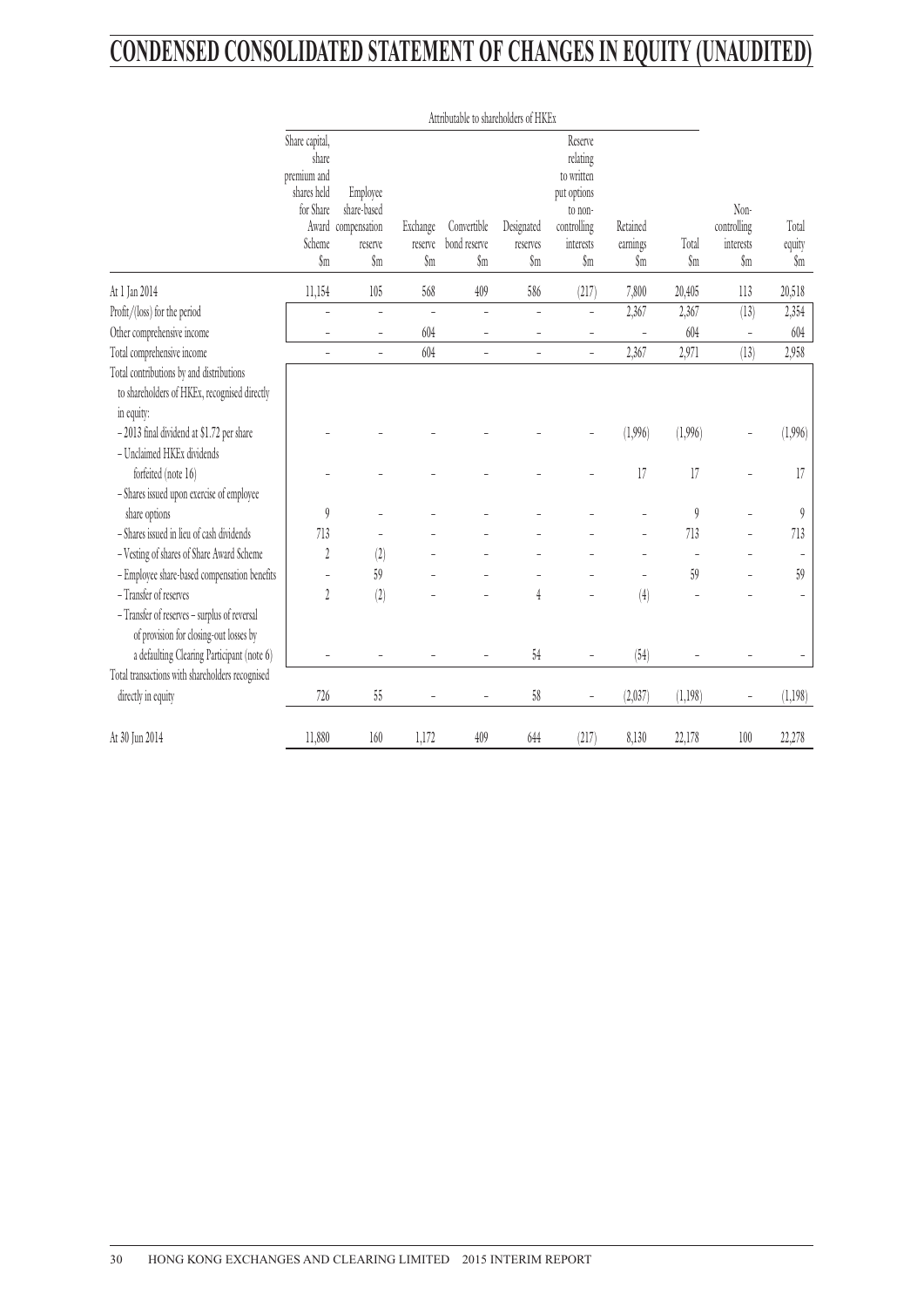## **CONDENSED CONSOLIDATED STATEMENT OF CASH FLOWS (UNAUDITED)**

|                                                                 | Note | Six months<br>ended<br>30 Jun 2015<br>\$m | Six months<br>ended<br>30 Jun 2014<br>$\mathbb{S}_{\mathrm{m}}$ |
|-----------------------------------------------------------------|------|-------------------------------------------|-----------------------------------------------------------------|
| <b>CASH FLOWS FROM OPERATING ACTIVITIES</b>                     |      |                                           |                                                                 |
| Net cash inflow from operating activities                       | 22   | 5,452                                     | 1,852                                                           |
| CASH FLOWS FROM INVESTING ACTIVITIES                            |      |                                           |                                                                 |
| Payments for purchases of fixed assets and intangible assets    |      | (268)                                     | (395)                                                           |
| Net (increase)/decrease in financial assets of Corporate Funds: |      |                                           |                                                                 |
| (Increase)/decrease in time deposits with original maturities   |      |                                           |                                                                 |
| more than three months                                          |      | (285)                                     | 1,129                                                           |
| Net proceeds from sales of financial assets measured at         |      |                                           |                                                                 |
| fair value through profit or loss                               |      | 187                                       |                                                                 |
| Interest received from financial assets measured at fair value  |      |                                           |                                                                 |
| through profit or loss                                          |      | 8                                         | 13                                                              |
| Net cash (outflow)/inflow from investing activities             |      | (358)                                     | 747                                                             |
| CASH FLOWS FROM FINANCING ACTIVITIES                            |      |                                           |                                                                 |
| Proceeds from issuance of shares upon exercise of               |      |                                           |                                                                 |
| employee share options                                          |      | 3                                         | 9                                                               |
| Proceeds from issuance of notes                                 |      |                                           | 737                                                             |
| Payments of transaction costs on issuance of notes              |      |                                           | (2)                                                             |
| Repayments of bank borrowings                                   |      |                                           | (737)                                                           |
| Payments of finance costs                                       |      | (38)                                      | (40)                                                            |
| Dividends paid to shareholders of HKEx                          |      | (1,226)                                   | (1,272)                                                         |
|                                                                 |      |                                           |                                                                 |
| Net cash outflow from financing activities                      |      | (1,261)                                   | (1,305)                                                         |
| Net increase in cash and cash equivalents                       |      | 3,833                                     | 1,294                                                           |
| Cash and cash equivalents at 1 Jan                              |      | 8,067                                     | 6,375                                                           |
| Exchange differences on cash and cash equivalents               |      |                                           | 42                                                              |
|                                                                 |      |                                           |                                                                 |
| Cash and cash equivalents at 30 Jun (note (a))                  |      | 11,900                                    | 7,711                                                           |
| Analysis of cash and cash equivalents                           |      |                                           |                                                                 |
| Cash on hand and balances and deposits with banks               |      |                                           |                                                                 |
| and short-term investments of Corporate Funds                   | 11   | 11,900                                    | 7,711                                                           |

(a) The cash and cash equivalents of Clearing House Funds and Margin Funds are held for specific purposes and cannot be used by the Group to finance other activities. These balances are not included in cash and cash equivalents of the Group for cash flow purposes in the condensed consolidated statement of cash flows.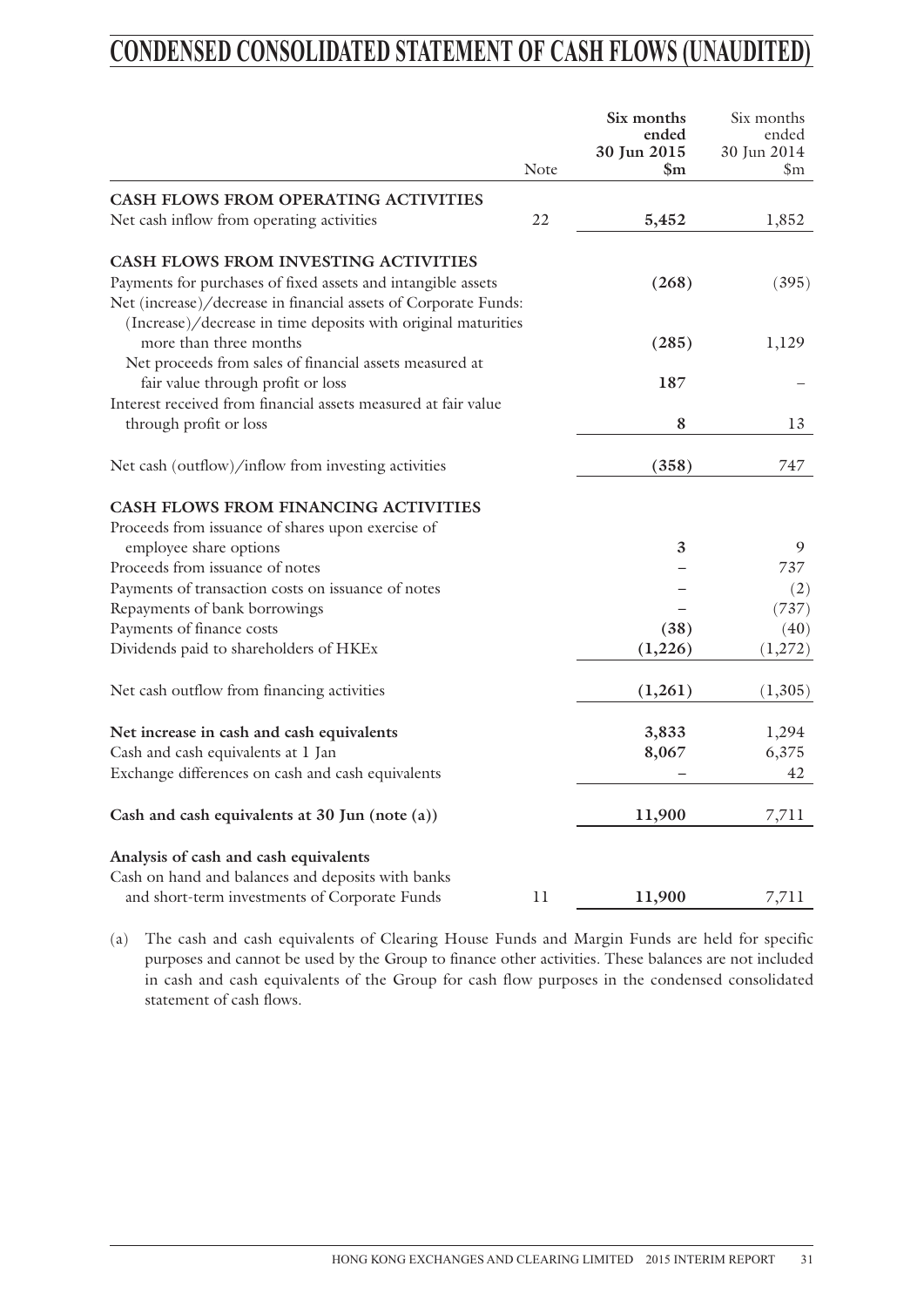## **NOTES TO THE CONDENSED CONSOLIDATED FINANCIAL STATEMENTS (UNAUDITED)**

### **1. Basis of Preparation and Accounting Policies**

These unaudited condensed consolidated financial statements are prepared in accordance with Hong Kong Accounting Standard (HKAS) 34: Interim Financial Reporting, issued by the Hong Kong Institute of Certified Public Accountants.

These unaudited condensed consolidated financial statements should be read in conjunction with the 2014 annual consolidated financial statements. Except the accounting policy for non-current assets held for sale as described in note 13 to the condensed consolidated financial statements, the accounting policies and methods of computation used in the preparation of these condensed consolidated financial statements are consistent with those used in the annual consolidated financial statements for the year ended 31 December 2014. Amendments to Hong Kong Financial Reporting Standards (HKFRSs) effective for the financial year ending 31 December 2015 do not have any financial impact to the Group.

The financial information relating to the year ended 31 December 2014 that is included in these unaudited condensed consolidated financial statements for the six months ended 30 June 2015 as comparative information does not constitute the statutory annual consolidated financial statements of Hong Kong Exchanges and Clearing Limited (HKEx or the Company) for that year but is derived from those consolidated financial statements. Further information relating to these statutory financial statements required to be disclosed in accordance with section 436 of the Hong Kong Companies Ordinance (Chapter 622) is as follows:

The Company has delivered the consolidated financial statements for the year ended 31 December 2014 to the Registrar of Companies as required by section 662(3) of, and Part 3 of Schedule 6 to, the Hong Kong Companies Ordinance (Chapter 622).

The Company's auditor has reported on those consolidated financial statements. The auditor's report was unqualified; did not include a reference to any matters to which the auditor drew attention by way of emphasis without qualifying its report; and did not contain a statement under sections 406(2), 407(2) or (3) of the Hong Kong Companies Ordinance (Chapter 622).

### **2. Operating Segments**

HKEx and its subsidiaries (collectively the Group) determine its operating segments based on the reports that are used to make strategic decisions reviewed by the chief operating decision-maker.

The Group has five reportable segments ("Corporate Items" is not a reportable segment). The segments are managed separately as each segment offers different products and services and requires different information technology systems and marketing strategies. The operations in each of the Group's reportable segments are as follows: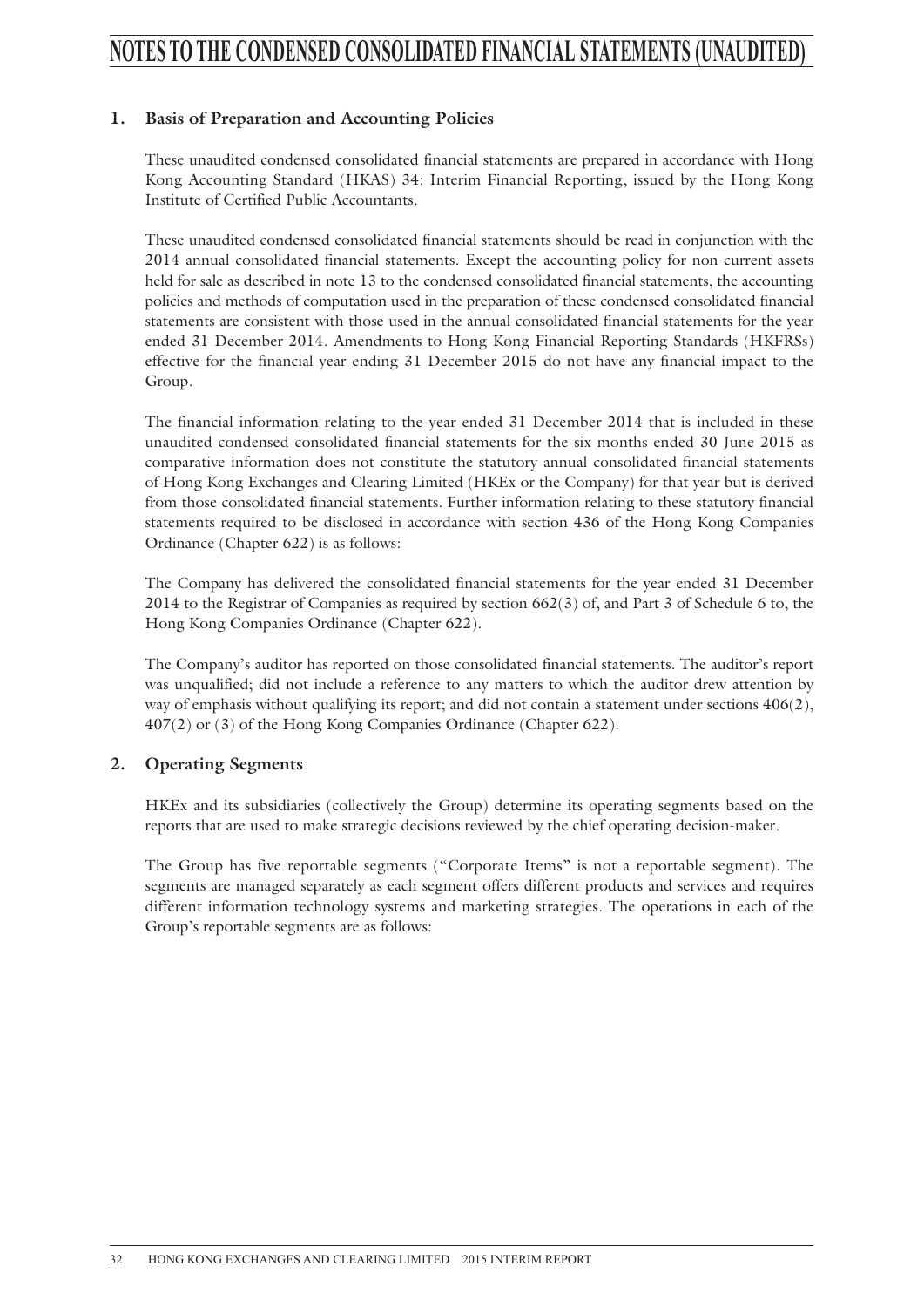### **2. Operating Segments (continued)**

The **Cash** segment covers all equity products traded on the Cash Market platforms and the Shanghai Stock Exchange through the Shanghai-Hong Kong Stock Connect (Stock Connect), sales of market data relating to these products and other related activities. Currently, the Group operates two Cash Market platforms, the Main Board and the Growth Enterprise Market (GEM). The major sources of revenue of the segment are trading fees, trading tariff and listing fees of equity products and market data fees.

The **Equity and Financial Derivatives** segment refers to derivatives products traded on Hong Kong Futures Exchange Limited (Futures Exchange) and The Stock Exchange of Hong Kong Limited (Stock Exchange) and other related activities. These include the provision and maintenance of trading platforms for a range of equity and financial derivatives products, such as stock and equity index futures and options, derivative warrants (DWs), callable bull/bear contracts (CBBCs) and warrants and sales of market data relating to these products. The major sources of revenue are trading fees, trading tariff and listing fees of derivatives products and market data fees.

The **Commodities** segment refers to the operations of The London Metal Exchange (LME), which operates an exchange in the United Kingdom (UK) for the trading of base metals futures and options contracts. It also covers the Asia Commodities contracts traded on the Futures Exchange. The major sources of revenue of the segment are trading fees, commodity market data fees and fees generated from other ancillary operations.

The **Clearing** segment refers to the operations of the five clearing houses, namely Hong Kong Securities Clearing Company Limited (HKSCC), The SEHK Options Clearing House Limited (SEOCH), HKFE Clearing Corporation Limited (HKCC), OTC Clearing Hong Kong Limited (OTC Clear) and LME Clear Limited (LME Clear), which are responsible for clearing, settlement and custodian activities of the Stock Exchange, the Futures Exchange and the Shanghai Stock Exchange through Stock Connect, clearing and settlement of over-the-counter derivatives contracts, and clearing and settlement of base metals futures and options contracts traded on the LME. Its principal sources of revenue are derived from providing clearing, settlement, depository, custody and nominee services and net investment income earned on Margin Funds and Clearing House Funds.

The **Platform and Infrastructure** segment refers to all services in connection with providing users with access to the platform and infrastructure of the Group. Its major sources of revenue are network, terminal user, dataline and software sub-license fees, trading booth user fees and hosting services fees.

Central income (mainly net investment income of Corporate Funds) and central costs (costs of central support functions that provide services to all of the operating segments, finance costs and other costs not directly related to any of the operating segments) are included as "Corporate Items".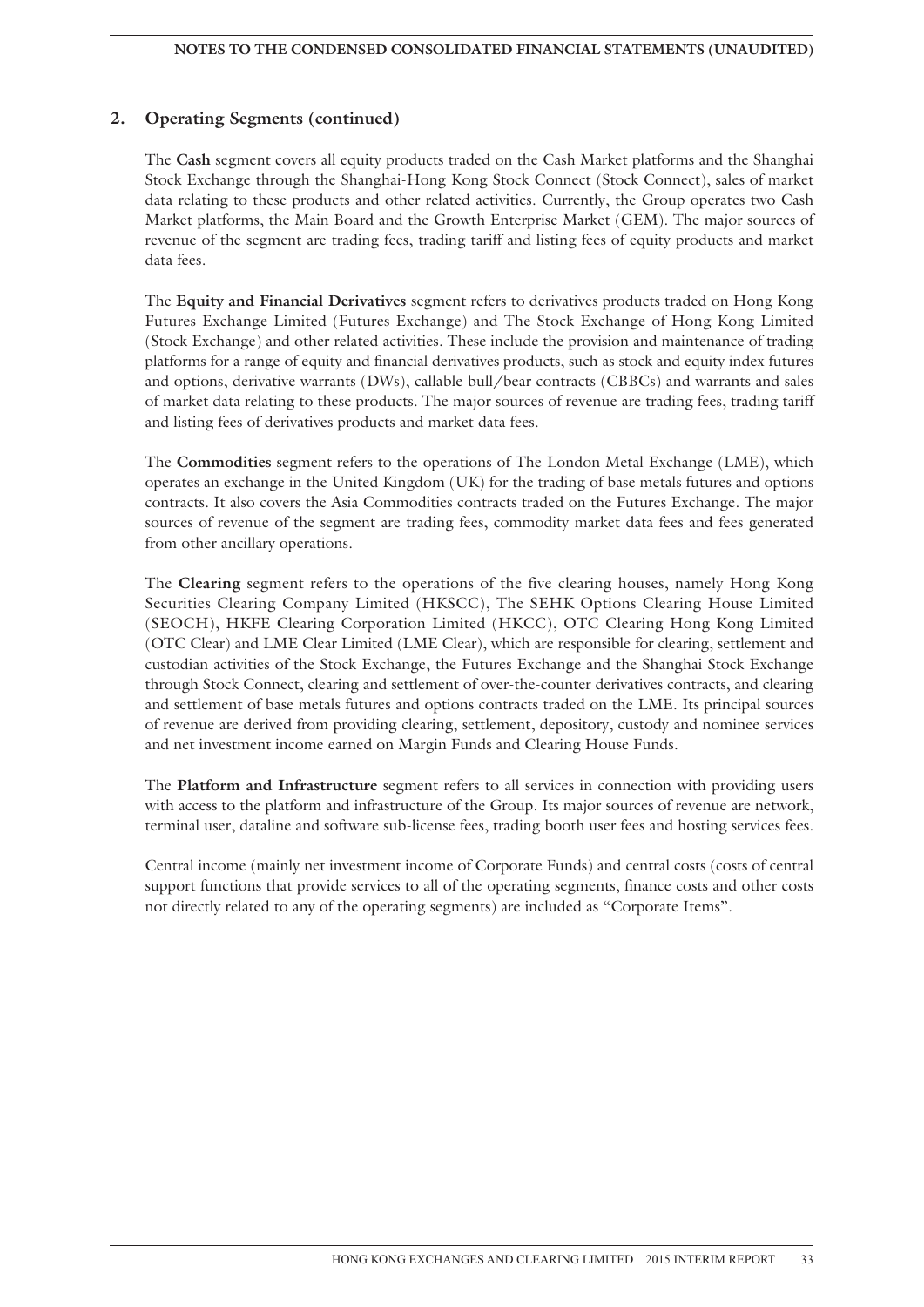### **2. Operating Segments (continued)**

The chief operating decision-maker assesses the performance of the operating segments principally based on their EBITDA. An analysis by operating segment of the Group's EBITDA and profit before taxation for the period is as follows:

|                                           | Six months ended 30 Jun 2015 |                                                           |                                |                            |                                                   |                                       |                         |  |
|-------------------------------------------|------------------------------|-----------------------------------------------------------|--------------------------------|----------------------------|---------------------------------------------------|---------------------------------------|-------------------------|--|
|                                           | Cash<br>\$m                  | Equity and<br>Financial<br>Derivatives<br>$\mathbf{\S}$ m | Commodities<br>$\mathbf{\S}$ m | Clearing<br>$\mathbf{\$m}$ | Platform and<br>Infrastructure<br>$\mathbf{\S}$ m | Corporate<br>Items<br>$\mathbf{\S}$ m | Group<br>$\mathbf{\$m}$ |  |
| Revenue from external customers           | 1,886                        | 1,100                                                     | 886                            | 2,335                      | 248                                               | $\overline{2}$                        | 6,457                   |  |
| Net investment income                     |                              |                                                           |                                | 317                        |                                                   | 74                                    | 391                     |  |
| Sundry income                             |                              | -                                                         |                                | 5                          |                                                   |                                       | 5                       |  |
| Revenue and other income                  | 1,886                        | 1,100                                                     | 886                            | 2,657                      | 248                                               | 76                                    | 6,853                   |  |
| Operating expenses                        | (276)                        | (236)                                                     | (254)                          | (309)                      | (74)                                              | (431)                                 | (1,580)                 |  |
| Reportable segment EBITDA                 | 1,610                        | 864                                                       | 632                            | 2,348                      | 174                                               | (355)                                 | 5,273                   |  |
| Depreciation and amortisation             | (49)                         | (36)                                                      | (129)                          | (69)                       | (22)                                              | (20)                                  | (325)                   |  |
| Finance costs                             |                              | -                                                         |                                | -                          |                                                   | (77)                                  | (77)                    |  |
| Share of loss of a joint venture          |                              | (5)                                                       |                                |                            |                                                   |                                       | (5)                     |  |
| Reportable segment profit before taxation | 1,561                        | 823                                                       | 503                            | 2,279                      | 152                                               | (452)                                 | 4,866                   |  |

|                                           | Six months ended 30 Jun 2014 |                                               |                              |                            |                                       |                                      |                        |  |
|-------------------------------------------|------------------------------|-----------------------------------------------|------------------------------|----------------------------|---------------------------------------|--------------------------------------|------------------------|--|
|                                           | Cash<br>\$m                  | Equity and<br>Financial<br>Derivatives<br>\$m | Commodities<br>$\mathsf{Sm}$ | Clearing<br>$\mathfrak{m}$ | Platform and<br>Infrastructure<br>\$m | Corporate<br>Items<br>$\mathfrak{m}$ | Group<br>$\mathsf{Sm}$ |  |
| Revenue from external customers           | 1,316                        | 788                                           | 645                          | 1,315                      | 196                                   | 3                                    | 4,263                  |  |
| Net investment income                     |                              |                                               |                              | 262                        |                                       | 87                                   | 349                    |  |
| Sundry income                             |                              |                                               |                              | 9                          |                                       |                                      | 9                      |  |
| Revenue and other income                  | 1,316                        | 788                                           | 645                          | 1,586                      | 196                                   | 90                                   | 4,621                  |  |
| Operating expenses                        | (223)                        | (199)                                         | (328)                        | (248)                      | (73)                                  | (352)                                | (1, 423)               |  |
| Reportable segment EBITDA                 | 1,093                        | 589                                           | 317                          | 1,338                      | 123                                   | (262)                                | 3,198                  |  |
| Depreciation and amortisation             | (42)                         | (31)                                          | (171)                        | (41)                       | (24)                                  | (15)                                 | (324)                  |  |
| Finance costs                             |                              |                                               |                              |                            |                                       | (98)                                 | (98)                   |  |
| Share of loss of a joint venture          |                              | (5)                                           |                              |                            |                                       |                                      | (5)                    |  |
| Reportable segment profit before taxation | 1,051                        | 553                                           | 146                          | 1,297                      | 99                                    | (375)                                | 2,771                  |  |

### **3. Trading Fees and Trading Tariff**

|                                                                             | Six months<br>ended<br>30 Jun 2015<br>$\mathbf{Sm}$ | Six months<br>ended<br>30 Jun 2014<br>Sm |
|-----------------------------------------------------------------------------|-----------------------------------------------------|------------------------------------------|
| Trading fees and trading tariff were derived from:                          |                                                     |                                          |
| Securities traded on the Stock Exchange (excluding stock options contracts) |                                                     |                                          |
| and the Shanghai Stock Exchange through Stock Connect                       | 1,729                                               | 921                                      |
| Futures and options contracts traded on the Stock Exchange                  |                                                     |                                          |
| and the Futures Exchange                                                    | 491                                                 | 376                                      |
| Base metals futures and options contracts traded on the LME                 | 721                                                 | 468                                      |
|                                                                             | 2,941                                               | 1,765                                    |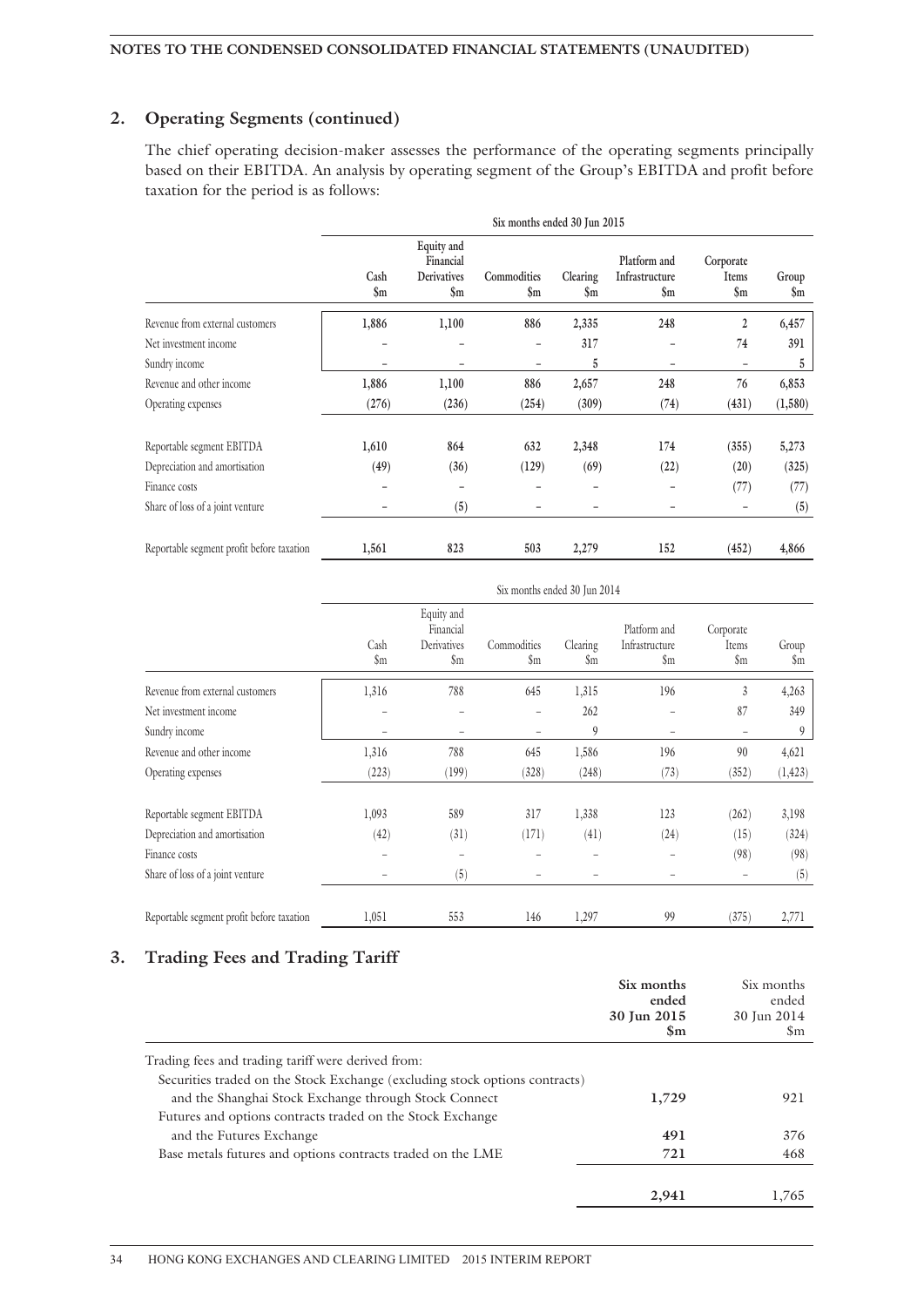### **4. Net Investment Income**

|                                                                                                                            | Six months<br>ended | Six months<br>ended |
|----------------------------------------------------------------------------------------------------------------------------|---------------------|---------------------|
|                                                                                                                            | 30 Jun 2015         | 30 Jun 2014         |
|                                                                                                                            | $\mathbf{Sm}$       | $\mathsf{Sm}$       |
| Gross interest income                                                                                                      | 357                 | 292                 |
| Interest rebates to Participants                                                                                           | (11)                | (2)                 |
| Net interest income                                                                                                        | 346                 | 290                 |
| Net fair value gains including interest income on financial<br>assets mandatorily measured at fair value through profit or |                     |                     |
| loss and financial liabilities at fair value through profit or loss                                                        | 57                  | 50                  |
| Others                                                                                                                     | (12)                | 9                   |
| Net investment income                                                                                                      | 391                 | 349                 |

### **5. Staff Costs and Related Expenses**

Staff costs and related expenses comprised the following:

|                                                                | Six months<br>ended<br>30 Jun 2015<br>$\mathbf{Sm}$ | Six months<br>ended<br>30 Jun 2014<br><b>Sm</b> |
|----------------------------------------------------------------|-----------------------------------------------------|-------------------------------------------------|
| Salaries and other short-term employee benefits                | 879                                                 | 697                                             |
| Employee share-based compensation benefits of HKE <sub>x</sub> |                                                     |                                                 |
| Share Award Scheme (Share Award Scheme)                        | 80                                                  | 59                                              |
| Termination benefits                                           | 7                                                   | 5                                               |
| Retirement benefit costs (note $26(b)$ )                       | 68                                                  | 61                                              |
|                                                                | 1,034                                               | 822                                             |

### **6. Reversal of Provision for Impairment Losses Arising from Participants' Default on Market Contracts**

In prior years, the Group lodged claims with the liquidators of Lehman Brothers Securities Asia Limited (LBSA) in respect of losses of approximately \$160 million previously recognised in the Group's results. During the six months ended 30 June 2015, the liquidators paid dividends of \$77 million (2014: \$54 million), and these were recognised in the Group's consolidated income statement, as a reversal of a provision for impairment losses booked in prior years. Following the receipt of the dividend in 2015, the full amount of the claim lodged has now been recovered.

The amount recovered of \$77 million (2014: \$54 million), together with an interim dividend declared in December 2014 but received in January 2015 of \$23 million, were apportioned to the HKSCC Guarantee Fund reserve from retained earnings during the six months ended 30 June 2015.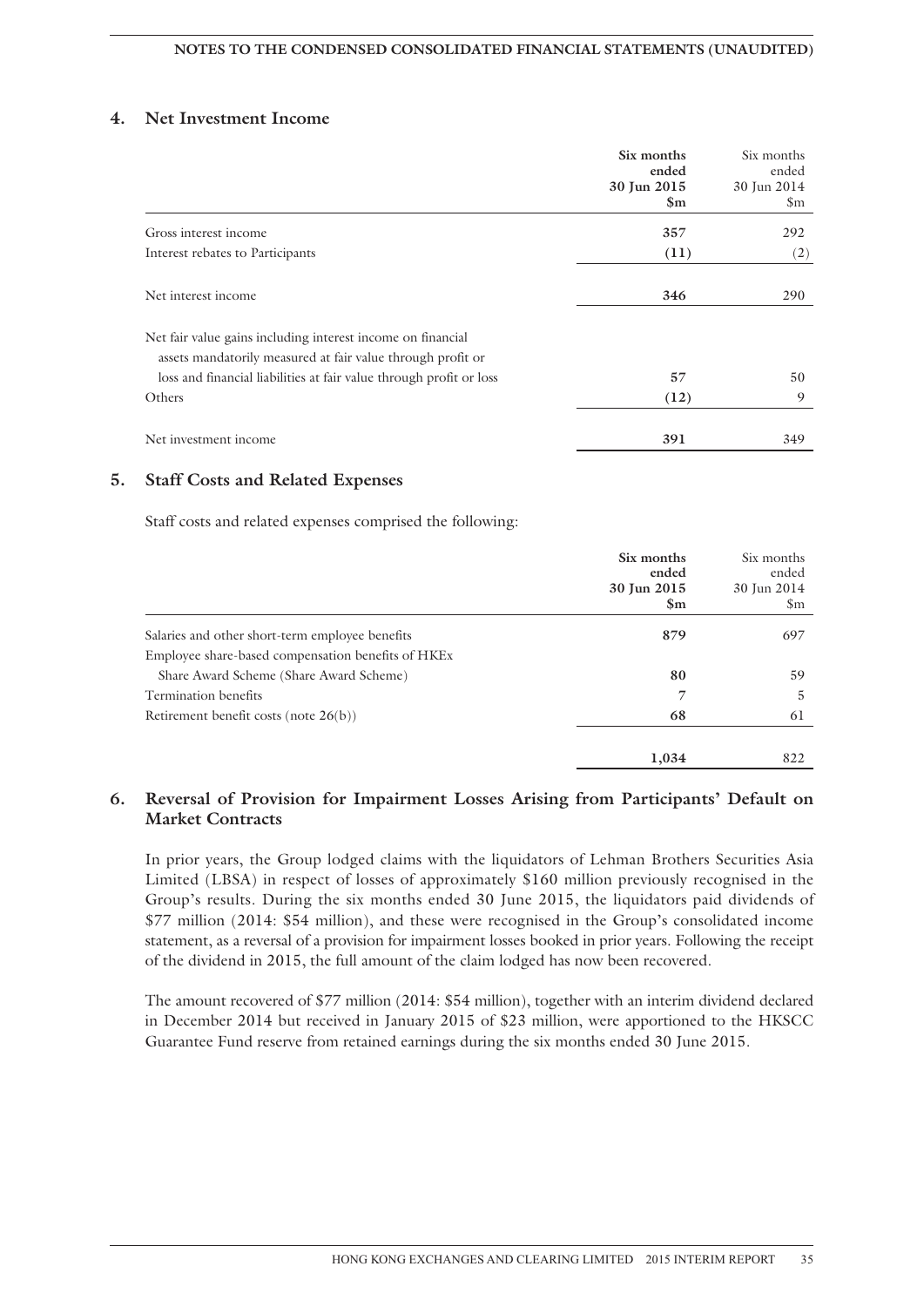### **7. Finance Costs**

|                                                    | Six months<br>ended<br>30 Jun 2015<br>$\mathbf{Sm}$ | Six months<br>ended<br>30 Jun 2014<br>\$m |
|----------------------------------------------------|-----------------------------------------------------|-------------------------------------------|
| Interest expenses on borrowings                    | 78                                                  | 99                                        |
| Net foreign exchange gains on financing activities | $\rm(1)$                                            | T                                         |
|                                                    | 77                                                  | 98                                        |

### **8. Taxation**

Hong Kong Profits Tax has been provided at the rate of 16.5 per cent (2014: 16.5 per cent) and overseas profits tax at the rates of taxation prevailing in the countries in which the Group operates, with the average corporation rate applicable to the subsidiaries in the UK being 20.25 per cent (2014: 21.5 per cent).

(a) Taxation charge/(credit) in the condensed consolidated income statement represented:

|                                     | Six months<br>ended<br>30 Jun 2015<br>$\mathbf{\$m}$ | Six months<br>ended<br>30 Jun 2014<br>$\mathsf{Sm}$ |
|-------------------------------------|------------------------------------------------------|-----------------------------------------------------|
| Current tax – Hong Kong Profits Tax | 648                                                  | 427                                                 |
| Current tax – Overseas Tax          | 172                                                  |                                                     |
|                                     | 820                                                  | 427                                                 |
| Deferred tax                        | (37)                                                 | (10)                                                |
|                                     | 783                                                  | 417                                                 |

#### (b) Taxation credited directly to retained earnings represented:

|                            | Six months<br>ended           | Six months<br>ended               |
|----------------------------|-------------------------------|-----------------------------------|
|                            | 30 Jun 2015<br>$\mathbf{\$m}$ | 30 Jun 2014<br>$\mathfrak{S}_{m}$ |
| Current tax – Overseas Tax | (2)                           |                                   |
| Deferred tax               | (4)                           |                                   |
|                            | (6)                           |                                   |

Under the tax rules in the UK, tax deduction on employee share awards is available at the time of vesting based on the prevailing market value. The tax credits relate to tax deductions arising from increases in the value of Awarded shares to employees of the LME Group under the Share Award Scheme since award date.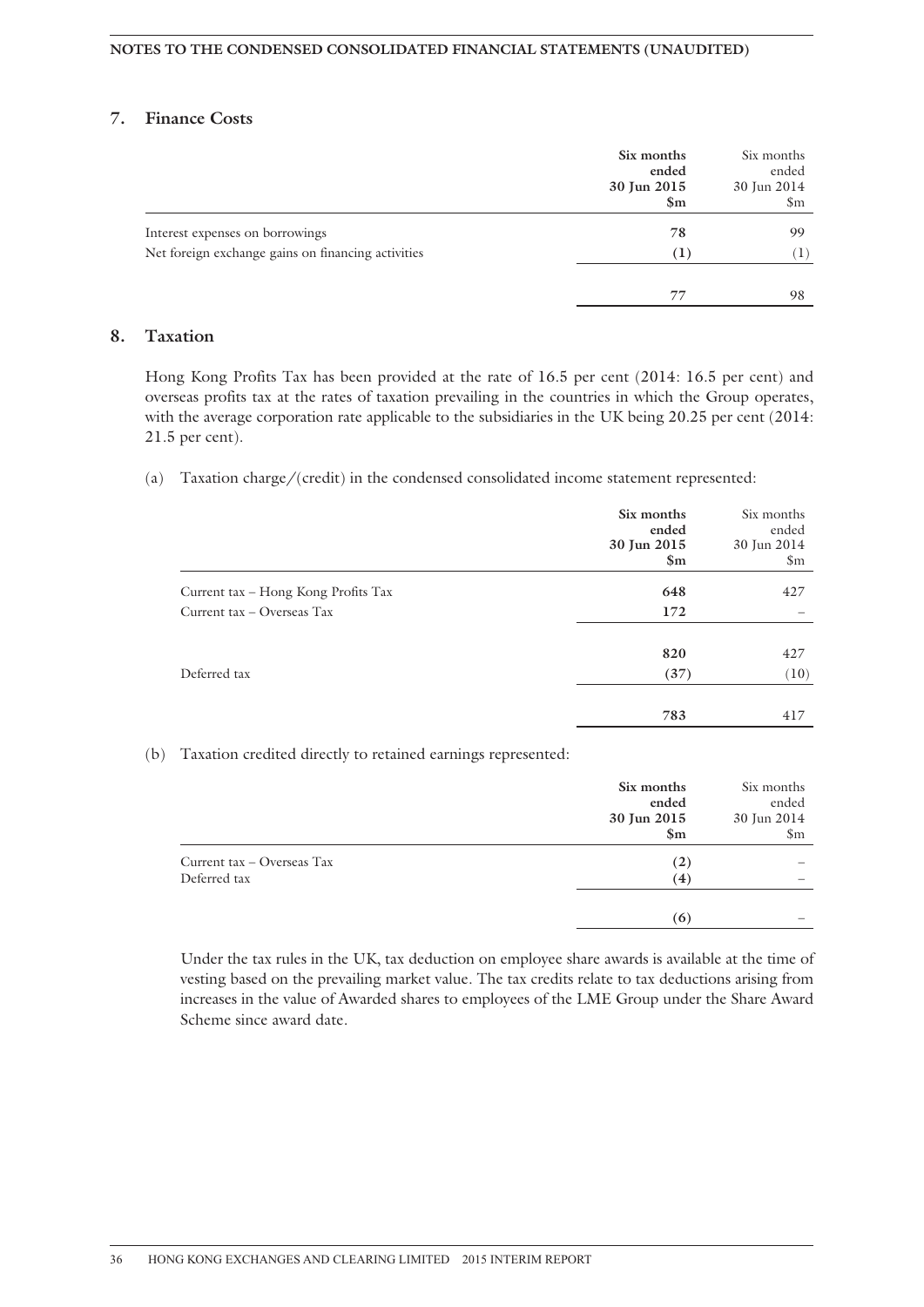### **NOTES TO THE CONDENSED CONSOLIDATED FINANCIAL STATEMENTS (UNAUDITED)**

### **9. Earnings Per Share**

The calculation of the basic and diluted earnings per share is as follows:

(a) Basic earnings per share

|                                                                                                 | Six months<br>ended<br>30 Jun 2015 | Six months<br>ended<br>30 Jun 2014 |
|-------------------------------------------------------------------------------------------------|------------------------------------|------------------------------------|
| Profit attributable to shareholders (\$m)                                                       | 4,095                              | 2,367                              |
| Weighted average number of shares in issue less<br>shares held for Share Award Scheme (in '000) | 1,172,838                          | 1,161,380                          |
| Basic earnings per share (\$)                                                                   | 3.49                               | 2.04                               |

### (b) Diluted earnings per share

|                                                                   | Six months<br>ended<br>30 Jun 2015 | Six months<br>ended<br>30 Jun 2014 |
|-------------------------------------------------------------------|------------------------------------|------------------------------------|
| Profit attributable to shareholders (\$m)                         | 4,095                              | 2,367                              |
| Interest expenses on convertible bonds (net of tax) $(\text{Im})$ | 41                                 |                                    |
| Adjusted profit attributable to shareholders (\$m)                | 4,136                              | 2,367                              |
| Weighted average number of shares in issue less                   |                                    |                                    |
| shares held for Share Award Scheme (in '000)                      | 1,172,838                          | 1,161,380                          |
| Effect of employee share options (in '000)                        | 12                                 | 458                                |
| Effect of shares awarded under Share Award Scheme (in '000)       | 2,821                              | 1,281                              |
| Effect of convertible bonds (in '000)                             | 17,829                             |                                    |
| Weighted average number of shares for the purpose of              |                                    |                                    |
| calculating diluted earnings per share (in '000)                  | 1,193,500                          | 1,163,119                          |
| Diluted earnings per share $(\$)$                                 | 3.47                               | 2.04                               |

(i) The effects of the outstanding convertible bonds (note 18) were not included in the computation of diluted earnings per share during the six months ended 30 June 2014 as they were anti-dilutive during that period.

### **10. Dividends**

|                                                                        | Six months<br>ended<br>30 Jun 2015<br>$\mathbf{Sm}$ | Six months<br>ended<br>30 Jun 2014<br>$\mathfrak{S}_{m}$ |
|------------------------------------------------------------------------|-----------------------------------------------------|----------------------------------------------------------|
| Interim dividend declared of \$3.08 (2014: \$1.83) per share at 30 Jun | 3,688                                               | 2,136                                                    |
| Less: Dividend for shares held by Share Award Scheme at 30 Jun         | (9)                                                 | $\left(3\right)$                                         |
|                                                                        | 3,679                                               | 2,133                                                    |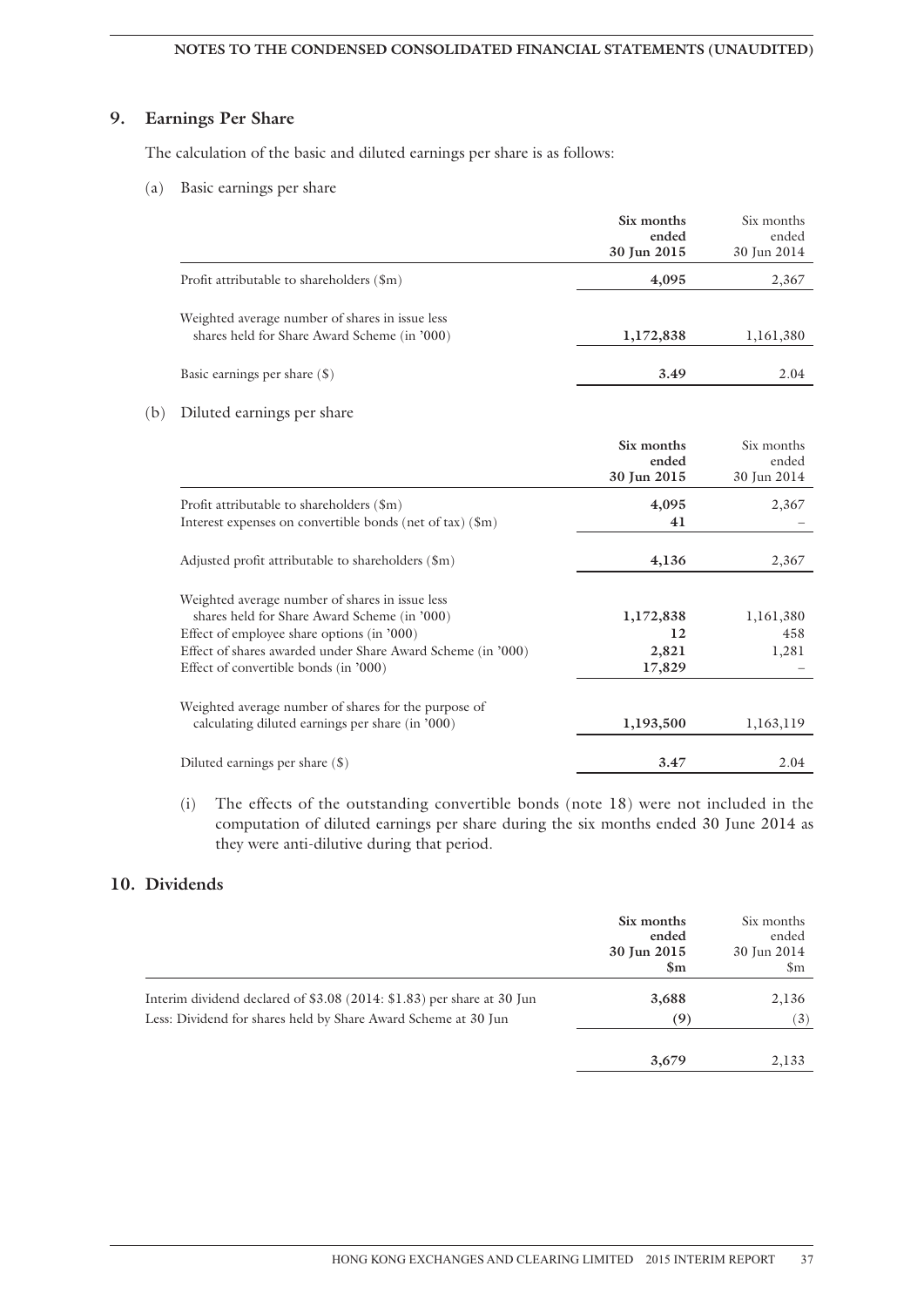### **11. Financial Assets**

The financial assets of Clearing House Funds, Margin Funds, base metals derivatives contracts, cash prepayments for A shares and Corporate Funds are allocated into cash and cash equivalents, financial assets measured at fair value through profit or loss, financial assets measured at amortised cost, and accounts receivable and deposits, details of which are as follows:

|                                                                                                                                                 | At            | At                 |
|-------------------------------------------------------------------------------------------------------------------------------------------------|---------------|--------------------|
|                                                                                                                                                 | 30 Jun 2015   | 31 Dec 2014        |
|                                                                                                                                                 | $\mathbf{Sm}$ | $\mathfrak{S}_{m}$ |
| Clearing House Funds (note 17)                                                                                                                  |               |                    |
| Cash and cash equivalents                                                                                                                       | 14,070        | 10,189             |
| Financial assets measured at amortised cost                                                                                                     | 215           | 100                |
|                                                                                                                                                 | 14,285        | 10,289             |
| Margin Funds (note 15)                                                                                                                          |               |                    |
| Cash and cash equivalents                                                                                                                       | 119,111       | 117,903            |
| Financial assets measured at fair value through profit or loss                                                                                  | 2,705         | 895                |
| Financial assets measured at amortised cost                                                                                                     | 31,468        | 10,071             |
| Accounts receivable and deposits                                                                                                                | 1,262         | 615                |
|                                                                                                                                                 | 154,546       | 129,484            |
| Base metals derivatives contracts<br>Financial assets measured at fair value through profit or loss (note (a))<br>Cash prepayments for A shares | 71,928        | 59,679             |
| Cash and cash equivalents                                                                                                                       |               | 619                |
| Corporate Funds                                                                                                                                 |               |                    |
| Cash and cash equivalents                                                                                                                       | 11,900        | 8,067              |
| Financial assets measured at fair value through profit or loss                                                                                  | 1,573         | 2,112              |
| Financial assets measured at amortised cost                                                                                                     | 371           | 85                 |
|                                                                                                                                                 | 13,844        | 10,264             |
|                                                                                                                                                 |               |                    |
|                                                                                                                                                 | 254,603       | 210,335            |

The expected maturity dates of the financial assets are analysed as follows:

|                      | At 30 Jun 2015             |                 |                                  |                                               |                    |                 | At 31 Dec 2014             |                 |                                            |                                        |                    |         |
|----------------------|----------------------------|-----------------|----------------------------------|-----------------------------------------------|--------------------|-----------------|----------------------------|-----------------|--------------------------------------------|----------------------------------------|--------------------|---------|
|                      | Clearing<br>House<br>Funds | Margin<br>Funds | Base<br>derivatives<br>contracts | Cash<br>metals prepayments<br>for<br>A shares | Corporate<br>Funds | Total           | Clearing<br>House<br>Funds | Margin<br>Funds | Base<br>metals<br>derivatives<br>contracts | Cash<br>prepayments<br>tor<br>A shares | Corporate<br>Funds | Total   |
|                      | \$m                        | \$m             | \$m                              | $\mathbf{\S}$ m                               | \$m                | $\mathbf{\S}$ m | \$m                        | \$m             | \$m                                        | \$m                                    | \$m                | \$m     |
| Within twelve months | 14,285                     | 154,546         | 71,928                           | ۰                                             | 13,786             | 254,545         | 10,289                     | 129,484         | 59,679                                     | 619                                    | 10,207             | 210,278 |
| Over twelve months   |                            |                 |                                  |                                               | 58                 | 58              |                            |                 |                                            | -                                      | 57                 | 57      |
|                      |                            |                 |                                  |                                               |                    |                 |                            |                 |                                            |                                        |                    |         |
|                      | 14,285                     | 154,546         | 71,928                           |                                               | 13,844             | 254,603         | 10,289                     | 129,484         | 59,679                                     | 619                                    | 10,264             | 210,335 |

(a) The amount represents the fair value of outstanding base metals futures and options contracts of LME Clear that do not qualify for netting under HKAS 32, where LME Clear is acting in its capacity as a central counterparty to the contracts traded on the LME. A corresponding amount was recorded under financial liabilities at fair value through profit or loss (note 14).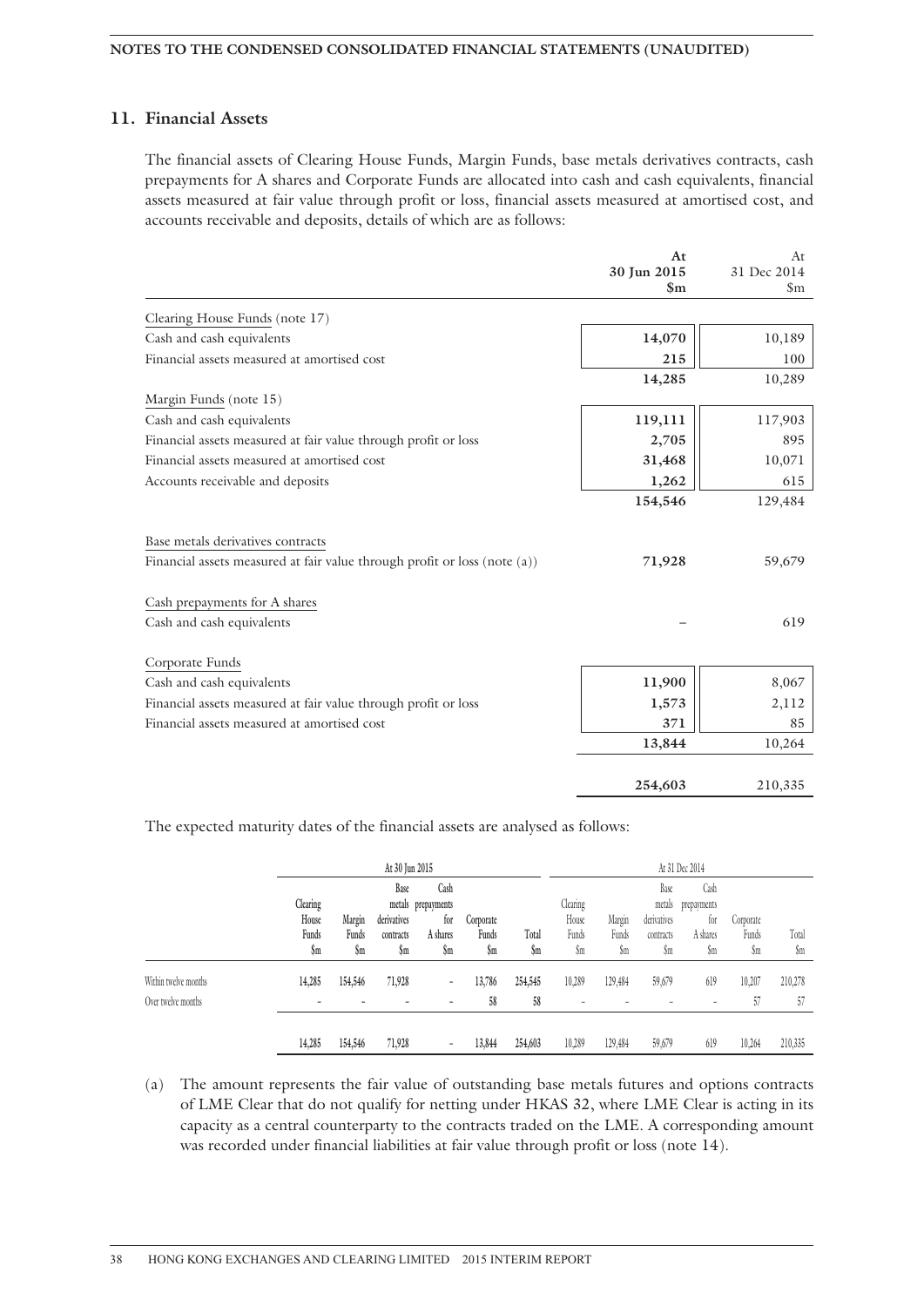### **12. Accounts Receivable, Prepayments and Deposits**

The Group's accounts receivable, prepayments and deposits mainly represented the Group's Continuous Net Settlement money obligations receivable under the T+2 settlement cycle, which accounted for 89 per cent (31 December 2014: 91 per cent) of the total accounts receivable, prepayments and deposits. Continuous Net Settlement money obligations receivable mature within two days after the trade date. Fees receivable are due immediately or up to 60 days depending on the type of services rendered. The majority of the remaining accounts receivable, prepayments and deposits were due within three months.

### **13. Non-current Assets Held for Sale**

|                             | At            |             |  |
|-----------------------------|---------------|-------------|--|
|                             | 30 Jun 2015   | 31 Dec 2014 |  |
|                             | $\mathbf{Sm}$ | Sm          |  |
|                             |               |             |  |
| Leasehold land and building | 59            |             |  |

Non-current assets are classified as held for sale if their carrying amounts will be recovered principally through a sale transaction rather than continuing use. This condition will only be satisfied when the sale is highly probable and the assets are available for immediate sale in their present condition. Management must be committed to the sale, which should be expected to qualify for recognition as a completed sale within one year from the date of classification. Non-current assets (except for investment properties) classified as held for sale are measured at the lower of their carrying amount and fair value less costs to sell.

On 30 June 2015, the Group entered into a provisional agreement with a third party to sell a leasehold property for a consideration of \$509 million. The sale transaction will be completed on 30 September 2015. Accordingly, the carrying value of the leasehold property used by the Group was reclassified as noncurrent assets held for sale. No impairment losses were recognised on the reclassification of the property as held for sale.

### **14. Financial Liabilities at Fair Value through Profit or Loss**

|                                                             | At<br>30 Jun 2015<br>Sm | At<br>31 Dec 2014<br>\$m |
|-------------------------------------------------------------|-------------------------|--------------------------|
| Held by LME Clear in its capacity as a central counterparty |                         |                          |
| Derivative financial instruments:                           |                         |                          |
| - base metals futures and options contracts cleared through |                         |                          |
| LME Clear (note $11(a)$ )                                   | 71,928                  | 59,679                   |
| Held for trading                                            |                         |                          |
| Derivative financial instruments:                           |                         |                          |
| - forward foreign exchange contracts                        | 9                       |                          |
|                                                             |                         |                          |
|                                                             | 71,937                  | 59,680                   |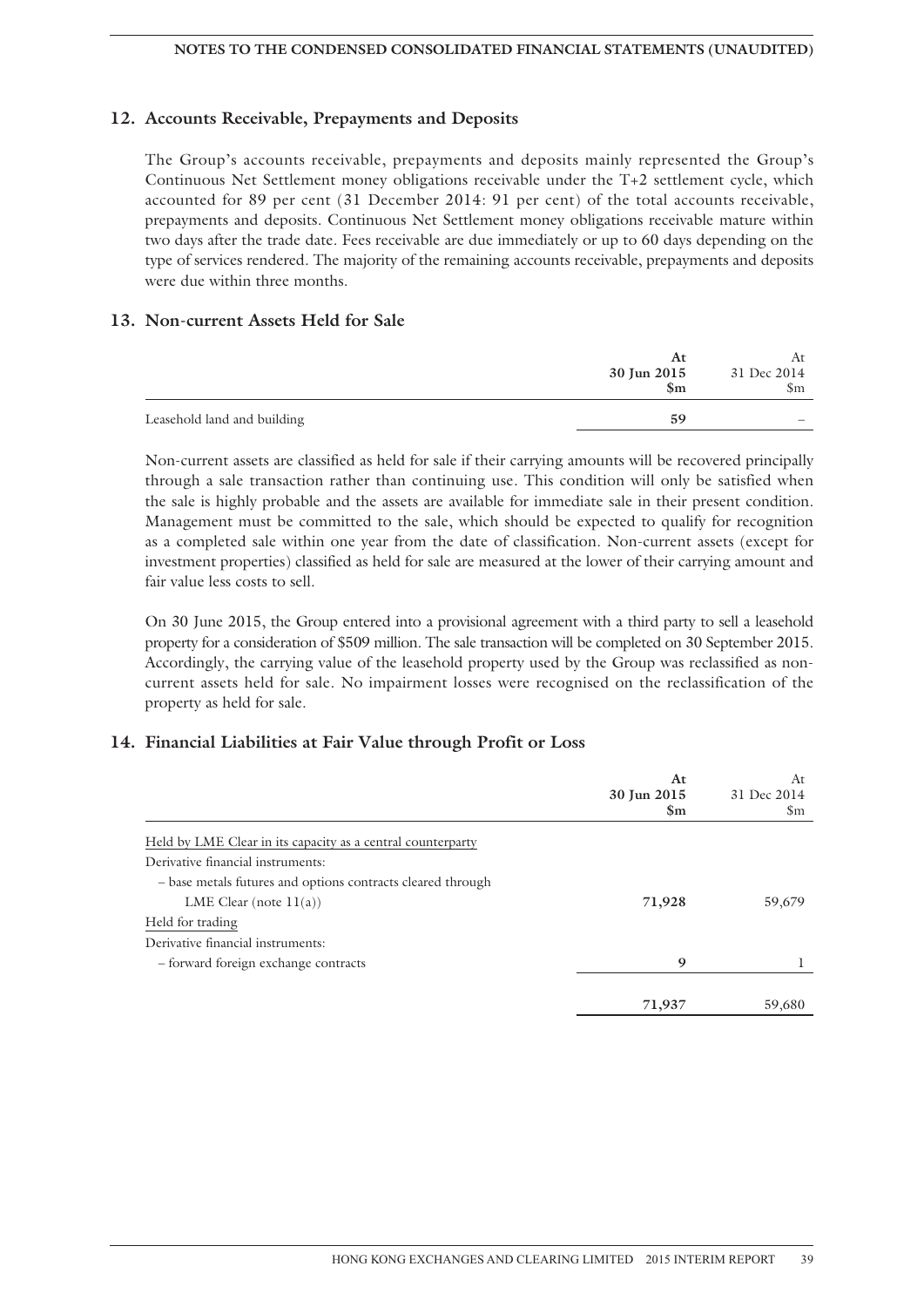### **15. Margin Deposits, Mainland Security and Settlement Deposits, and Cash Collateral from Clearing Participants**

|                                                            | At<br>30 Jun 2015 | At<br>31 Dec 2014 |
|------------------------------------------------------------|-------------------|-------------------|
|                                                            | $\mathbf{Sm}$     | \$m               |
| Margin deposits, Mainland Security and Settlement Deposits |                   |                   |
| and cash collateral from Clearing Participants             |                   |                   |
| comprised (note $(a)$ ):                                   |                   |                   |
| SEOCH Clearing Participants' margin deposits               | 10,999            | 8,964             |
| HKCC Clearing Participants' margin deposits                | 69,753            | 42,356            |
| HKSCC Clearing Participants' margin deposits, Mainland     |                   |                   |
| security and settlement deposits, and cash collateral      | 13,199            | 7,478             |
| OTC Clear Clearing Participants' margin deposits           | 55                | 40                |
| LME Clear Clearing Participants' margin deposits           | 60,540            | 70,646            |
|                                                            | 154,546           | 129,484           |

(a) Amounts excluded non-cash collateral received and utilised as alternative to cash collateral.

### **16. Accounts Payable, Accruals and Other Liabilities**

The Group's accounts payable, accruals and other liabilities mainly represented the Group's Continuous Net Settlement money obligations payable, which accounted for 92 per cent (31 December 2014: 92 per cent) of the total accounts payable, accruals and other liabilities. Continuous Net Settlement money obligations payable mature within two days after the trade date. The majority of the remaining accounts payable, accruals and other liabilities mature within three months.

During the six months ended 30 June 2015, \$9 million (2014: \$17 million) of dividends declared by HKEx, which were unclaimed over a period of six years from the date of payment, were forfeited and transferred to retained earnings in accordance with HKEx's Articles of Association.

#### **17. Clearing House Funds**

|                                                                     | At            | At            |
|---------------------------------------------------------------------|---------------|---------------|
|                                                                     | 30 Jun 2015   | 31 Dec 2014   |
|                                                                     | $\mathbf{Sm}$ | $\mathsf{Sm}$ |
| The Clearing House Funds comprised:                                 |               |               |
| Clearing Participants' cash contributions (note (a))                | 13,355        | 9,426         |
| Contribution to OTC Clear Rates and FX Guarantee Resources          | 156           | 156           |
| Designated reserves (note 21)                                       | 742           | 643           |
|                                                                     | 14,253        | 10,225        |
| The Clearing House Funds were invested in the following instruments |               |               |
| for managing the obligations of the Funds:                          |               |               |
| Financial assets of Clearing House Funds (note 11)                  | 14,285        | 10,289        |
| Less: Other financial liabilities of Clearing House Funds           | (32)          | (64)          |
|                                                                     | 14,253        | 10,225        |
| The Clearing House Funds comprised the following Funds:             |               |               |
| <b>HKSCC Guarantee Fund</b>                                         | 3,947         | 2,234         |
| <b>SEOCH Reserve Fund</b>                                           | 2,034         | 1,326         |
| <b>HKCC Reserve Fund</b>                                            | 2,953         | 1,879         |
| OTC Clear Rates and FX Guarantee Fund                               | 253           | 203           |
| OTC Clear Rates and FX Guarantee Resources                          | 158           | 157           |
| LME Clear Default Fund                                              | 4,908         | 4,426         |
|                                                                     | 14,253        | 10,225        |

(a) Amounts excluded non-cash collateral received and utilised as alternatives to cash contributions.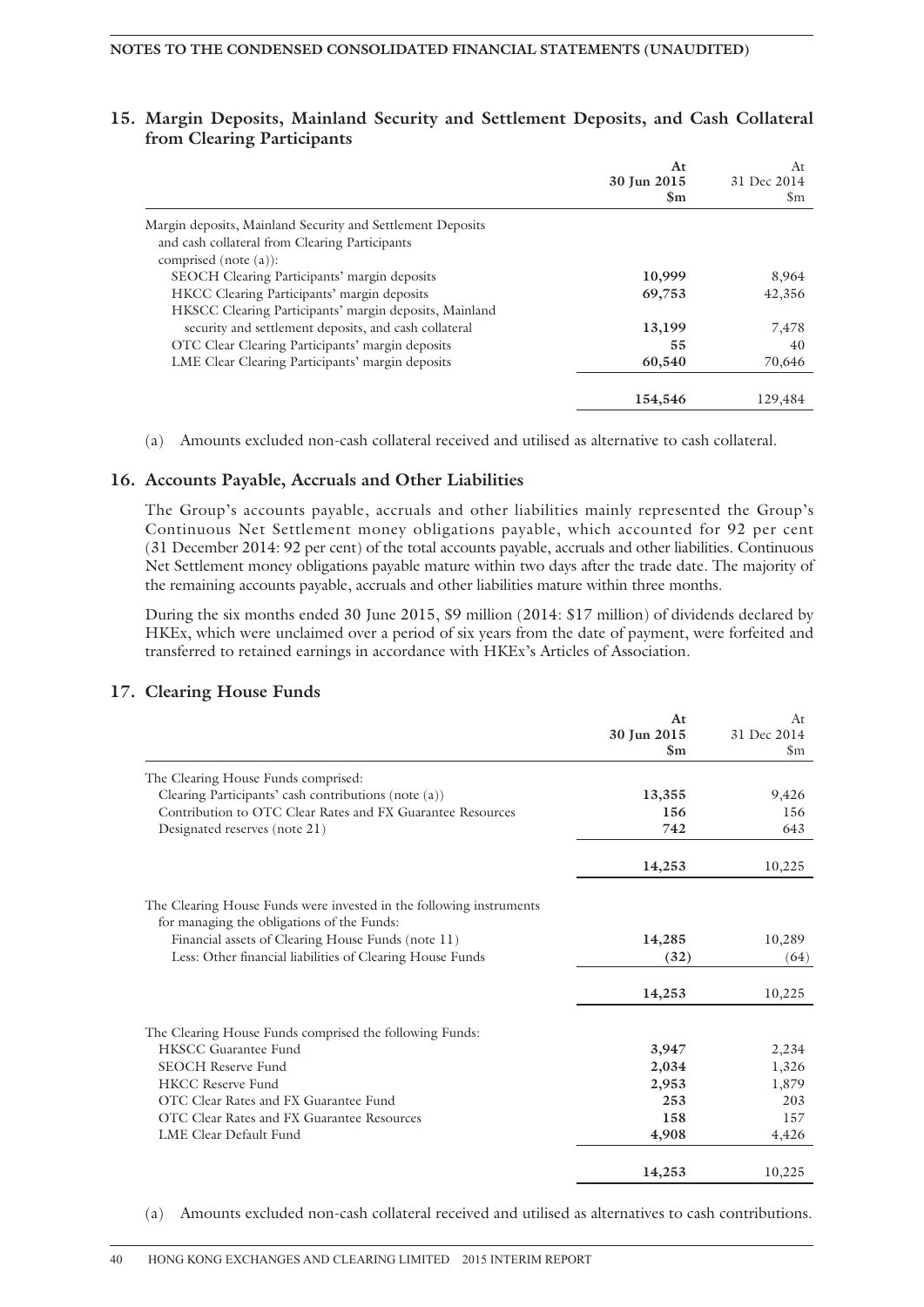### **18. Borrowings**

|                                                  | At<br>30 Jun 2015<br>$\mathbf{Sm}$ | At<br>31 Dec 2014<br>\$m |
|--------------------------------------------------|------------------------------------|--------------------------|
| Bank borrowings                                  | 1,585                              | 1,585                    |
| Convertible bonds (note $(a)$ )                  |                                    | 3,701                    |
| <b>Notes</b>                                     | 1,516                              | 1,515                    |
| Written put options to non-controlling interests | 228                                | 225                      |
| Total borrowings                                 | 3,329                              | 7,026                    |

(a) During the six months ended 30 June 2015, all of the US\$500 million Convertible Bonds due 2017 (Convertible Bonds) were converted into HKEx's shares at the prevailing adjusted conversion price of HK\$157.62 per share and cancelled upon the exercise of the conversion rights by the bondholders. As a result, a total number of 24,594,225 shares in HKEx were issued and credited as fully paid. As the Convertible Bonds were fully converted, the convertible bond reserve was partly transferred to share capital (\$143 million) and partly transferred to retained earnings (\$266 million).

### **19. Share Capital, Share Premium and Shares Held for Share Award Scheme**

|                                                                                                             | Number<br>of shares<br>000 | Share<br>capital<br>$\mathsf{Sm}$ | <b>Share</b><br>premium<br>\$m | Shares held<br>for Share<br>Award<br>Scheme<br>$_{\rm Sm}$ | Total<br>$\mathsf{Sm}$ |
|-------------------------------------------------------------------------------------------------------------|----------------------------|-----------------------------------|--------------------------------|------------------------------------------------------------|------------------------|
| At 1 Jan 2014<br>Shares issued upon exercise of employee<br>share options prior to 3 Mar 2014               | 1,160,119                  | 1,161                             | 10,167                         | (174)                                                      | 11,154                 |
| (note(a))<br>Transfer on 3 Mar 2014 upon adoption<br>of the new Hong Kong Companies                         | 121                        |                                   | $\mathfrak{2}$                 |                                                            | 2                      |
| Ordinance (Chapter 622)<br>Shares issued upon exercise of employee<br>share options on or after 3 Mar 2014  |                            | 10,169                            | (10,169)                       |                                                            |                        |
| (note(a))<br>Shares issued in lieu of cash<br>dividends (note (b))                                          | 539                        | 10                                |                                |                                                            | 10                     |
| - total                                                                                                     | 5,990                      | 879                               |                                | $\overline{\phantom{0}}$                                   | 879                    |
| – to Share Award Scheme                                                                                     | (31)                       |                                   |                                | (5)                                                        | (5)                    |
|                                                                                                             | 5,959                      | 879                               |                                | (5)                                                        | 874                    |
| Transfer from employee share-based<br>compensation reserve upon exercise<br>of employee share options on or |                            |                                   |                                |                                                            |                        |
| after 3 Mar 2014                                                                                            |                            | 3                                 |                                |                                                            | 3                      |
| Shares purchased for Share Award Scheme<br>Vesting of shares of Share Award                                 | (2, 299)                   |                                   |                                | (405)                                                      | (405)                  |
| Scheme (note $(c)$ )                                                                                        | 825                        | 3                                 |                                | 102                                                        | 105                    |
| At 31 Dec 2014                                                                                              | 1,165,264                  | 12,225                            |                                | (482)                                                      | 11,743                 |
| At 1 Jan 2015                                                                                               | 1,165,264                  | 12,225                            |                                | (482)                                                      | 11,743                 |
| Shares issued upon exercise of employee<br>share options (note (a))<br>Shares issued in lieu of cash        | 144                        | 3                                 |                                |                                                            | 3                      |
| dividends (note (b))                                                                                        | 4,532                      | 1,299                             | $\overline{\phantom{0}}$       | $\equiv$                                                   | 1,299                  |
| – total<br>– to Share Award Scheme                                                                          |                            |                                   |                                |                                                            |                        |
|                                                                                                             | (21)                       | 1,299                             |                                | (6)                                                        | (6)                    |
|                                                                                                             | 4,511                      |                                   |                                | (6)                                                        | 1,293                  |
| Vesting of shares of Share Award<br>Scheme (note $(c)$ )                                                    | 78                         |                                   |                                | 13                                                         | 13                     |
| Conversion of the Convertible Bonds<br>(note 18(a))                                                         | 24,594                     | 3,877                             |                                |                                                            | 3,877                  |
| At 30 Jun 2015                                                                                              | 1,194,591                  | 17,404                            |                                | (475)                                                      | 16,929                 |

HONG KONG EXCHANGES AND CLEARING LIMITED 2015 INTERIM REPORT 41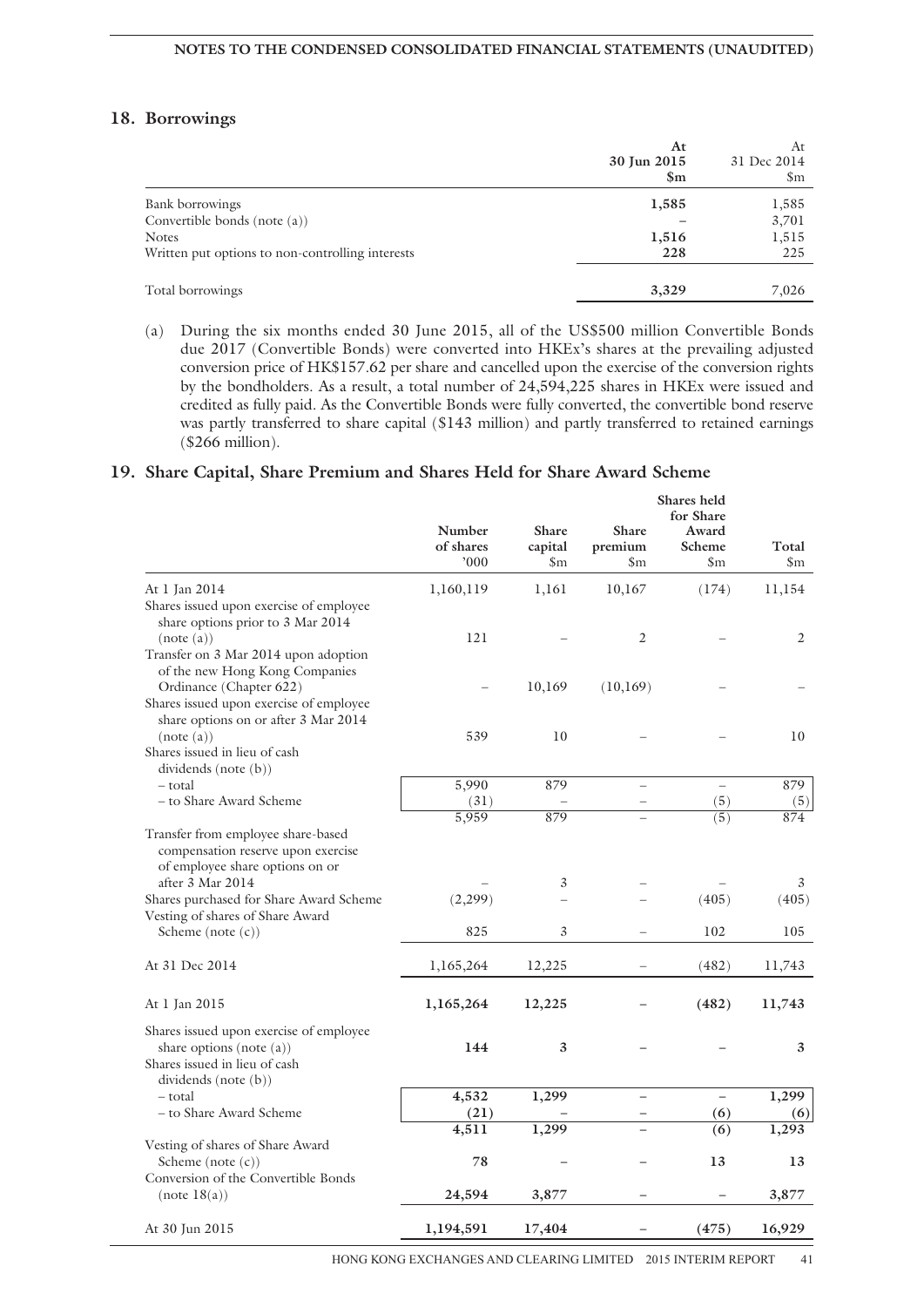### **19. Share Capital, Share Premium and Shares Held for Share Award Scheme (continued)**

- (a) During the six months ended 30 June 2015, employee share options granted under the Post-Listing Share Option Scheme were exercised to subscribe for 144,000 shares (year ended 31 December 2014: 660,500 shares) in HKEx at a consideration of \$3 million (year ended 31 December 2014: \$12 million).
- (b) In June 2015, 4,532,307 new fully paid HKEx shares (year ended 31 December 2014: 5,989,983 shares) were issued and allotted at \$286.64 per share (year ended 31 December 2014: weighted average price of \$146.68 per share) to the shareholders (including 21,660 new shares (year ended 31 December 2014: 30,930 shares) allotted to the Share Award Scheme) who elected to receive HKEx shares in lieu of cash dividends pursuant to the scrip dividend scheme.
- (c) During the six months ended 30 June 2015, the Share Award Scheme transferred 78,058 HKEx shares (year ended 31 December 2014: 825,261 shares) to the awardees upon vesting of certain Awarded Shares and the shares arising from related dividends reinvested. The total cost of the vested shares was \$13 million (year ended 31 December 2014: \$102 million). During the year ended 31 December 2014, \$3 million was credited to share capital in respect of vesting of certain shares whose fair values were higher than the costs.

### **20. Employee Share-based Arrangements**

The Group operated a share option scheme (which expired in January 2015) and operates the Share Award Scheme as part of the benefits of its employees. Under the Share Award Scheme, the Board is allowed to make awards as long-term incentives for selected senior executives of the Group (Senior Executive Awards) in addition to any other awards (Employee Share Awards) which they may be eligible to receive under the Share Award Scheme.

The employee share-based compensation expenses in relation to the options and share awards are charged to profit or loss under staff costs over the relevant vesting periods with a corresponding increase in employee share-based compensation reserve.

During the six months ended 30 June 2015, no share options, Senior Executive Awards and Employee Share Awards were granted.

### **21. Designated reserves**

Designated reserves are segregated for their respective purposes and comprised the following:

|                                                      | At<br>30 Jun 2015<br>$\mathbf{Sm}$ | At<br>31 Dec 2014<br>Sm |
|------------------------------------------------------|------------------------------------|-------------------------|
| Clearing House Funds reserves (note 17)              |                                    |                         |
| - HKSCC Guarantee Fund reserve                       | 282                                | 184                     |
| $-$ SEOCH Reserve Fund reserve                       | 104                                | 103                     |
| – HKCC Reserve Fund reserve                          | 352                                | 353                     |
| – OTC Clear Rates and FX Guarantee Fund reserve      | 2                                  | $\mathfrak{D}$          |
| – OTC Clear Rates and FX Guarantee Resources reserve | 2                                  |                         |
|                                                      | 742                                | 643                     |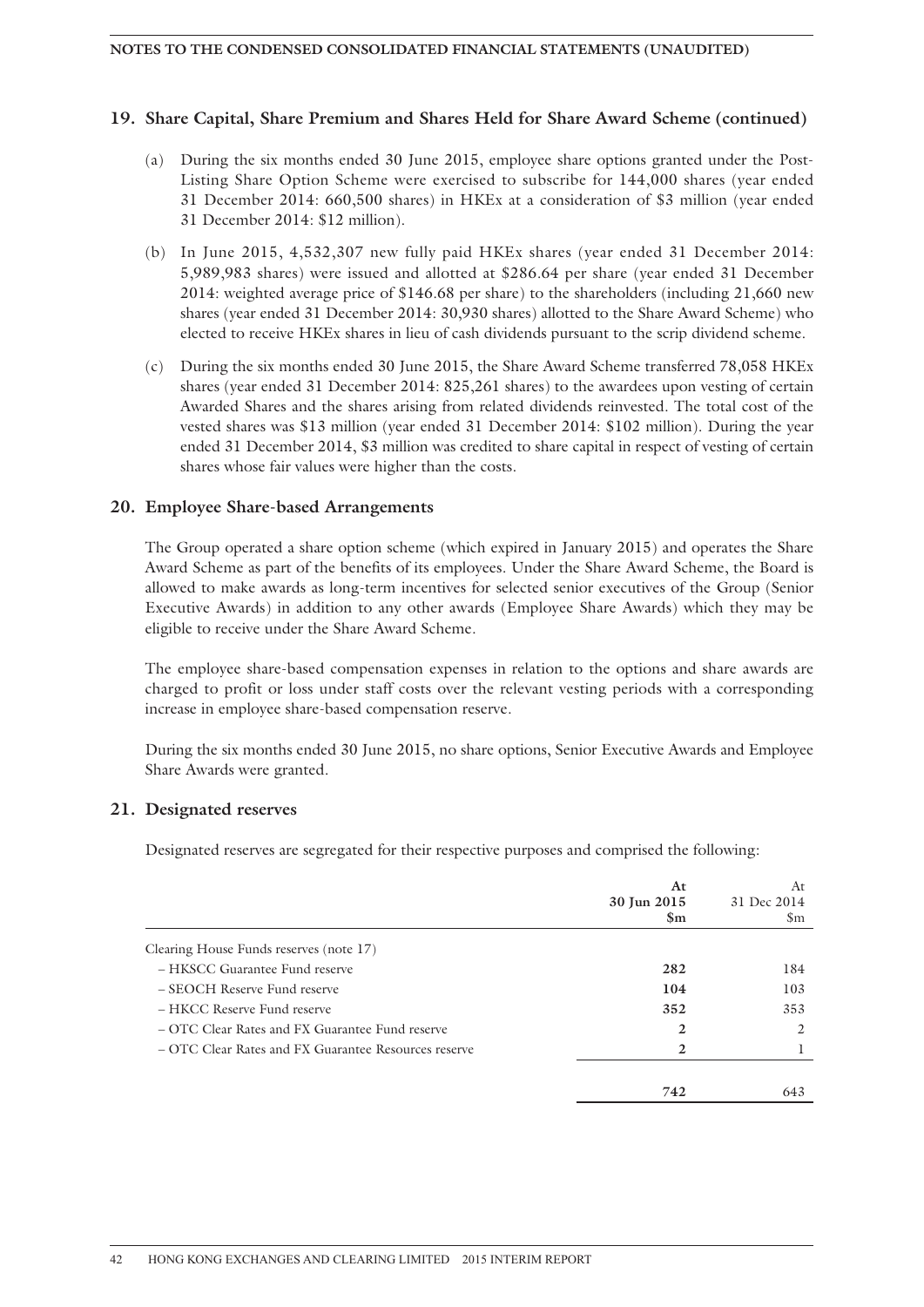### **NOTES TO THE CONDENSED CONSOLIDATED FINANCIAL STATEMENTS (UNAUDITED)**

### **22. Notes to the Condensed Consolidated Statement of Cash Flows**

Reconciliation of profit before taxation to net cash inflow from operating activities:

|                                                                                                                                                              | Six months<br>ended<br>30 Jun 2015<br>\$m | Six months<br>ended<br>30 Jun 2014<br>\$m. |
|--------------------------------------------------------------------------------------------------------------------------------------------------------------|-------------------------------------------|--------------------------------------------|
| Profit before taxation                                                                                                                                       | 4,866                                     | 2,771                                      |
| Adjustments for:                                                                                                                                             |                                           |                                            |
| Net interest income                                                                                                                                          | (346)                                     | (290)                                      |
| Dividend income                                                                                                                                              | (4)                                       | (5)                                        |
| Net fair value gains including interest income on financial assets<br>measured at fair value through profit or loss and financial                            |                                           |                                            |
| liabilities at fair value through profit or loss                                                                                                             | (57)                                      | (50)                                       |
| Forfeiture of unclaimed cash dividends held by HKSCC Nominees Limited                                                                                        | (5)                                       | (9)                                        |
| Amortisation of lease premium for land under premises expenses                                                                                               | 1                                         |                                            |
| Finance costs                                                                                                                                                | 77                                        | 98                                         |
| Depreciation and amortisation                                                                                                                                | 325                                       | 324                                        |
| Employee share-based compensation benefits                                                                                                                   | 80                                        | 59                                         |
| Reversal of provision for impairment losses of receivables                                                                                                   | (71)                                      | (52)                                       |
| Share of loss of a joint venture                                                                                                                             | 5                                         | 5                                          |
| Changes in provisions                                                                                                                                        | 19                                        | 15                                         |
| Net increase in financial assets of Margin Funds                                                                                                             | (25,065)                                  | (7,315)                                    |
| Net increase in financial liabilities of Margin Funds                                                                                                        | 25,062                                    | 7,315                                      |
| Net (increase)/decrease in Clearing House Fund financial assets                                                                                              | (3,996)                                   | 1,399                                      |
| Net increase/(decrease) in Clearing House Fund financial liabilities                                                                                         | 3,897                                     | (1, 457)                                   |
| Net decrease/(increase) in financial assets measured at fair value through<br>profit or loss less financial liabilities at fair value through profit or loss | 391                                       | (73)                                       |
| Decrease in cash prepayments for A shares                                                                                                                    | 619                                       |                                            |
| (Increase)/decrease in accounts receivable, prepayments and deposits                                                                                         | (4,515)                                   | 4,883                                      |
| Increase/(decrease) in other current liabilities                                                                                                             | 3,987                                     | (5,850)                                    |
|                                                                                                                                                              |                                           |                                            |
| Net cash inflow from operations                                                                                                                              | 5,270                                     | 1,768                                      |
| Dividends received                                                                                                                                           | 2                                         | 3                                          |
| Interest received from bank deposits                                                                                                                         | 357                                       | 292                                        |
| Interest received from financial assets measured at fair value                                                                                               |                                           |                                            |
| through profit or loss                                                                                                                                       | 26                                        | 28                                         |
| Interest paid to Participants                                                                                                                                | (11)                                      | (2)                                        |
| Income tax paid                                                                                                                                              | (192)                                     | (237)                                      |
| Net cash inflow from operating activities                                                                                                                    | 5,452                                     | 1,852                                      |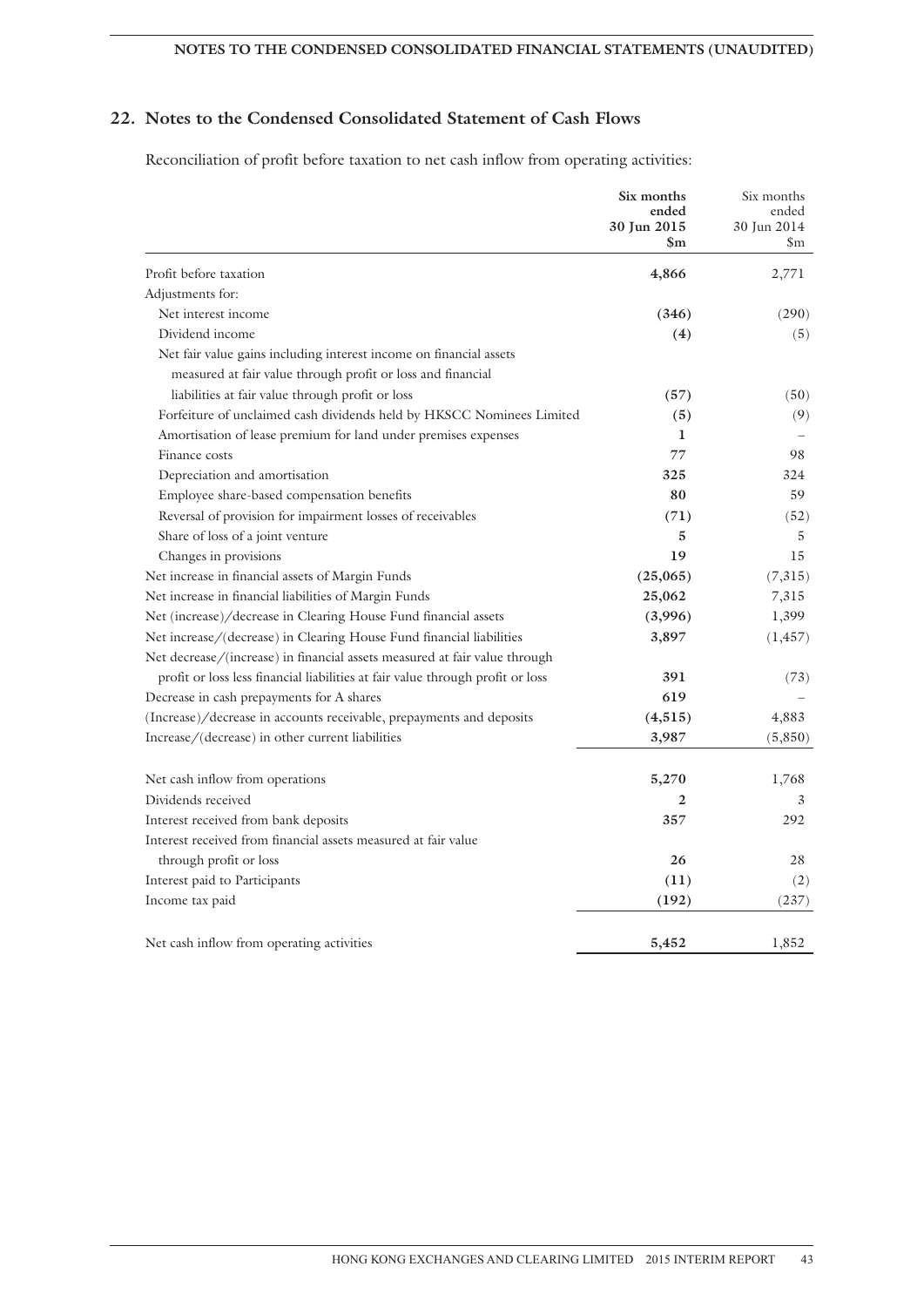### **23. Capital Expenditures and Commitments**

During the six months ended 30 June 2015, the Group incurred capital expenditures of \$262 million (2014: \$231 million) related to the development and upgrade of various trading and clearing systems including commodities trading and clearing systems, a cash clearing system, trading and clearing systems to facilitate mutual stock market access between the mainland of China and Hong Kong, and a corporate Enterprises Resource Planning system.

At 30 June 2015, the Group's commitments in respect of capital expenditure were as follows:

|                                   | At<br>30 Jun 2015<br>$\mathbb{S}_{\mathrm{m}}$ | At<br>31 Dec 2014<br>\$m |
|-----------------------------------|------------------------------------------------|--------------------------|
| Contracted but not provided for   |                                                |                          |
| - fixed assets                    | 53                                             | 17                       |
| - intangible assets               | 59                                             | 60                       |
| Authorised but not contracted for |                                                |                          |
| - fixed assets                    | 324                                            | 175                      |
| - intangible assets               | 342                                            | 322                      |
|                                   |                                                |                          |
|                                   | 778                                            | 574                      |

The Group's capital expenditure commitments were mainly related to the development and enhancement of information technology systems including clearing systems for Cash Market, overthe-counter derivatives and commodities, Cash Market and commodities trading systems, and trading and clearing systems to facilitate mutual stock market access between the mainland of China and Hong Kong.

### **24. Contingent Liabilities**

At 30 June 2015, the Group's material contingent liabilities were as follows:

- (a) The Group had a contingent liability in respect of potential calls to be made by the Securities and Futures Commission (SFC) to replenish all or part of compensation less recoveries paid by the Unified Exchange Compensation Fund established under the Securities Ordinance up to an amount not exceeding \$71 million (31 December 2014: \$71 million). Up to 30 June 2015, no calls had been made by the SFC in this connection.
- (b) The Group had undertaken to indemnify the Collector of Stamp Revenue against any underpayment of stamp duty by its Participants of up to \$200,000 for each Participant. In the unlikely event that all of its 500 trading Participants covered by the indemnity at 30 June 2015 (31 December 2014: 500) defaulted, the maximum contingent liability of the Group under the indemnity would amount to \$100 million (31 December 2014: \$100 million).
- (c) HKEx had given an undertaking in favour of HKSCC to contribute up to \$50 million in the event of HKSCC being wound up while it is a wholly-owned subsidiary of HKEx or within one year after HKSCC ceases to be a wholly-owned subsidiary of HKEx, for payment of the liabilities of HKSCC contracted before HKSCC ceases to be a wholly-owned subsidiary of HKEx, and for the costs of winding up.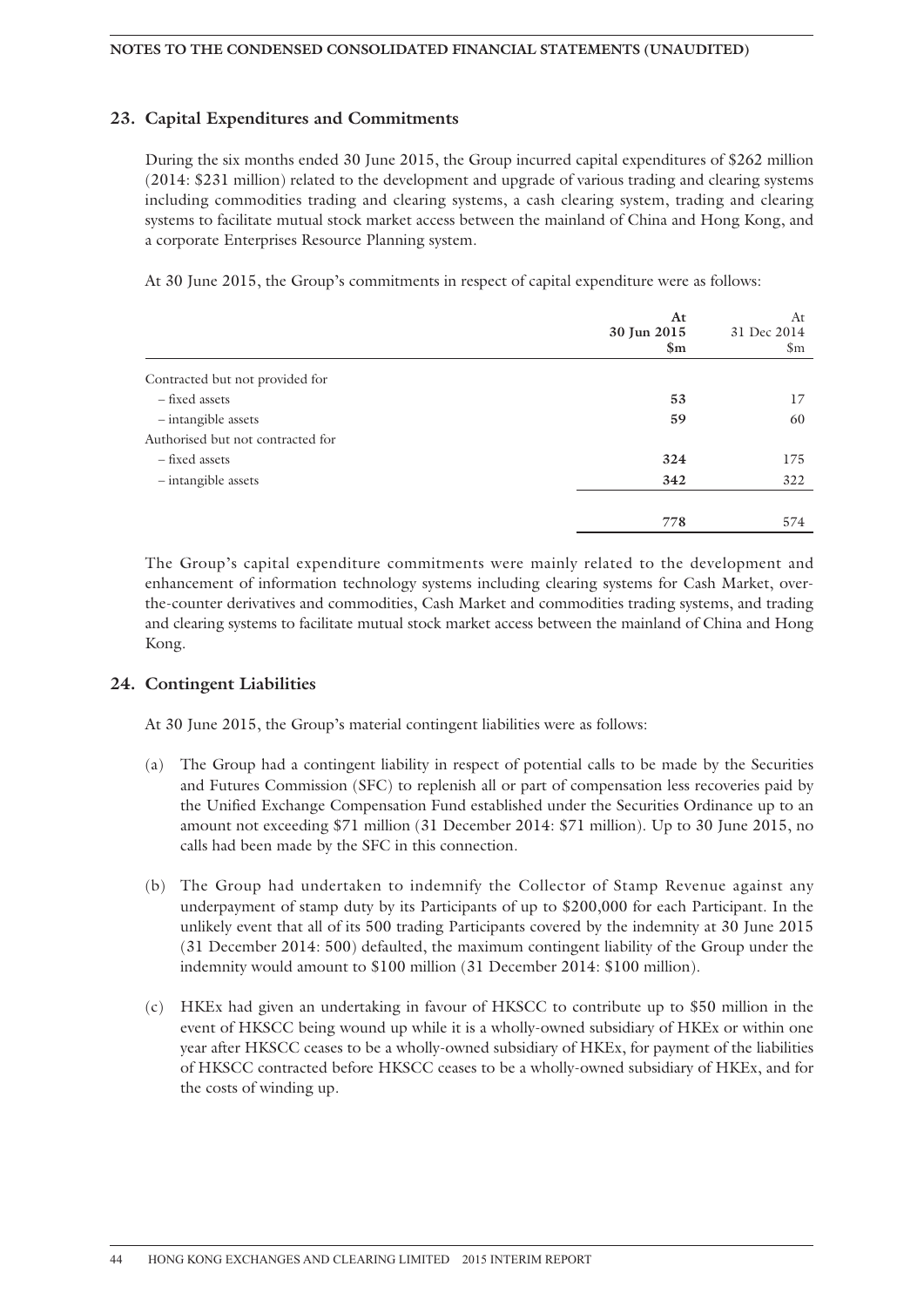### **24. Contingent Liabilities (continued)**

#### (d) LME litigation

(i) US litigation concerning aluminium prices

In August 2013, the LME, LME Holdings Limited (LMEH), and HKEx were named as defendants in aluminium warehousing litigation alleging anti-competitive behaviour in the United States (US). This litigation was subsequently consolidated into three class action complaints – the "first level" purchasers complaint, the consumer end-users complaint and the commercial end-users complaint – and three individual "direct action" complaints. Following vigorous defence by the Group, the US District Court for the Southern District of New York (US District Court) has dismissed all claims against the LME, LMEH, and HKEx in a series of orders.

The three "direct action" plaintiffs and the plaintiffs of the "first level" purchasers complaint do not have a right to appeal against the US District Court's decisions at this time. They will have a right to appeal the decisions after the conclusion of the aluminium litigation against the other defendants or if the court grants them permission to appeal before the conclusion of the litigation. To date, no plaintiff has sought leave to appeal before the conclusion of the litigation.

The US Court of Appeals dismissed the appeals of the consumer end-users and commercial end-users on 24 July 2015, which brought an end to those class actions against the LME and LMEH. Dismissal of the appeals follows the terms of a settlement agreement entered into between those plaintiffs and the LME, LMEH and HKEx as disclosed in HKEx's announcement dated 19 July 2015. Under the settlement agreement, the plaintiffs agreed, among others, to release all HKEx group companies and directors from existing and future claims that may relate to matters alleged in the relevant complaints or the warehousing of metals on the LME that could be asserted by the plaintiffs under US law. No monetary consideration was involved on either side in arriving at the settlement.

(ii) US litigation concerning zinc prices

In May 2014, the LME, LMEH, and HKEx were named as defendants in zinc warehousing litigation alleging anti-competitive behaviour in the US. That litigation was subsequently consolidated into a single, amended class action complaint filed in June 2015. No HKEx group company was named as a defendant in the consolidated amended complaint. There is currently no outstanding claim or appeal against HKEx group companies in the zinc litigation.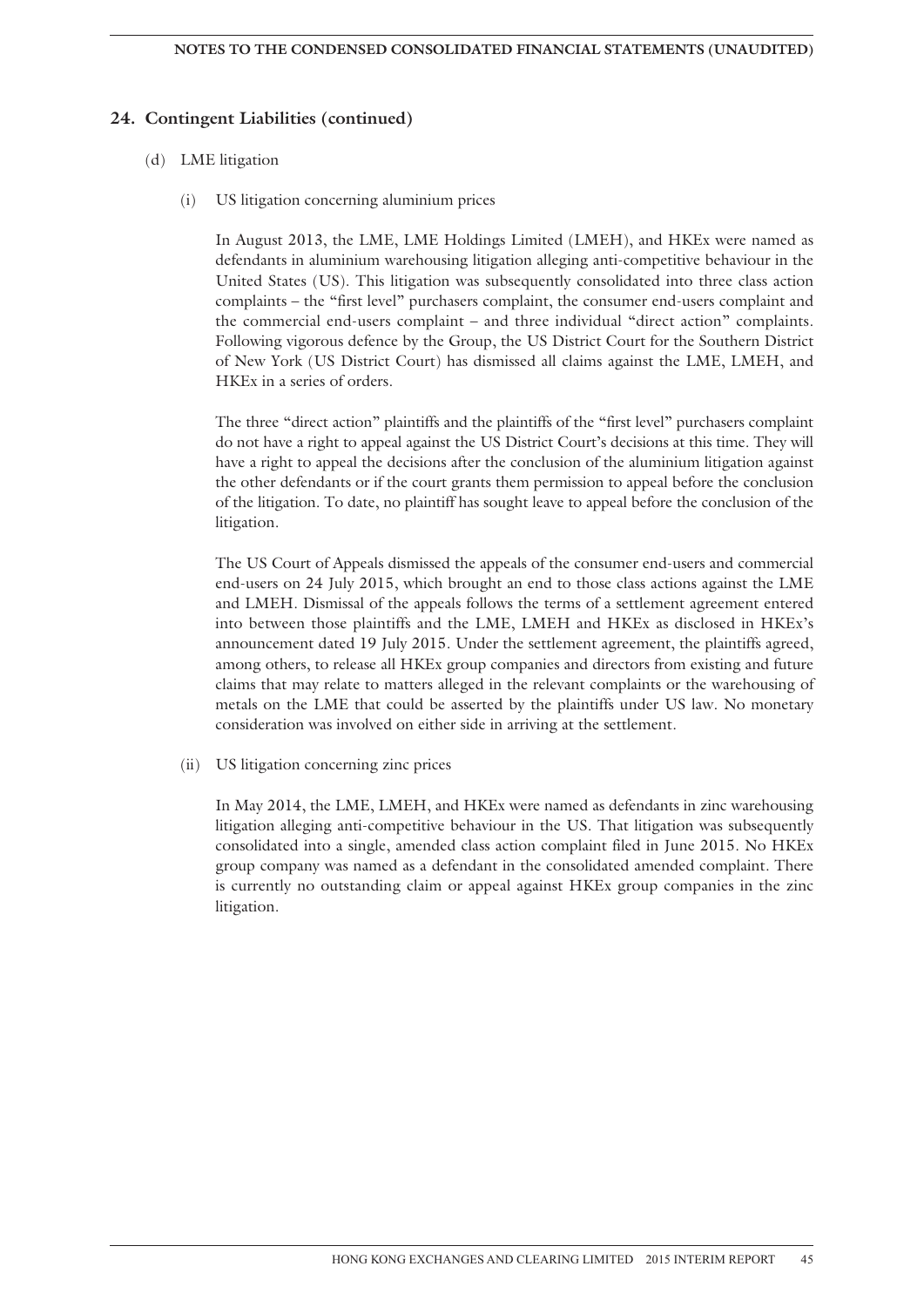#### **NOTES TO THE CONDENSED CONSOLIDATED FINANCIAL STATEMENTS (UNAUDITED)**

### **25. Transactions with Non-controlling Interests**

At 31 December 2014, the Group held 75 per cent interest of OTC Clear, while the remaining 25 per cent interest was held by non-controlling interests. The non-controlling interests do not have voting rights at general meetings of OTC Clear.

On 23 February 2015, OTC Clear issued 1,260 ordinary shares to HKEx at a consideration of \$265 million. After the issue, the Group's interest in OTC Clear increased to 80.2 per cent while the interest held by non-controlling interests dropped to 19.8 per cent. The effect of changes in ownership interest of OTC Clear on the equity attributable to HKEx's shareholders is summarised as follows:

| $\mathbb{S}_{\mathrm{m}}$ |
|---------------------------|
| 230                       |
| (265)                     |
| (35)                      |
|                           |

To support its future development needs and product expansion plan, OTC Clear will further raise additional capital in the third quarter of 2015 by issuing 420 non-voting ordinary shares to external shareholders.

Subsequent to 30 June 2015, on 3 August 2015 (the deadline for subscription of shares by the external shareholders), confirmations have been received from the external shareholders on their subscription for 420 non-voting ordinary shares at a total consideration of \$88 million.

### **26. Material Related Party Transactions**

#### (a) Key management personnel compensation

|                                                 | Six months<br>ended<br>30 Jun 2015<br>$\mathbf{Sm}$ | Six months<br>ended<br>30 Jun 2014<br>\$m |
|-------------------------------------------------|-----------------------------------------------------|-------------------------------------------|
| Salaries and other short-term employee benefits | 69                                                  | 59                                        |
| Employee share-based compensation benefits      | 27                                                  | 18                                        |
| Retirement benefit costs                        | 5                                                   | 5.                                        |
|                                                 |                                                     |                                           |
|                                                 | 101                                                 | 82                                        |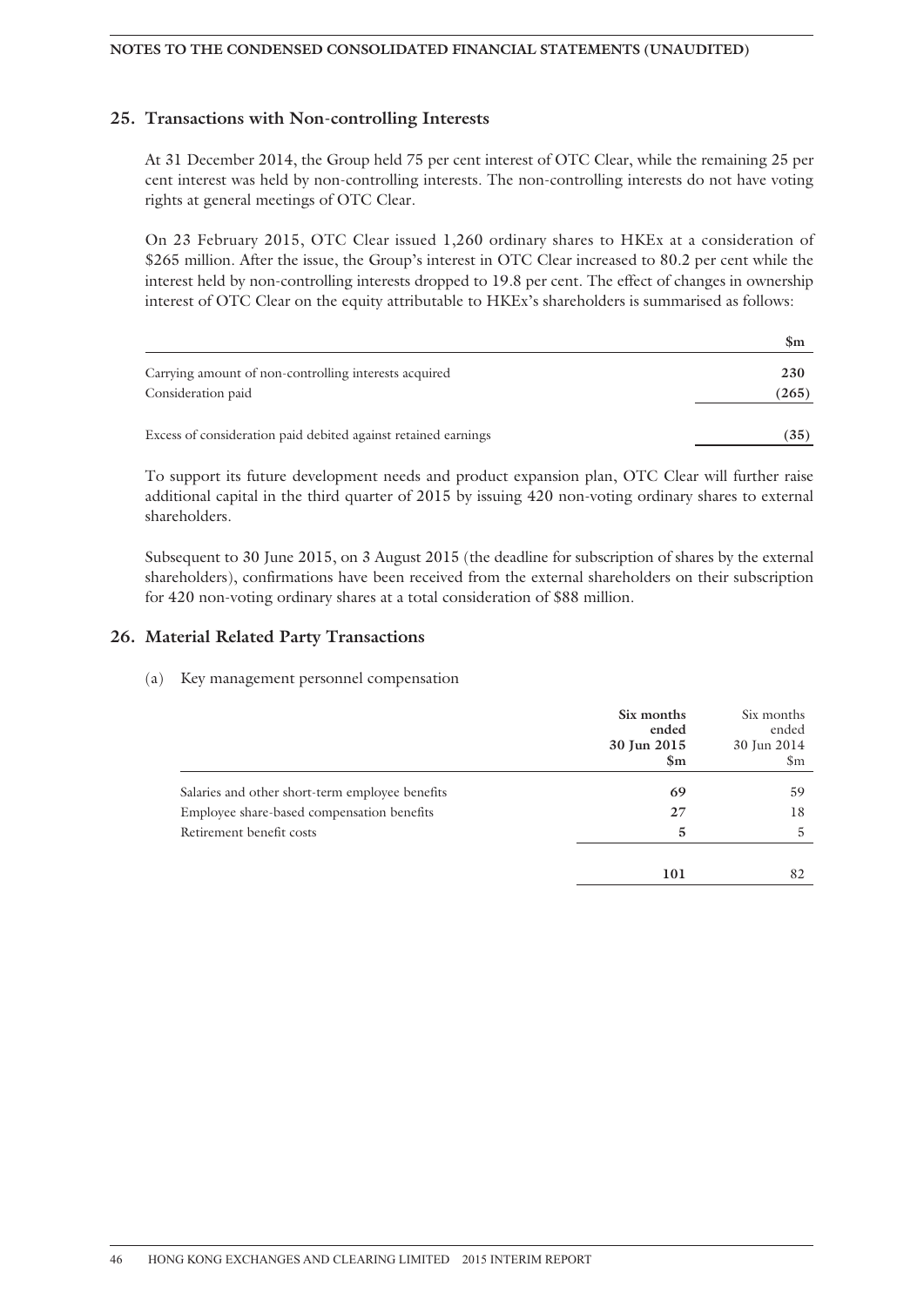### **26. Material Related Party Transactions (continued)**

(b) Post-retirement benefit plans

The Group has sponsored a defined contribution provident fund scheme (ORSO Plan) and a Mandatory Provident Fund scheme (MPF Scheme) for the benefits of its employees in Hong Kong. The Group has also sponsored a defined contribution pension scheme for all employees of LMEH, LME and LME Clear (LME Pension Scheme). The retirement benefit costs charged to the condensed consolidated income statement represent contributions paid and payable by the Group to the ORSO Plan, the MPF Scheme and the LME Pension Scheme and related fees (note 5). At 30 June 2015, the contributions payable to the post-retirement benefit plans were \$4 million (31 December 2014: \$3 million).

(c) Transactions and balance with a joint venture, China Exchanges Services Company Limited (CESC)

|                                                      | Six months<br>ended<br>30 Jun 2015<br>$\mathbf{Sm}$ | Six months<br>ended<br>30 Jun 2014<br>\$m |
|------------------------------------------------------|-----------------------------------------------------|-------------------------------------------|
| Transactions with CESC:                              |                                                     |                                           |
| - Management fee charged to CESC                     | 2                                                   | 2                                         |
|                                                      | At<br>30 Jun 2015<br>$\mathbf{\$m}$                 | At<br>31 Dec 2014<br>\$m                  |
| <b>Balances with CESC:</b><br>- Amount due from CESC | 5                                                   | 3                                         |

(d) Save as aforesaid, the Group has entered into other transactions in the ordinary course of business with companies that are related parties but the amounts were immaterial.

#### **27. Pledge of Assets**

LME Clear receives debt securities as non-cash collateral for margins posted by its Clearing Participants. It also holds debt securities as collateral in respect of its investments in overnight triparty reverse repurchase agreements under which it is obliged to return equivalent securities to the counterparties at maturity of the reverse repurchase agreements. The fair value of this collateral was US\$10,413 million (HK\$80,727 million) at 30 June 2015 (31 December 2014: US\$10,251 million (HK\$79,495 million)).

This non-cash collateral, which was not recorded on the condensed consolidated statement of financial position of the Group at 30 June 2015, together with certain financial assets amounting to US\$685 million (HK\$5,310 million) at 30 June 2015 (31 December 2014: US\$590 million (HK\$4,575 million)), have been repledged to LME Clear's investment agent and custodian banks under first floating charge and security arrangements for the settlement and depository services they provide in respect of the collateral and investments held. The floating charge could convert to a fixed charge in the event of contract termination, or default or insolvency of LME Clear.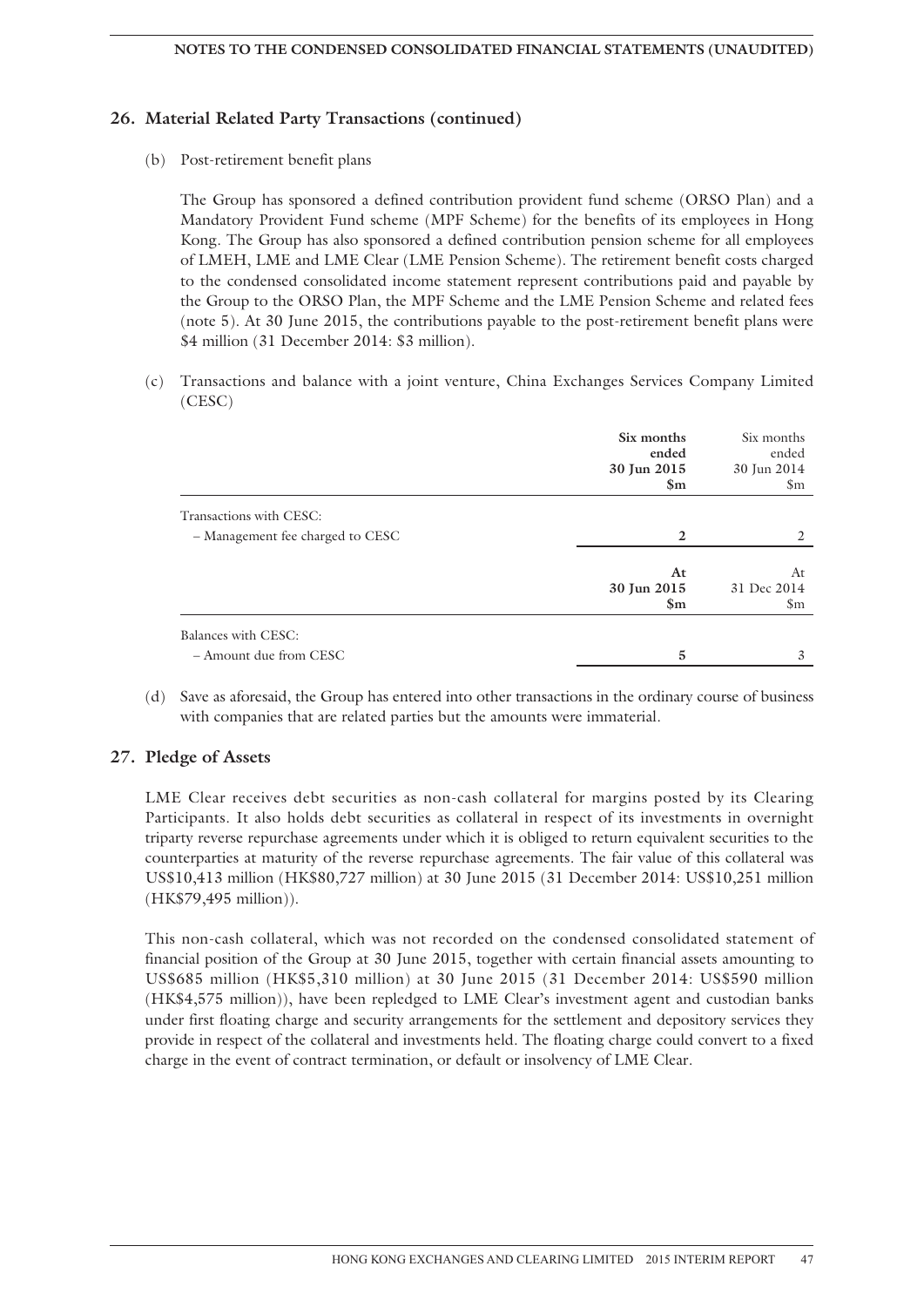### **28. Fair Value of Financial Assets and Financial Liabilities**

(a) Financial assets and financial liabilities carried at fair value

At 30 June 2015 and 31 December 2014, no non-financial assets or non-financial liabilities were carried at fair value.

The following tables present the carrying value of financial assets and financial liabilities measured at fair value according to the levels of the fair value hierarchy defined in HKFRS 13: Fair Value Measurement, with the fair value of each financial asset and financial liability categorised based on the lowest level of input that is significant to that fair value measurement. The levels are defined as follows:

- Level 1: fair values measured using quoted prices (unadjusted) in active markets for identical assets or liabilities.
- Level 2: fair values measured using valuation techniques in which all significant inputs other than quoted prices included within Level 1 are directly or indirectly based on observable market data.
- Level 3: fair values measured using valuation techniques in which any significant input is not based on observable market data.

|                                                 | At 30 Jun 2015 |               |                |                |
|-------------------------------------------------|----------------|---------------|----------------|----------------|
|                                                 | Level 1        | Level 2       | Level 3        | Total          |
|                                                 | $\mathbf{\$m}$ | $\mathbf{Sm}$ | $\mathbf{\$m}$ | $\mathbf{\$m}$ |
| Recurring fair value measurements:              |                |               |                |                |
| <b>Financial assets</b>                         |                |               |                |                |
| Financial assets measured at fair value through |                |               |                |                |
| profit or loss:                                 |                |               |                |                |
| - equity securities                             | 188            |               |                | 188            |
| - debt securities                               | 1,814          | 2,270         |                | 4,084          |
| - forward foreign exchange contracts            |                | 6             |                | 6              |
| - base metals futures and options contracts     |                |               |                |                |
| cleared through LME Clear                       |                | 71,928        |                | 71,928         |
|                                                 | 2,002          | 74,204        |                | 76,206         |
| Recurring fair value measurements:              |                |               |                |                |
| <b>Financial liabilities</b>                    |                |               |                |                |
| Financial liabilities at fair value through     |                |               |                |                |
| profit or loss:                                 |                |               |                |                |
| - forward foreign exchange contracts            |                | 9             |                | 9              |
| - base metals futures and options contracts     |                |               |                |                |
| cleared through LME Clear                       |                | 71,928        |                | 71,928         |
|                                                 |                | 71,937        |                | 71,937         |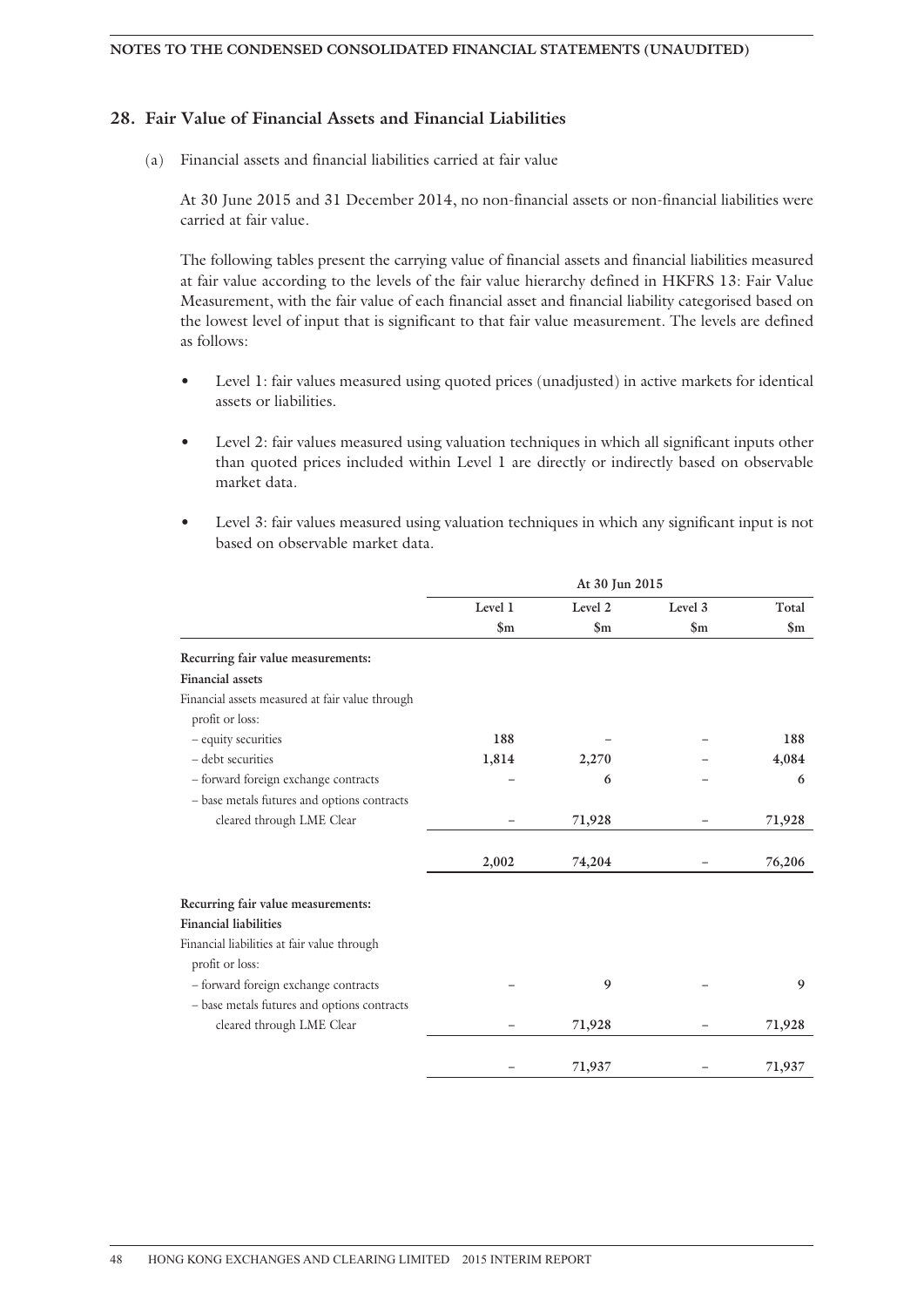### **28. Fair Value of Financial Assets and Financial Liabilities (continued)**

(a) Financial assets and financial liabilities carried at fair value (continued)

|                                                                                     |                        | At 31 Dec 2014     |               |        |
|-------------------------------------------------------------------------------------|------------------------|--------------------|---------------|--------|
|                                                                                     | Level 1                | Level 2            | Level 3       | Total  |
|                                                                                     | $\mathop{\mathrm{Sm}}$ | $\mathfrak{S}_{m}$ | $\mathsf{Sm}$ | \$m    |
| Recurring fair value measurements:<br><b>Financial assets</b>                       |                        |                    |               |        |
| Financial assets measured at fair value through<br>profit or loss:                  |                        |                    |               |        |
| - equity securities                                                                 | 243                    |                    | 156           | 399    |
| - debt securities                                                                   |                        | 2,594              |               | 2,594  |
| - forward foreign exchange contracts<br>- base metals futures and options contracts |                        | 14                 |               | 14     |
| cleared through LME Clear                                                           |                        | 59,679             |               | 59,679 |
|                                                                                     | 243                    | 62,287             | 156           | 62,686 |
| Recurring fair value measurements:                                                  |                        |                    |               |        |
| <b>Financial liabilities</b>                                                        |                        |                    |               |        |
| Financial liabilities at fair value through<br>profit or loss:                      |                        |                    |               |        |
| - forward foreign exchange contracts<br>- base metals futures and options contracts |                        | 1                  |               | 1      |
| cleared through LME Clear                                                           |                        | 59,679             |               | 59,679 |
|                                                                                     |                        |                    |               |        |
|                                                                                     |                        | 59,680             |               | 59,680 |

During the six months ended 30 June 2015, there were no transfers of instruments between Level 1 and Level 2.

Level 2 fair values of debt securities, forward foreign exchange contracts and base metals futures and options contracts have been determined based on quotes from market makers or alternative pricing sources supported by observable inputs. The most significant input is market interest rates and market prices of metals.

The Group's policy is to recognise transfer into and out of fair value hierarchy levels as of the date of the event or change in circumstances that caused the transfer.

#### Fair value measurements using significant unobservable inputs (Level 3)

|                                                                                                                                  | Investment in an unlisted company |      |
|----------------------------------------------------------------------------------------------------------------------------------|-----------------------------------|------|
|                                                                                                                                  | 2015                              | 2014 |
|                                                                                                                                  | $\mathbf{Sm}$                     | \$m  |
| At 1 Jan                                                                                                                         | 156                               | 141  |
| Gains recognised in profit or loss, under net investment income                                                                  | 31                                | 23   |
| Disposals                                                                                                                        | (187)                             |      |
| Exchange differences recognised in other comprehensive income,<br>under currency translation differences of foreign subsidiaries |                                   | (8)  |
| At 30 Jun 2015/31 Dec 2014                                                                                                       |                                   | 156  |
| Change in unrealised gains for the period/year included in profit<br>or loss for assets held at 30 Jun $2015/31$ Dec $2014$ ,    |                                   |      |
| under net investment income                                                                                                      |                                   | 23   |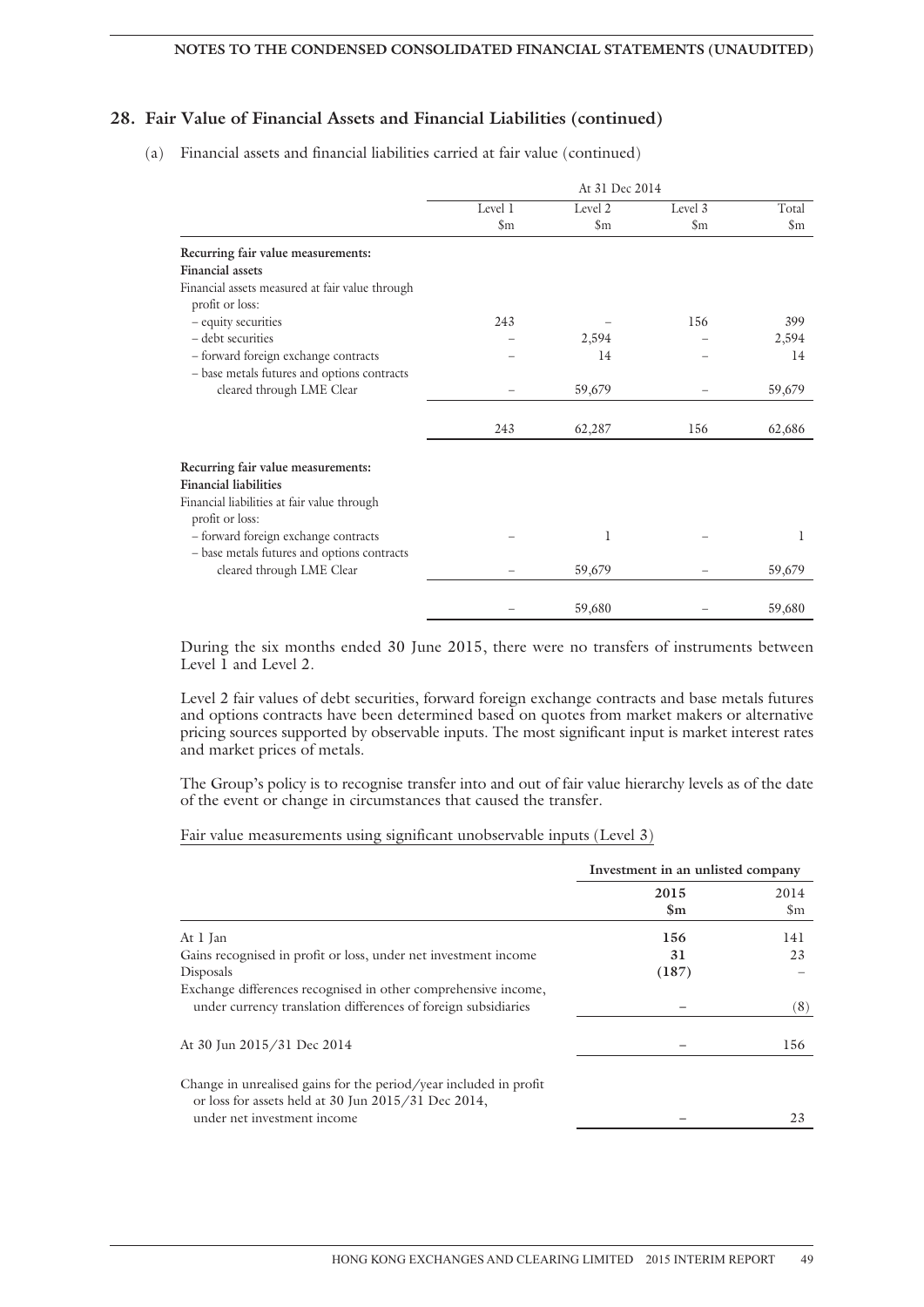#### **28. Fair Value of Financial Assets and Financial Liabilities (continued)**

(b) Fair values of financial assets and financial liabilities not reported at fair values

Summarised in the following table are the carrying amounts and fair values of financial assets and financial liabilities not presented in the condensed consolidated statement of financial position at their fair values. These assets and liabilities were classified under Level 2 in the fair value hierarchy. The carrying amounts of bank borrowings with floating interest rates, short-term receivables (eg, accounts receivable, deposits and cash and cash equivalents) and short-term payables (eg, accounts payable and other liabilities) approximated their fair values, and accordingly no disclosure of the fair values of these items is presented.

|                                                         | At 30 Jun 2015                                                                              |                           | At 31 Dec 2014                                                                              |               |
|---------------------------------------------------------|---------------------------------------------------------------------------------------------|---------------------------|---------------------------------------------------------------------------------------------|---------------|
|                                                         | Carrying<br>amount in<br>condensed<br>consolidated<br>statement of<br>financial<br>position | Fair<br>value             | Carrying<br>amount in<br>condensed<br>consolidated<br>statement of<br>financial<br>position | Fair<br>value |
|                                                         | $\mathbf{\$m}$                                                                              | $\mathbb{S}_{\mathrm{m}}$ | \$m                                                                                         | \$m           |
| <b>Assets</b>                                           |                                                                                             |                           |                                                                                             |               |
| Financial assets measured at amortised cost:            |                                                                                             |                           |                                                                                             |               |
| $-$ other financial assets maturing over one year $1$   | 58                                                                                          | 53                        | 57                                                                                          | 51            |
| Liabilities                                             |                                                                                             |                           |                                                                                             |               |
| Borrowings:                                             |                                                                                             |                           |                                                                                             |               |
| - liability component of convertible bonds <sup>2</sup> |                                                                                             |                           | 3,701                                                                                       | 3,812         |
| $-$ notes $^2$                                          | 1,516                                                                                       | 1,552                     | 1,515                                                                                       | 1,521         |
| - written put options to non-controlling                |                                                                                             |                           |                                                                                             |               |
| interests <sup>2</sup>                                  | 228                                                                                         | 235                       | 225                                                                                         | 227           |
| Financial guarantee to the Collector                    |                                                                                             |                           |                                                                                             |               |
| of Stamp Revenue <sup>3</sup>                           | 20                                                                                          | 71                        | 20                                                                                          | 67            |

1 The fair values are based on cash flows discounted using Hong Kong Government bond rates of a tenor similar to the contractual maturity of the respective assets, adjusted by an estimated credit spread. The discount rates used ranged from 0.83 per cent to 2.62 per cent at 30 June 2015 (31 December 2014: 0.83 per cent to 2.78 per cent).

2 The fair values are based on cash flows discounted using the prevailing market interest rates for loans with similar credit rating and similar tenor of the respective loans. The discount rate used was 2.10 per cent to 2.20 per cent at 30 June 2015 (31 December 2014: 2.05 per cent to 2.83 per cent).

3 The fair values are based on the fees charged by financial institutions for granting such guarantees discounted using a ten-year Hong Kong Government bond rate to perpetuity but capped at the maximum exposure of the financial guarantee. The discount rate used was 1.76 per cent at 30 June 2015 (31 December 2014: 1.85 per cent).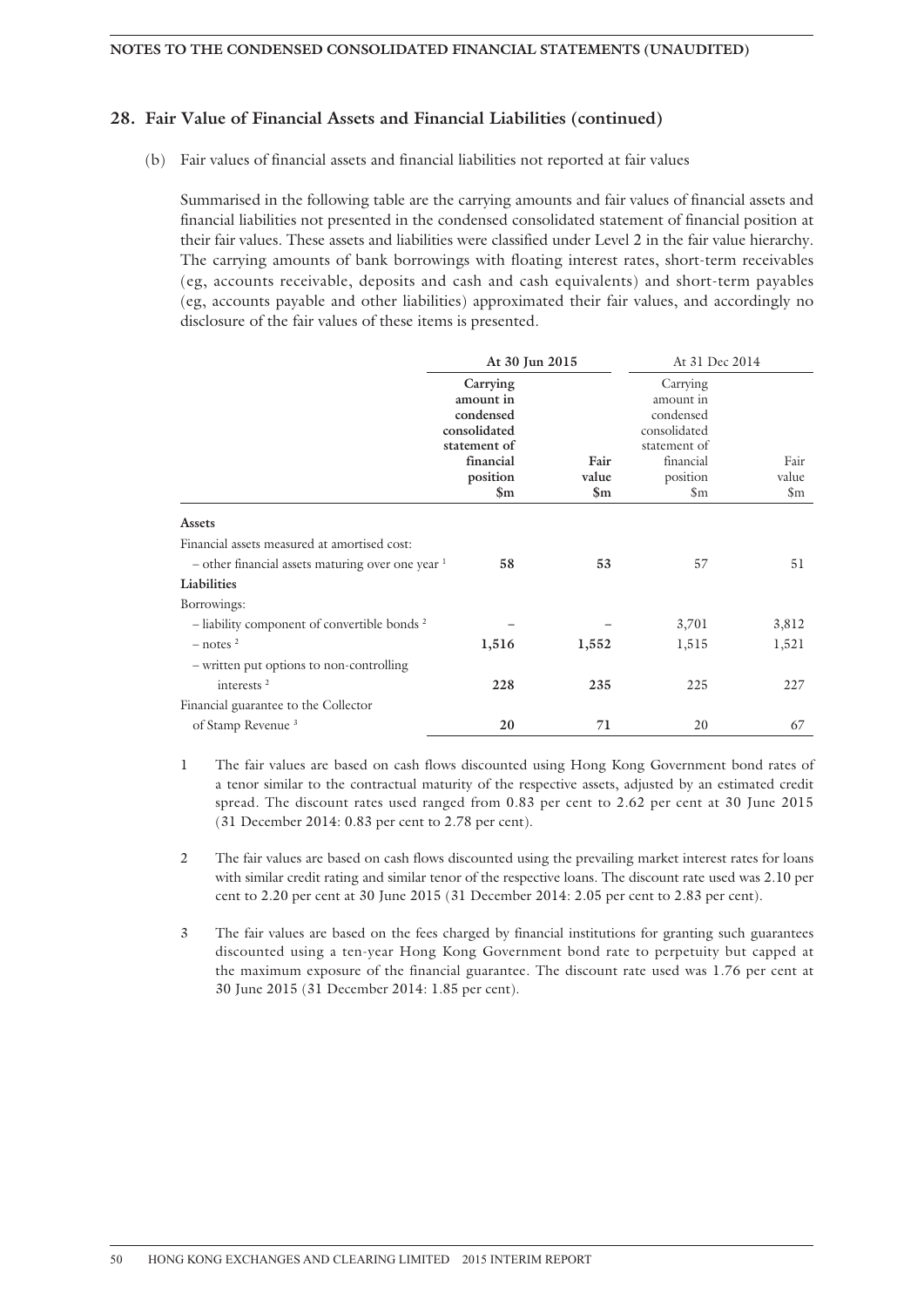## **GLOSSARY**

2015 AGM AGM held on 29 April 2015 ADT Average daily turnover value AGM HKEx's annual general meeting AHFT After-Hours Futures Trading AMS Automatic Order Matching and Execution System Awarded Shares Shares awarded under the Share Award Scheme BBS Bronze Bauhinia Star Board HKEx's board of directors CAS Closing Auction Session Cash Market HKEx's securities related business excluding stock options CBBCs Callable bull/bear contracts CCASS Central Clearing and Settlement System CFTC Commodity Futures Trading Commission ChinaClear China Securities Depository and Clearing Corporation Limited Corporate Governance Code Refers to Appendix 14 to the Main Board Listing Rules CPs Clearing Participants Derivatives Market HKEx's derivatives related business including stock options Director(s) HKEx's director(s) DWs Derivative warrants EMIR European Market Infrastructure Regulation EPs or Participants Exchange Participants ESG Environmental, Social and Governance ESMA European Securities and Markets Authority ETF(s) Exchange Traded Fund(s) EUR The official currency of the Eurozone FIC Fixed income and currency Financial Secretary Financial Secretary of the Hong Kong Special Administrative Region of the People's Republic of China Futures Exchange or HKFE Hong Kong Futures Exchange Limited GBP Pound sterling GBS Gold Bauhinia Star GEM The Growth Enterprise Market Government The Government of the Hong Kong Special Administrative Region of the People's Republic of China Government Appointed Director(s) appointed by the Financial Secretary pursuant to Section 77 Director(s) of the SFO Group HKEx and its subsidiaries HKCC HKFE Clearing Corporation Limited HKEx or the Company Hong Kong Exchanges and Clearing Limited HKSCC Hong Kong Securities Clearing Company Limited H-shares Index Hang Seng China Enterprises Index IPO Initial Public Offering IT Information Technology JP Justice of the Peace LBSA Lehman Brothers Securities Asia Limited LCH LCH.Clearnet Group Limited LME The London Metal Exchange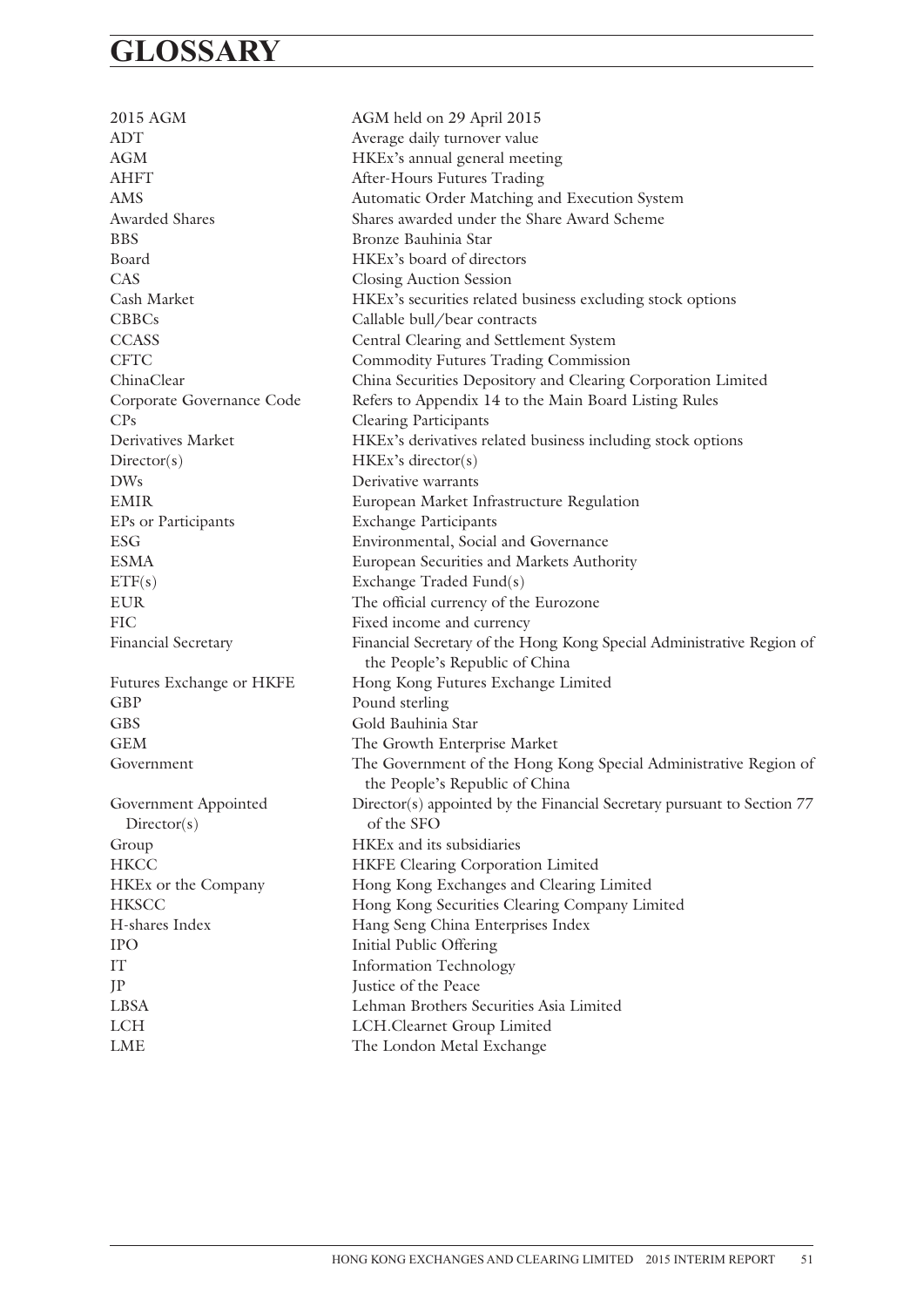### **GLOSSARY**

| LME Clear                                                   | LME Clear Limited                                                                                                                                                                                                                                                        |
|-------------------------------------------------------------|--------------------------------------------------------------------------------------------------------------------------------------------------------------------------------------------------------------------------------------------------------------------------|
| <b>LME</b> Group                                            | LME Holdings Limited, the LME and LME Clear                                                                                                                                                                                                                              |
| LMEmercury                                                  | LME Clear's clearing system which enables its Members to view their<br>risk positions in real time                                                                                                                                                                       |
| LMEselect                                                   | The electronic platform for the trading of all LME contracts                                                                                                                                                                                                             |
| London Metal Mini Futures                                   | London Aluminium Mini Futures, London Zinc Mini Futures and<br>London Copper Mini Futures                                                                                                                                                                                |
| Main Board Listing Rules                                    | Rules Governing the Listing of Securities on The Stock Exchange of<br>Hong Kong Limited                                                                                                                                                                                  |
| Model Code                                                  | Model Code for Securities Transactions by Directors of Listed Issuers,<br>Appendix 10 to the Main Board Listing Rules                                                                                                                                                    |
| <b>MOI</b>                                                  | Market open interest                                                                                                                                                                                                                                                     |
| Northbound Trading                                          | Hong Kong and overseas investors trading in eligible securities that<br>are listed on the Shanghai Stock Exchange through Shanghai-Hong<br>Kong Stock Connect                                                                                                            |
| OTC Clear                                                   | OTC Clearing Hong Kong Limited                                                                                                                                                                                                                                           |
| Post-Listing Scheme                                         | Post-Listing Share Option Scheme approved by Shareholders on<br>31 May 2000 which was subsequently amended by Shareholders on<br>17 April 2002                                                                                                                           |
| Pre-Listing Scheme                                          | Pre-Listing Share Option Scheme approved by Shareholders on<br>31 May 2000                                                                                                                                                                                               |
| <b>RMB</b>                                                  | Renminbi                                                                                                                                                                                                                                                                 |
| <b>ROM</b>                                                  | HKEx's Register of Members                                                                                                                                                                                                                                               |
| <b>SBS</b>                                                  | Silver Bauhinia Star                                                                                                                                                                                                                                                     |
| <b>SEC</b>                                                  | Securities and Exchange Commission                                                                                                                                                                                                                                       |
| <b>SEOCH</b>                                                | The SEHK Options Clearing House Limited                                                                                                                                                                                                                                  |
| <b>SFC</b>                                                  | Securities and Futures Commission                                                                                                                                                                                                                                        |
| <b>SFO</b>                                                  | Securities and Futures Ordinance (Chapter 571 of the Laws of Hong<br>Kong)                                                                                                                                                                                               |
| Shanghai-Hong Kong Stock<br><b>Connect or Stock Connect</b> | A pilot programme that links the stock markets in Shanghai and<br>Hong Kong. Under the programme, investors in Hong Kong and<br>the mainland of China can trade and settle shares listed on the other<br>market via the exchange and clearing house in their home market |
| Shareholders                                                | HKEx's shareholders                                                                                                                                                                                                                                                      |
| Share Award Scheme or<br>the Scheme                         | The Employees' Share Award Scheme adopted by the Board on<br>14 September 2005 which was subsequently amended on<br>16 August 2006, 13 May 2010, 17 December 2013 and 17 June 2015                                                                                       |
| Share Option Schemes                                        | Pre-Listing Scheme and Post-Listing Scheme                                                                                                                                                                                                                               |
| Southbound Trading                                          | Mainland investors trading in eligible securities that are listed on the<br>Stock Exchange through Shanghai-Hong Kong Stock Connect                                                                                                                                      |
| <b>SPAN</b>                                                 | Standard Portfolio Analysis of Risk                                                                                                                                                                                                                                      |
| <b>SPSAs</b>                                                | Special Segregated Accounts                                                                                                                                                                                                                                              |
| <b>SSE</b> Securities                                       | Shares eligible for trading under Northbound Trading of the Stock<br>Connect                                                                                                                                                                                             |
| Stock Exchange or SEHK                                      | The Stock Exchange of Hong Kong Limited                                                                                                                                                                                                                                  |
| UK                                                          | United Kingdom                                                                                                                                                                                                                                                           |
| <b>US</b>                                                   | United States of America                                                                                                                                                                                                                                                 |
| US\$/USD                                                    | United States dollar                                                                                                                                                                                                                                                     |
| <b>VCM</b>                                                  | Volatility Control Mechanism                                                                                                                                                                                                                                             |
| <b>WVRs</b>                                                 | Weighted Voting Rights                                                                                                                                                                                                                                                   |
| \$/HK\$/HKD                                                 | Hong Kong dollar                                                                                                                                                                                                                                                         |
| \$bn/bn                                                     | Hong Kong dollar in billion/billion                                                                                                                                                                                                                                      |
| \$m                                                         | Hong Kong dollar in million                                                                                                                                                                                                                                              |